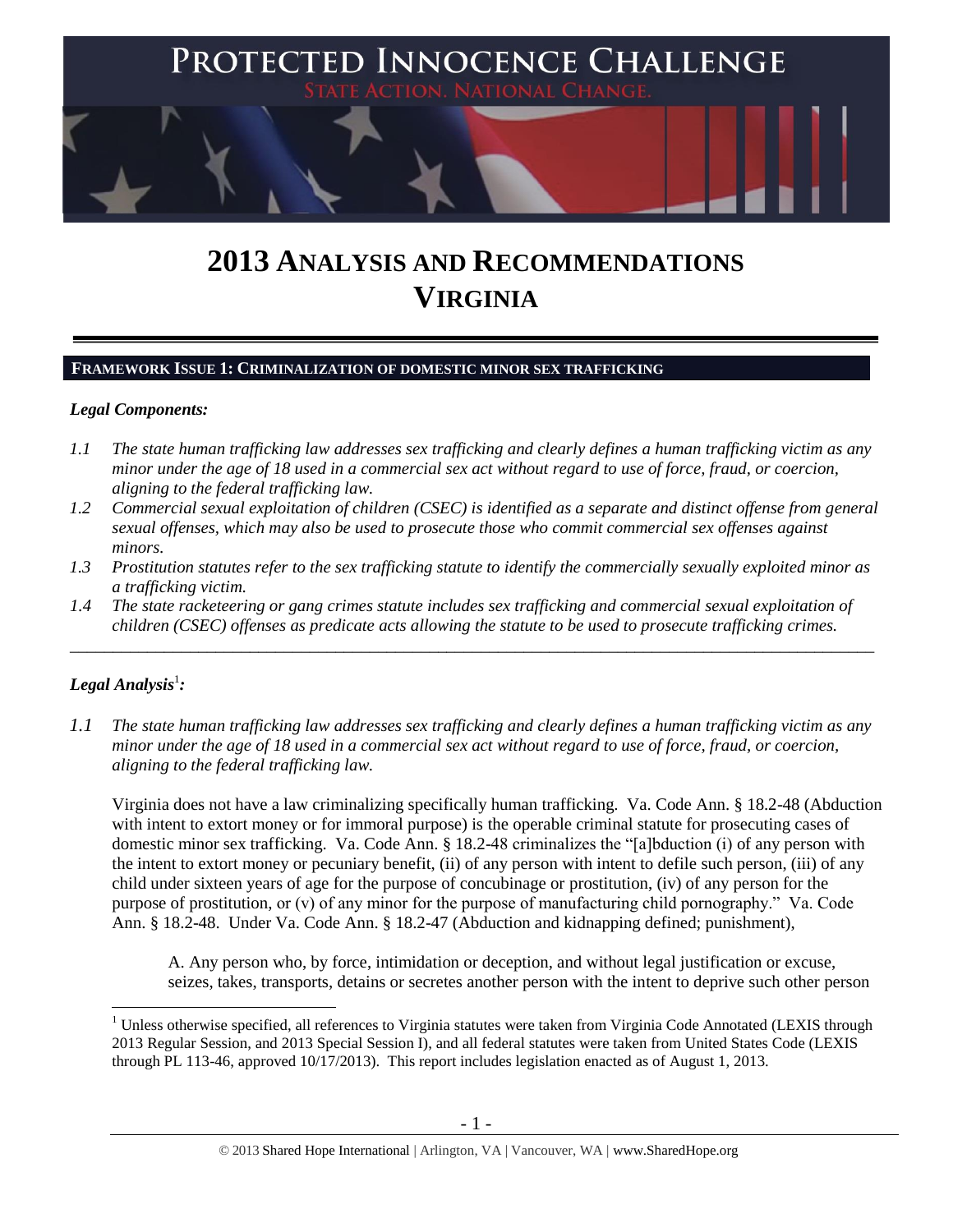of his personal liberty or to withhold or conceal him from any person, authority or institution lawfully entitled to his charge, shall be deemed guilty of "abduction."

<span id="page-1-0"></span>B. Any person who, by force, intimidation or deception, and without legal justification or excuse, seizes, takes, transports, detains or secretes another person with the intent to subject him to forced labor or services shall be deemed guilty of "abduction." For purposes of this subsection, the term "intimidation" shall include destroying, concealing, confiscating, withholding, or threatening to withhold a passport, immigration document, or other governmental identification or threatening to report another as being illegally present in the United States.

Va. Code Ann. § 18.2-48 (Abduction with intent to extort money or for immoral purpose) is punishable as a Class 2 felony, which carries a minimum sentence of 20 years to life and a possible fine of up to  $$100,000$ .<sup>2</sup> Va. Code Ann. §§ 18.2-10 (b), (g). Va. Code Ann. § 18.2-48 also specially directs that "[i]f the sentence imposed for a violation of (ii), (iii), (iv), or (v) includes a term of confinement less than life imprisonment, the judge shall impose, in addition to any active sentence, a suspended sentence of no less than 40 years. This suspended sentence shall be suspended for the remainder of the defendant's life subject to revocation by the court."

- 1.1.1 Recommendation: Enact a stand-alone law criminalizing domestic minor sex trafficking that removes any requirement to prove "force, intimidation or deception" when the victim is a minor under 18 and that includes all types of victimization, including live sexual performance.<sup>3</sup>
- *1.2 Commercial sexual exploitation of children (CSEC) is identified as a separate and distinct offense from general sexual offenses, which may also be used to prosecute those who commit commercial sex offenses against minors.*

<span id="page-1-1"></span>Va. Code Ann. § 18.2-346<sup>4</sup> (Prostitution; commercial sexual conduct; commercial exploitation of a minor; penalties) criminalizes soliciting sex with minors, stating that "any person who solicits prostitution from a minor (i) 16 years of age or older is guilty of a Class 6 felony or (ii) younger than 16 years of age is guilty of a Class 5 felony*.*" Va. Code Ann. § 18.2-346(B).

Va. Code Ann. § 18.2-370(B)<sup>5</sup> (Taking indecent liberties with children) states, "Any person 18 years of age or over who, with lascivious intent, knowingly and intentionally receives money, property, or any other remuneration for allowing, encouraging, or enticing any person under the age of 18 years to perform in or be a subject of sexually explicit visual material as defined in  $\S 18.2$ -374.1<sup>6</sup> or who knowingly encourages such

<sup>&</sup>lt;sup>2</sup> Va. Code Ann. § 18.2-10(g) provides that "[e]xcept as specifically authorized in subdivision (e) [Class 5 felonies] or (f) [Class 6 felonies], or in Class 1 felonies for which a sentence of death is imposed, the court shall impose either a sentence of imprisonment together with a fine, or imprisonment only. However, if the defendant is not a natural person, the court shall impose only a fine."

 $3$  Subsequent recommendations in this report referring to the state human trafficking law are predicated upon the recommendations contained in Section 1.1 being previously or simultaneously implemented.

 $4$  The text of Va. Code Ann. § 18.2-346 included here and elsewhere in this report includes amendments made by the passage of House Bill 1606, 2013 Leg. Reg. Sess. (Va. 2013) (effective July 1, 2013).

The text of Va. Code Ann. § 18.2-370 included here and elsewhere in this report includes amendments made by the passage of House Bill 1745, 2013 Leg. Reg. Sess. (Va. 2013) (effective July 1, 2013).

 $6$  Va. Code Ann. § 18.2-374.1(A) defines "sexually explicit visual material" as "a picture, photograph, drawing, sculpture, motion picture film, digital image, including such material stored in a computer's temporary Internet cache when three or more images or streaming videos are present, or similar visual representation which depicts sexual bestiality, a lewd exhibition of nudity, as nudity is defined in § 18.2-390, or sexual excitement, sexual conduct or sadomasochistic abuse, as also defined in § 18.2-390, or a book, magazine or pamphlet which contains such a visual representation. An undeveloped photograph or similar visual material may be sexually explicit material notwithstanding that processing or other acts may be required to make its sexually explicit content apparent."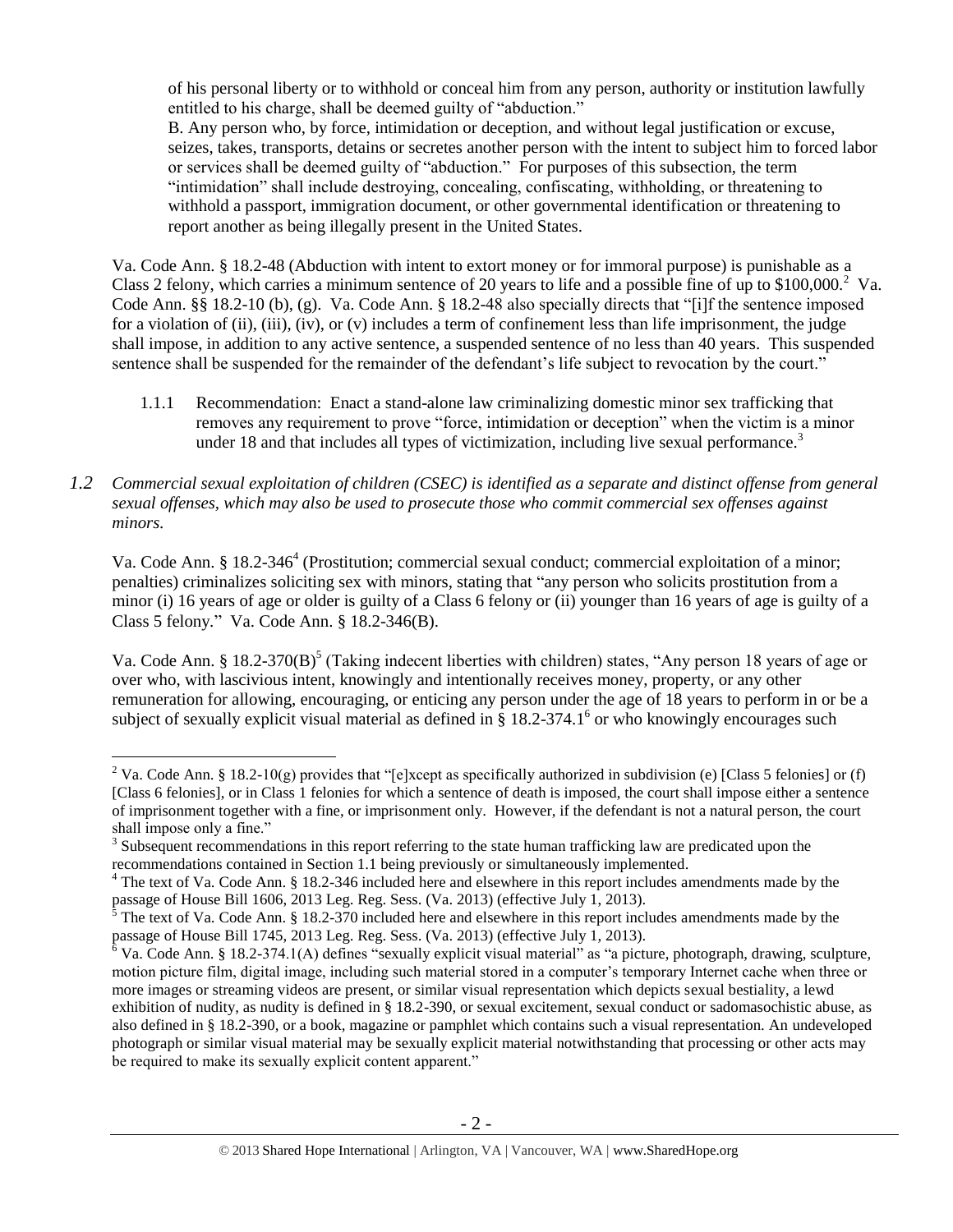person to perform in or be a subject of sexually explicit material; shall be guilty of a Class 5 felony." A Class 5 felony is punishable by a term of imprisonment of 1–10 years, "or in the discretion of the jury or the court trying the case without a jury, confinement in jail for not more than 12 months," a fine of up to \$2,500, or both. Va. Code Ann. § 18.2-10(e). This penalty is enhanced to a Class 4 felony for second or subsequent convictions, "provided that (i) the offenses were not part of a common act, transaction or scheme; (ii) the accused was at liberty as defined in § 53.1-151 between each conviction; and (iii) it is admitted, or found by the jury or judge before whom the person is tried, that the accused was previously convicted of a violation of this section." Va. Code Ann. § 18.2-370(C). A Class 4 felony is punishable by imprisonment for 2–10 years and a possible fine of up to  $$100,000$  may be assessed.<sup>7</sup> Va. Code Ann. § 18.2-10(d).

Va. Code Ann. § 18.2-356 (Receiving money for procuring person) states, "Any person who receives any money or other valuable thing for or on account of . . . (ii) causing any person to engage in forced labor or services, concubinage, prostitution, or the manufacture of any obscene material or child pornography shall be guilty of a Class 4 felony." A Class 4 felony is punishable by imprisonment for 2–10 years and a possible fine of up to  $$100,000$  may be assessed.<sup>8</sup> Va. Code Ann. §  $18.2-10(d)$ .

Also, though not specific to commercial sex offenses, the following offenses may also apply to commercial sexual exploitation of children cases:

1. Va. Code Ann. § 18.2-370(A) (Taking indecent liberties with children; penalties) makes the following a Class 5 felony:

Any person 18 years of age or over, who, with lascivious intent, knowingly and intentionally commits any of the following acts with any child under the age of 15 years  $\dots$ :

(1) Expose his or her sexual or genital parts to any child to whom such person is not legally married or propose that any such child expose his or her sexual or genital parts to such person; or

(2) [Repealed.]

(3) Propose that any such child feel or fondle his own sexual or genital parts or the sexual or genital parts of such person or propose that such person feel or fondle the sexual or genital parts of any such child; or

(4) Propose to such child the performance of an act of sexual intercourse or any act constituting an offense under § 18.2-361 [Crimes against nature; penalty]; or

(5) Entice, allure, persuade, or invite any such child to enter any vehicle, room, house, or other place, for any of the purposes set forth in the preceding subdivisions of this section.

A Class 5 felony is punishable by a term of imprisonment of 1–10 years, "or in the discretion of the jury or the court trying the case without a jury, confinement in jail for not more than 12 months," a fine of up to \$2,500, or both imprisonment and a fine. Va. Code Ann. § 18.2-10(e).

2. Va. Code Ann. § 18.2-371 (Causing or encouraging acts rendering children delinquent, abused, etc.) makes it a Class 1 misdemeanor for "[a]ny person 18 years of age or older, including the parent of any child" to "willfully contribute[] to, encourage[], or cause[] any act, omission, or condition which renders a child delinquent, in need of services, in need of supervision, or abused or neglected as defined in § 16.1-228" or to "engage[] in consensual sexual intercourse with a child 15 or older not his spouse, child, or grandchild." Va. Code Ann. § 18.2-371. A Class 1 misdemeanor is punishable by imprisonment up to 12 months, a fine up to \$2,500, or both. Va. Code Ann. § 18.2-11(a).

 7 *See supra* note [2.](#page-1-0) 8 *See supra* note [2.](#page-1-0)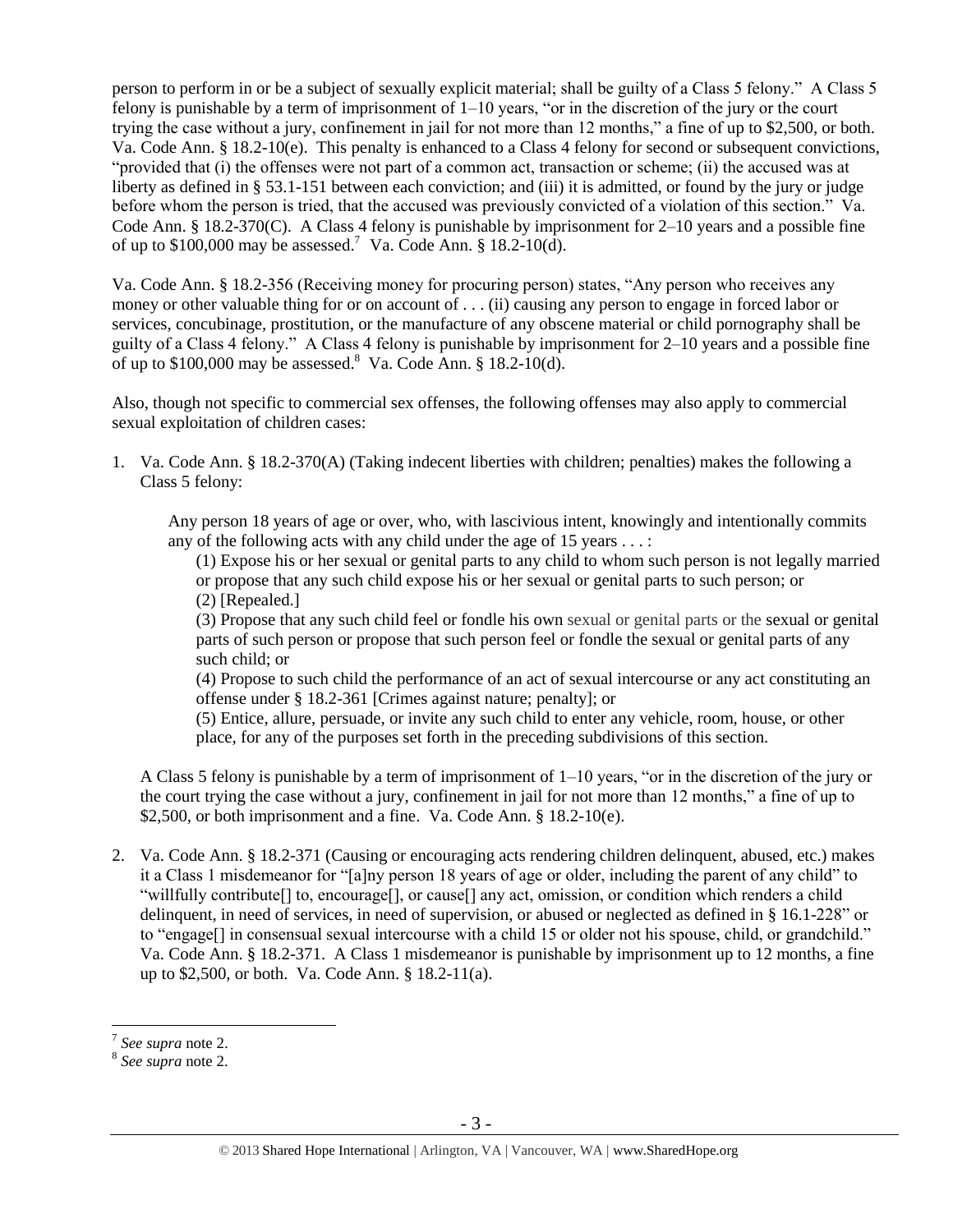- 3. Va. Code Ann. § 18.2-61 (Rape), among other things, classifies sex with a child under 13 as rape. Va. Code Ann. § 18.2-61(A)(iii). A mandatory minimum sentence of 25 years is required for rape of a child under 13 where the offender is "more than three years older than the victim" and "if done in the commission of, or as part of the same course of conduct as, or as part of a common scheme or plan as a violation of (i) subsection A of § 18.2-47 [Abduction and kidnapping defined; punishment] or § 18.2-48 [Abduction with intent to extort money or for immoral purpose], (ii) § 18.2-89 [Burglary; how punished], 18.2-90 [Entering dwelling house, etc., with intent to commit murder, rape, robbery or arson; penalty], or 18.2-91 [Entering dwelling house, etc., with intent to commit larceny, assault and battery or other felony], or (iii) § 18.2-51.2 [Aggravated malicious wounding; penalty]." Where it is alleged that the offender was 18 or older at the time of the offense, "the punishment shall include a mandatory minimum term of confinement for life." Va. Code Ann. § 18.2-61(B). "If the term of confinement imposed for any violation of clause (iii) of subsection A, where the offender is more than three years older than the victim, is for a term less than life imprisonment, the judge shall impose, in addition to any active sentence, a suspended sentence of no less than 40 years. This suspended sentence shall be suspended for the remainder of the defendant's life, subject to revocation by the court." Va. Code Ann. § 18.2-61(B).
- 4. Va. Code Ann. § 18.2-63(A) (Carnal knowledge of child between thirteen and fifteen years of age) makes it a Class 4 felony punishable by imprisonment for 2–10 years and a possible fine of up to \$100,000 for a person to "carnally know[], without the use of force, a child thirteen years of age or older but under fifteen years of age."<sup>9</sup> Va. Code Ann. § 18.2-10(d), (g).<sup>10</sup> Va. Code Ann. § 18.2-63(B) also makes it a Class 6 felony for a person to "carnally know[], without the use of force, a child thirteen years of age or older but under fifteen years of age who consents to sexual intercourse and the accused is a minor and such consenting child is three years or more the accused's junior." A Class 6 felony is punishable by imprisonment for 1–5 years "or in the discretion of the jury or the court trying the case without a jury, confinement in jail for not more than 12 months," a fine up to \$2,500, or both imprisonment and a fine. Va. Code Ann. § 18.2-10(f). This crime is reduced to a Class 4 misdemeanor when the "consenting child is less than three years the accused's junior" punishable by a fine up to \$250. Va. Code Ann. §§ 18.2-63(B), 18.2- 11(d). The provision notes that "a child under the age of thirteen years shall not be considered a consenting child." Va. Code Ann. § 18.2-63(C).
- 5. Va. Code Ann. § 18.2-67.4:2 (Sexual abuse of a child under 15 years of age; penalty) states, "Any adult who, with lascivious intent, commits an act of sexual abuse, as defined in § 18.2-67.10, with any child 13 years of age or older but under 15 years of age is guilty of a Class 1 misdemeanor."<sup>11</sup> A Class 1 misdemeanor is punishable by imprisonment up to 12 months, a fine up to \$2,500, or both. Va. Code Ann.  $§$  18.2-11(a).

<sup>9</sup> Va. Code Ann. § 18.2-63(C)(ii) defines "carnal knowledge" as including "acts of sexual intercourse, cunnilingus, fellatio, anilingus, anal intercourse, and animate and inanimate object sexual penetration."

<sup>10</sup> *See supra* note [2.](#page-1-0)

<sup>&</sup>lt;sup>11</sup> Va. Code Ann. § 18.2-67.10(6) states,

<sup>&</sup>quot;Sexual abuse" means an act committed with the intent to sexually molest, arouse, or gratify any person, where: a. The accused intentionally touches the complaining witness's intimate parts or material directly covering such intimate parts;

<span id="page-3-0"></span>b. The accused forces the complaining witness to touch the accused's, the witness's own, or another person's intimate parts or material directly covering such intimate parts;

c. If the complaining witness is under the age of 13, the accused causes or assists the complaining witness to touch the accused's, the witness's own, or another person's intimate parts or material directly covering such intimate parts; or

d. The accused forces another person to touch the complaining witness's intimate parts or material directly covering such intimate parts.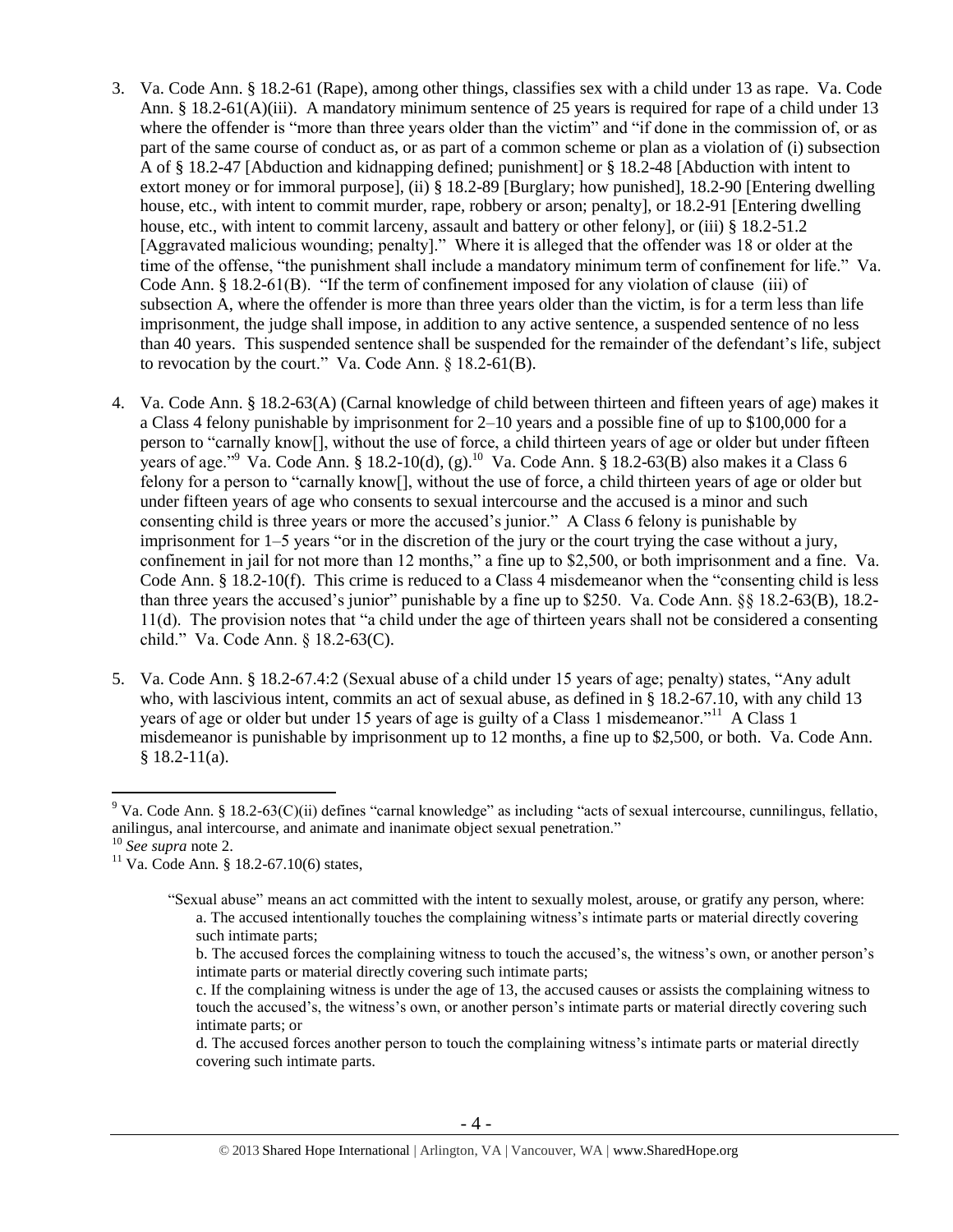- 6. Va. Code Ann. § 18.2-379 (Employing or permitting minor to assist in offense under article) states, "It shall be unlawful for any person knowingly to hire, employ, use or permit any minor to do or assist in doing any act or thing constituting an offense under this article [Article 5—Obscenity and related offenses]." A first time offense is a Class 1 misdemeanor punishable by imprisonment up to 12 months, a fine up to \$2,500, or both. Va. Code Ann. §§ 18.2-380, 18.2-11(a). Subsequent offenses are punishable as Class 6 felonies by imprisonment for 1–5 years "or in the discretion of the jury or the court trying the case without a jury, confinement in jail for not more than 12 months," a fine up to \$2,500, or both imprisonment and a fine. Va. Code Ann. § 18.2-10(f). "However, if the person, firm, association or corporation convicted of such subsequent offense is the owner of the business establishment where each of the offenses occurred, a fine of not more than \$10,000 shall be imposed in addition to the penalties otherwise prescribed by this section." Va. Code Ann. § 18.2-381.
- 7. Va. Code Ann. § 18.2-374.4 (Display of child pornography or grooming video or materials to a child unlawful) states,

Any person 18 years of age or older who displays child pornography or a grooming video or materials to a child under 13 years of age with the intent to entice, solicit, or encourage the child to engage in the fondling of the sexual or genital parts of another or the fondling of his sexual or genital parts by another, sexual intercourse, cunnilingus, fellatio, anilingus, anal intercourse, or object sexual penetration is guilty of a Class 6 felony.

A Class 6 felony is punishable by "a term of imprisonment of not less than one year nor more than five years, or in the discretion of the jury or the court trying the case without a jury, confinement in jail for not more than 12 months and a fine of not more than \$ 2,500, either or both." Va. Code Ann. § 18.2-10(f). Va. Code Ann. § 18.2-374.4(B) defines "Grooming video or materials" as "a cartoon, animation, image, or series of images depicting a child engaged in the fondling of the sexual or genital parts of another or the fondling of his sexual or genital parts by another, masturbation, sexual intercourse, cunnilingus, fellatio, anilingus, anal intercourse, or object sexual penetration."

- 1.2.1 Recommendation: Amend Va. Code Ann. § 18.2-346 (Prostitution; commercial sexual conduct; commercial exploitation of a minor; penalties) to raise the base penalty to comparable federal levels.
- *1.3 Prostitution statutes refer to the sex trafficking statute to identify the commercially sexually exploited minor as a trafficking victim.*

Virginia does not have a human trafficking statute to which the prostitution statutes can refer for identification of a victim of child sex trafficking. Also, Va. Code Ann. § 18.2-346 (Prostitution; commercial sexual conduct; commercial exploitation of a minor; penalties) does not refer to the statute intended to be used by the state for trafficking offenses, Va. Code Ann. § 18.2-48 (Abduction with intent to extort money or for immoral purpose). Similarly, Va. Code Ann. § 18.2-370(B) (Taking indecent liberties with children; penalties), does not refer to Va. Code Ann. § 18.2-48 (Abduction with intent to extort money or for immoral purpose) when a minor is involved.

1.3.1 Recommendation: Amend Va. Code Ann. § § 18.2-346 (Prostitution; commercial sexual conduct; commercial exploitation of a minor; penalties) and § 18.2-370(B) (Taking indecent liberties with children; penalties) to refer to the federal Trafficking Victims Protection Act or Va. Code Ann. § 18.2-48 (Abduction with intent to extort money or for immoral purpose) to ensure prostituted minors are identified as victims under the statute used to prosecute sex trafficking.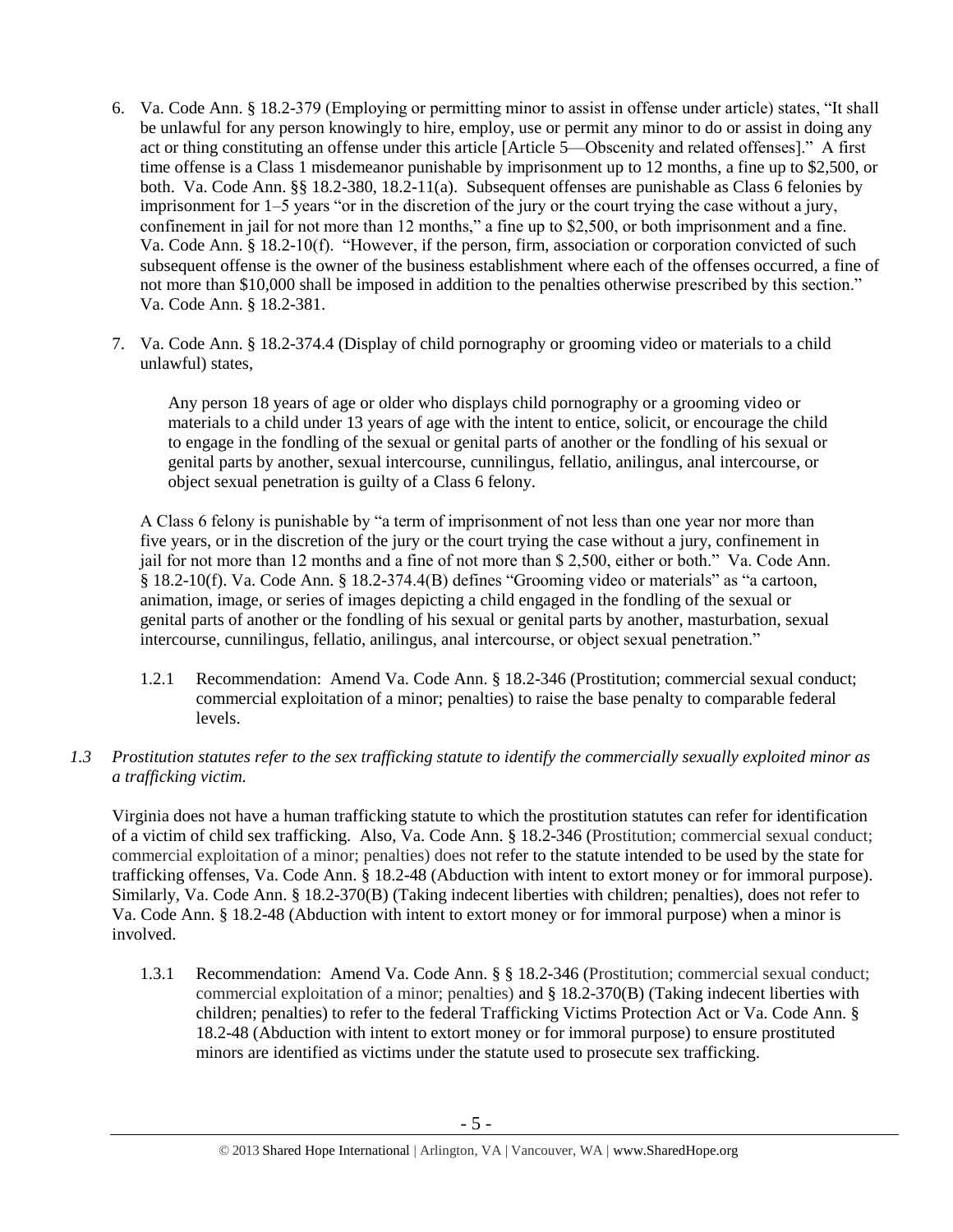*1.4 The state racketeering or gang crimes statute includes sex trafficking and commercial sexual exploitation of children (CSEC) offenses as predicate acts allowing the statute to be used to prosecute trafficking crimes.* 

Va. Code Ann. § 18.2-514 (Racketeering offenses) states,

 $\overline{a}$ 

A. It shall be unlawful for an enterprise,<sup>12</sup> or for any person who occupies a position of organizer, supervisor, or manager of an enterprise, to receive any proceeds known to have been derived directly from racketeering activity and to use or invest an aggregate of \$10,000 or more of such proceeds in the acquisition of any title to, or any right, interest, or equity in, real property, or in the establishment or operation of any enterprise.

B. It shall be unlawful for any enterprise, or for any person who occupies a position of organizer, supervisor, or manager of an enterprise, to directly acquire or maintain any interest in or control of any enterprise or real property through racketeering activity.

C. It shall be unlawful for any person employed by, or associated with, any enterprise to conduct or participate, directly or indirectly, in such enterprise through racketeering activity.

D. It shall be unlawful for any person to conspire to violate any of the provisions of subsection A, B, or C.

Va. Code Ann. § 18.2-513 (Definitions) defines "racketeering activity" to mean:

[to] commit, attempt to commit, conspire to commit, or to solicit, coerce, or intimidate another person to commit two or more of the following offenses: [18.2-356](https://a.next.westlaw.com/Link/Document/FullText?findType=L&pubNum=1000040&cite=VASTS18.2-356&originatingDoc=NE39F68D0341B11DEA7CD81F2617D4421&refType=LQ&originationContext=document&transitionType=DocumentItem&contextData=(sc.Document)) [Receiving money for procuring person] . . . § 18.2-48 [Abduction with intent to extort money or for immoral purpose] . . . § 18.2-49 [Threatening, attempting or assisting in such abduction] . . . 18.2-374.1 [Possession, reproduction, distribution, solicitation, and facilitation of child pornography; penalty] . . . ; or any substantially similar offenses under the laws of any other state, the District of Columbia, the United States or its territories.

Based on this definition of racketeering, certain acts of commercial sexual exploitation of children constitute predicate crimes to the racketeering law, making it available for combatting criminal enterprises that engage in domestic minor sex trafficking.

Penalties for violation of Va. Code Ann. § 18.2-514 (Racketeering offenses) are described in Va. Code Ann. § 18.2-515 (Criminal penalties; forfeiture)

A. Any person or enterprise convicted of engaging in activity in violation of the provisions of § 18.2-514 is guilty of a felony punishable by imprisonment for not less than five years nor more than 40 years and a fine of not more than \$1 million. A second or subsequent offense shall be punishable as a Class 2 felony and a fine of not more than \$2 million. The court may order any such person or enterprise to be divested of any interest in any enterprise or real property identified in § 18.2-514; order the dissolution or reorganization of such enterprise; and order the suspension or revocation of any license, permit, or prior approval granted to such enterprise or person by any agency of the Commonwealth or political subdivision thereof.

 $12$  VA Code Ann. § 18.2-513 (Definitions) defines "enterprise" to mean "any of the following: sole proprietorship, partnership, corporation, business trust, criminal street gang; or other group of three or more individuals associated for the purpose of criminal activity."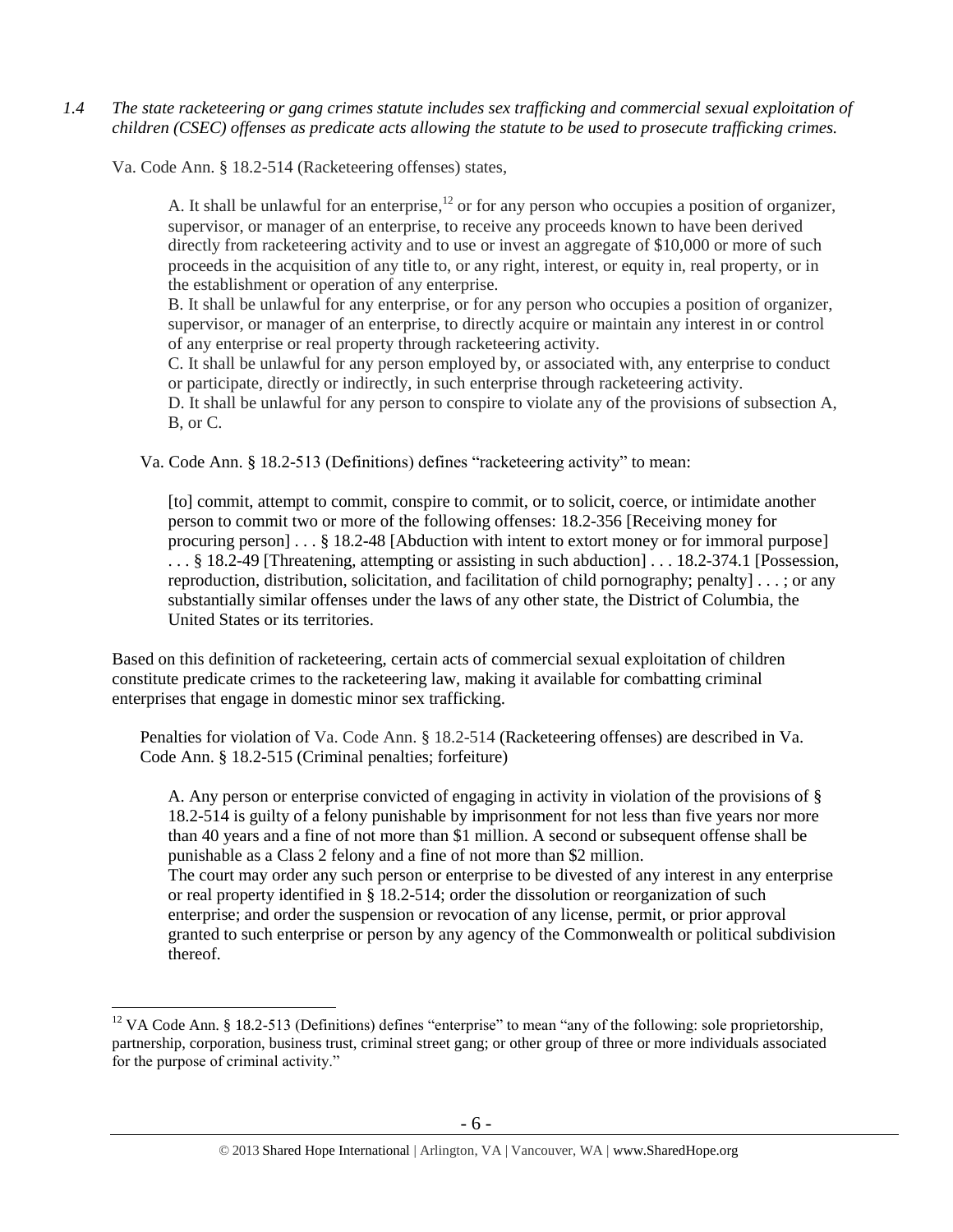B. All property, real or personal, including money, together with any interest or profits derived from the investment of such money, used in substantial connection with, intended for use in the course of, or traceable to, conduct in violation of any provision of § 18.2-514 is subject to civil forfeiture to the Commonwealth.

Finally, where the alleged enterprise is a criminal street gang, additional charges may apply. Under Va. Code Ann. § 18.2-46.2(A),

Any person who actively participates in or is a member of a criminal street gang and who knowingly and willfully participates in any predicate criminal  $\text{act}^{13}$  committed for the benefit of, at the direction of, or in association with any criminal street gang shall be guilty of a Class 5 felony. However, if such participant in or member of a criminal street gang is age eighteen years or older and knows or has reason to know that such criminal street gang also includes a juvenile member or participant, he shall be guilty of a Class 4 felony.

Va. Code Ann. § 18.2-46.1defines "criminal street gang" as "any ongoing organization, association, or group of three or more persons, whether formal or informal, (i) which has as one of its primary objectives or activities the commission of one or more criminal activities; (ii) which has an identifiable name or identifying sign or symbol; and (iii) whose members individually or collectively have engaged in the commission of, attempt to commit, conspiracy to commit, or solicitation of two or more predicate criminal acts, at least one of which is an act of violence, provided such acts were not part of a common act or transaction."

Where CSEC and sex trafficking offenses involve gang recruitment or intimidation, gang members may face prosecution under Va. Code Ann. § 18.2-46.3 (Recruitment of persons for criminal street gang; penalty), which states,

A. Any person who solicits, invites, recruits, encourages or otherwise causes or attempts to cause another to actively participate in or become a member of what he knows to be a criminal street gang is guilty of a Class 1 misdemeanor. Any person age 18 years or older who solicits, invites, recruits, encourages or otherwise causes or attempts to cause a juvenile to actively participate in or become a member of what he knows to be a criminal street gang is guilty of a Class 6 felony. B. Any person who, in order to encourage an individual (a) to join a criminal street gang, (b) to remain as a participant in or a member of a criminal street gang, or (c) to submit to a demand made by a criminal street gang to commit a felony violation of this title, (i) uses force against the individual or a member of his family or household or (ii) threatens force against the individual or a member of his family or household, which threat would place any person in reasonable apprehension of death or bodily injury, is guilty of a Class 6 felony. The definition of "family or household member" "set forth in § 16.1-228 applies to this section.

<sup>&</sup>lt;sup>13</sup> Va. Code Ann. § 18.2-46.1 defines "predicate criminal act" as including "(i) an act of violence; (ii) any violation of § 18.2-42, 18.2-46.3 [Recruitment of persons for criminal street gang; penalty], . . .18.2-355 [Taking, detaining, etc., person for prostitution, etc., or consenting thereto], 18.2-356 [Receiving money for procuring person], or 18.2-357 [Receiving money from earnings of male or female prostitute]; … or (v) any substantially similar offense under the laws of another state or territory of the United States, the District of Columbia, or the United States." "Act of violence" is defined as "those felony offenses described in subsection A of § 19.2-297.1." Va. Code Ann. § 18.2-46.1. Pursuant to Va. Code Ann. § 19.2-297.1(A)(i), the term includes "c. Any kidnapping or abduction felony under Article 3 (§ 18.2-47 et seq.)" and "f. Except as otherwise provided in § 18.2-67.5:2 or § 18.2-67.5:3, criminal sexual assault punishable as a felony under Article 7 (§ 18.2-61 et seq.)." It also includes "(ii) conspiracy to commit any of the violations enumerated in clause (i) of this section; and (iii) violations as a principal in the second degree or accessory before the fact of the provisions enumerated in clause (i) of this section."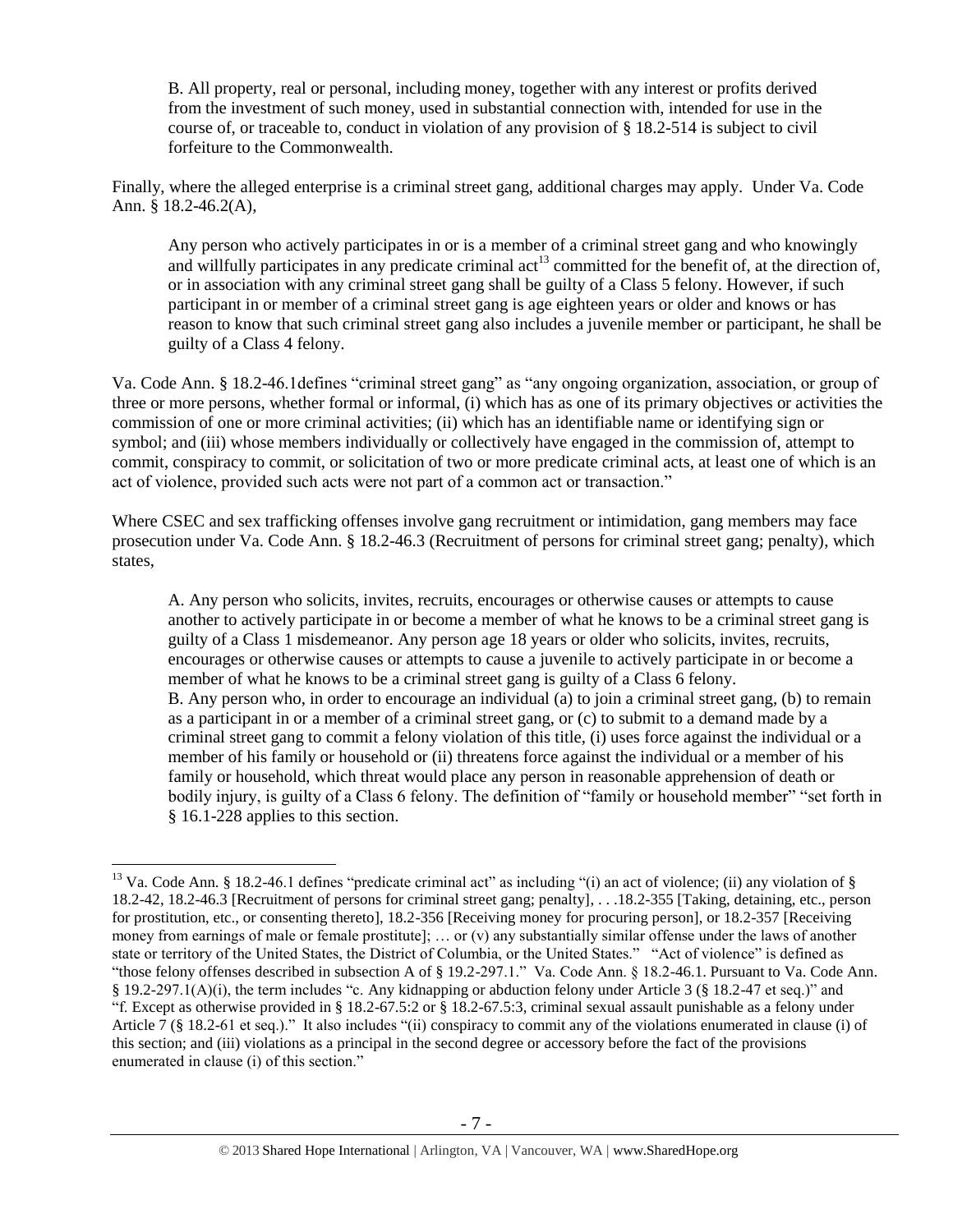Va. Code Ann. § 18.2-46.3:2 provides for civil forfeiture in the case of criminal street gang activities, stating in part,

All property, both personal and real, of any kind or character used in substantial connection with, intended for use in the course of, derived from, traceable to, or realized through, including any profit or interest derived from, any conduct in violation of any provision of this article<sup>14</sup> is subject to civil forfeiture to the Commonwealth. Further, all property, both personal and real, of any kind or character used or intended to be used in substantial connection with, during the course of, derived from, traceable to, or realized through, including any profit or interest derived from, criminal street gang member recruitment as prohibited under Va. Code § 18.2-46.3 is subject to civil forfeiture to the Commonwealth.

1.4.1 Recommendation: Amend Va. Code Ann. § 18.2-513 (Definitions) to add § 18.2-370(B) (Taking indecent liberties with children) to the list of predicate offenses or enact a sex trafficking statute and making this crime a predicate offense for racketeering and criminal street gang crimes.

<sup>&</sup>lt;sup>14</sup> Title 18.2, Chapter 4, Article 2.1 (Crimes by gangs), Va. Code Ann. § 18.2-46.1 *et seq.*, includes offenses under § 18.2-46.2 (Prohibited criminal street gang participation; penalty) and § 18.2-46.3 (Recruitment of persons for criminal street gang; penalty).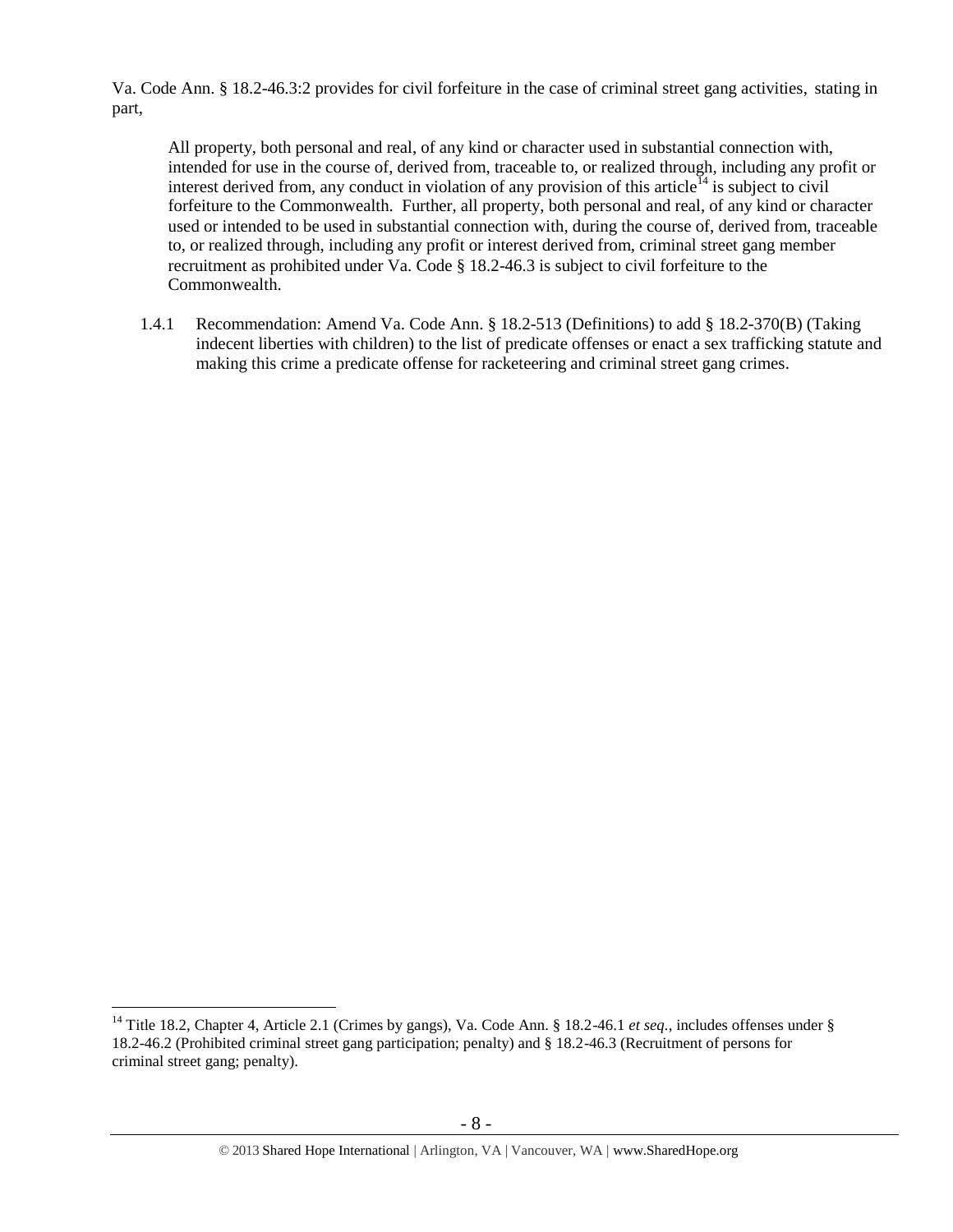#### **FRAMEWORK ISSUE 2: CRIMINAL PROVISIONS ADDRESSING DEMAND**

## *Legal Components:*

- *2.1 The state sex trafficking law can be applied to buyers of commercial sex acts with a victim of domestic minor sex trafficking.*
- *2.2 Buyers of commercial sex acts with a minor can be prosecuted under commercial sexual exploitation of children (CSEC) laws.*
- *2.3 Solicitation of prostitution laws differentiate between buying sex acts with an adult and buying sex acts with a minor under 18.*
- *2.4 Penalties for buyers of commercial sex acts with minors are as high as federal penalties.*
- *2.5 Using the Internet to lure, entice, or purchase, or attempt to lure, entice, or purchase commercial sex acts with a minor is a separate crime or results in an enhanced penalty for buyers.*
- *2.6 No age mistake defense is permitted for a buyer of commercial sex acts with any minor under 18.*
- *2.7 Base penalties for buying sex acts with a minor under 18 are sufficiently high and not reduced for older minors.*
- *2.8 Financial penalties for buyers of commercial sex acts with minors are sufficiently high to make it difficult for buyers to hide the crime.*
- *2.9 Buying and possessing child pornography carries penalties as high as similar federal offenses.*
- *2.10 Convicted buyers of commercial sex acts with minors and child pornography are required to register as sex offenders.*

\_\_\_\_\_\_\_\_\_\_\_\_\_\_\_\_\_\_\_\_\_\_\_\_\_\_\_\_\_\_\_\_\_\_\_\_\_\_\_\_\_\_\_\_\_\_\_\_\_\_\_\_\_\_\_\_\_\_\_\_\_\_\_\_\_\_\_\_\_\_\_\_\_\_\_\_\_\_\_\_\_\_\_\_\_\_\_\_\_\_\_\_\_\_

# *Legal Analysis:*

*2.1 The state sex trafficking law can be applied to buyers of commercial sex acts with a victim of domestic minor sex trafficking.*

Virginia does not have a sex trafficking law. The plain language definition of abduction in Va. Code Ann. § 18.2-47for the operable law, Va. Code Ann. § 18.2-48 (Abduction with intent to extort money or for immoral purpose), does not appear to apply to buyers of commercial sex with minors. Abduction is defined as the following:

A. Any person who, by force, intimidation or deception, and without legal justification or excuse, seizes, takes, transports, detains or secretes another person with the intent to deprive such other person of his personal liberty or to withhold or conceal him from any person, authority or institution lawfully entitled to his charge, shall be deemed guilty of "abduction."

B. Any person who, by force, intimidation or deception, and without legal justification or excuse, seizes, takes, transports, detains or secretes another person with the intent to subject him to forced labor or services shall be deemed guilty of "abduction." For purposes of this subsection, the term "intimidation" shall include destroying, concealing, confiscating, withholding, or threatening to withhold a passport, immigration document, or other governmental identification or threatening to report another as being illegally present in the United States.

. . . .

2.1.1 Recommendation: Enact a human trafficking law that includes as an offense the purchase of commercial sex with minors. Alternatively, amend Va. Code Ann. § 18.2-47 (Abduction and kidnapping defined; punishment) to clarify that buyers of commercial sex with minors need not "know" of the force, fraud, or coercion occurring in the trafficking situation.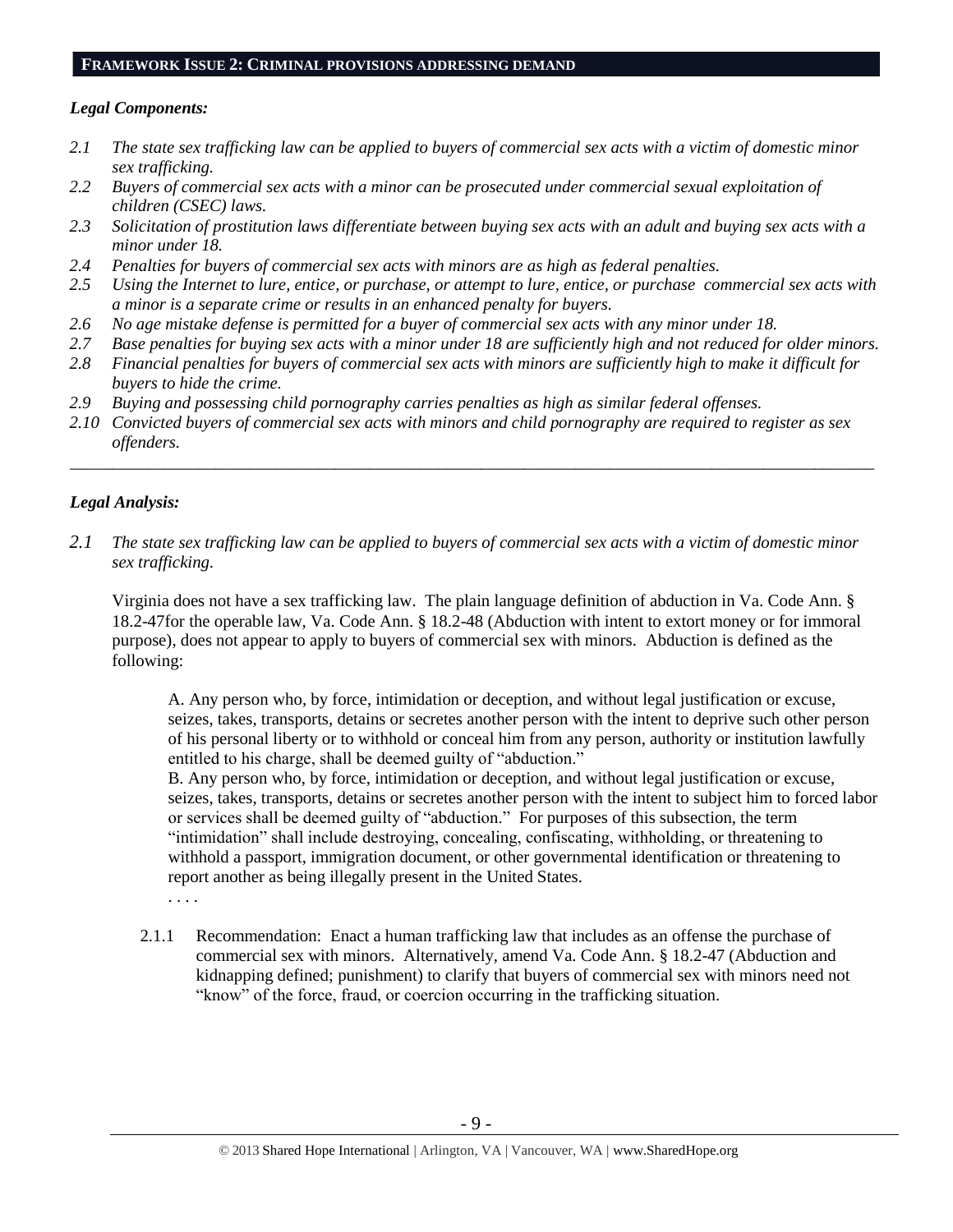# *2.2 Buyers of commercial sex acts with a minor can be prosecuted under commercial sexual exploitation of children (CSEC) laws.*

Va. Code Ann. § 18.2-346 (Prostitution; commercial sexual conduct; commercial exploitation of a minor; penalties) criminalizes soliciting sex from minors, stating that "any person who solicits prostitution from a minor (i) 16 years of age or older is guilty of a Class 6 felony or (ii) younger than 16 years of age is guilty of a Class 5 felony*.*" Va. Code Ann. § 18.2-346(B).

Additionally, while Va. Code Ann. § 18.2-370(A) (Taking indecent liberties with children; penalties) does not include provisions making it a crime to buy sex with a minor, it could apply to buyers who "[p]ropose to such child the performance of an act of sexual intercourse or any act constituting an offense under § 18.2-361 [Crimes against nature; penalties]; or . . . [e]ntice, allure, persuade, or invite any such child to enter any vehicle, room, house, or other place, for any of the purposes set forth" in the subsection. Va. Code Ann. § 18.2- 370(A)(4), (5).

Also, although not specifically commercial in nature, Va. Code Ann. § 18.2-371 (Causing or encouraging acts rendering children delinquent, abused, etc.; penalty; abandoned infant) might apply to buyers of sex with a minor, stating, "Any person 18 years of age or older, including the parent of any child, who (i) willfully contributes to, encourages, or causes any act, omission, or condition which renders a child delinquent, in need of services, in need of supervision, or abused or neglected as defined in § 16.1-228, or (ii) engages in consensual sexual intercourse with a child 15 or older not his spouse, child, or grandchild, shall be guilty of a Class 1 misdemeanor." Va. Code Ann. § 18.2-63(A) and (B) (Carnal knowledge of child between thirteen and fifteen years of age) might also apply to a buyer of sex with a minor, by stating,

A. If any person carnally knows, without the use of force, a child thirteen years of age or older but under fifteen years of age, such person shall be guilty of a Class 4 felony. B. If any person carnally knows, without the use of force, a child thirteen years of age or older but under fifteen years of age who consents to sexual intercourse and the accused is a minor and such consenting child is three years or more the accused's junior, the accused shall be guilty of a Class 6 felony. If such consenting child is less than three years the accused's junior, the accused shall be guilty of a Class 4 misdemeanor.

*2.3 Solicitation of prostitution laws differentiate between buying sex acts with an adult and buying sex acts with a minor under 18.*

The offense of solicitation of prostitution differentiates between buying sex with an adult and buying sex with a minor. Va. Code Ann. § 18.2-346(B)<sup>15</sup> (Prostitution; commercial sexual conduct; commercial exploitation of a minor; penalties) states, "Any person who offers money or its equivalent to another for the purpose of engaging in sexual acts . . . is guilty of solicitation of prostitution and which is punishable as a Class 1 misdemeanor. However, any person who solicits prostitution from a minor (i) 16 years of age or older is guilty of a Class 6 felony or (ii) younger than 16 years of age is guilty of a Class 5 felony." Va. Code Ann. § 18.2-346(A-B).

*2.4 Penalties for buyers of commercial sex acts with minors are as high as federal penalties.*

Soliciting sex with a minor of 16 years of age or older is a Class 6 felony. Va. Code Ann. § 18.2-346(B) (Prostitution; commercial sexual conduct; commercial exploitation of a minor). Soliciting sex with a minor younger than 16 years of age is a Class 5 felony. A Class 5 felony is punishable by a term of imprisonment of 1–10 years, "or in the discretion of the jury or the court trying the case without a jury, confinement in jail for

<sup>15</sup> *See supra* note [4.](#page-1-1)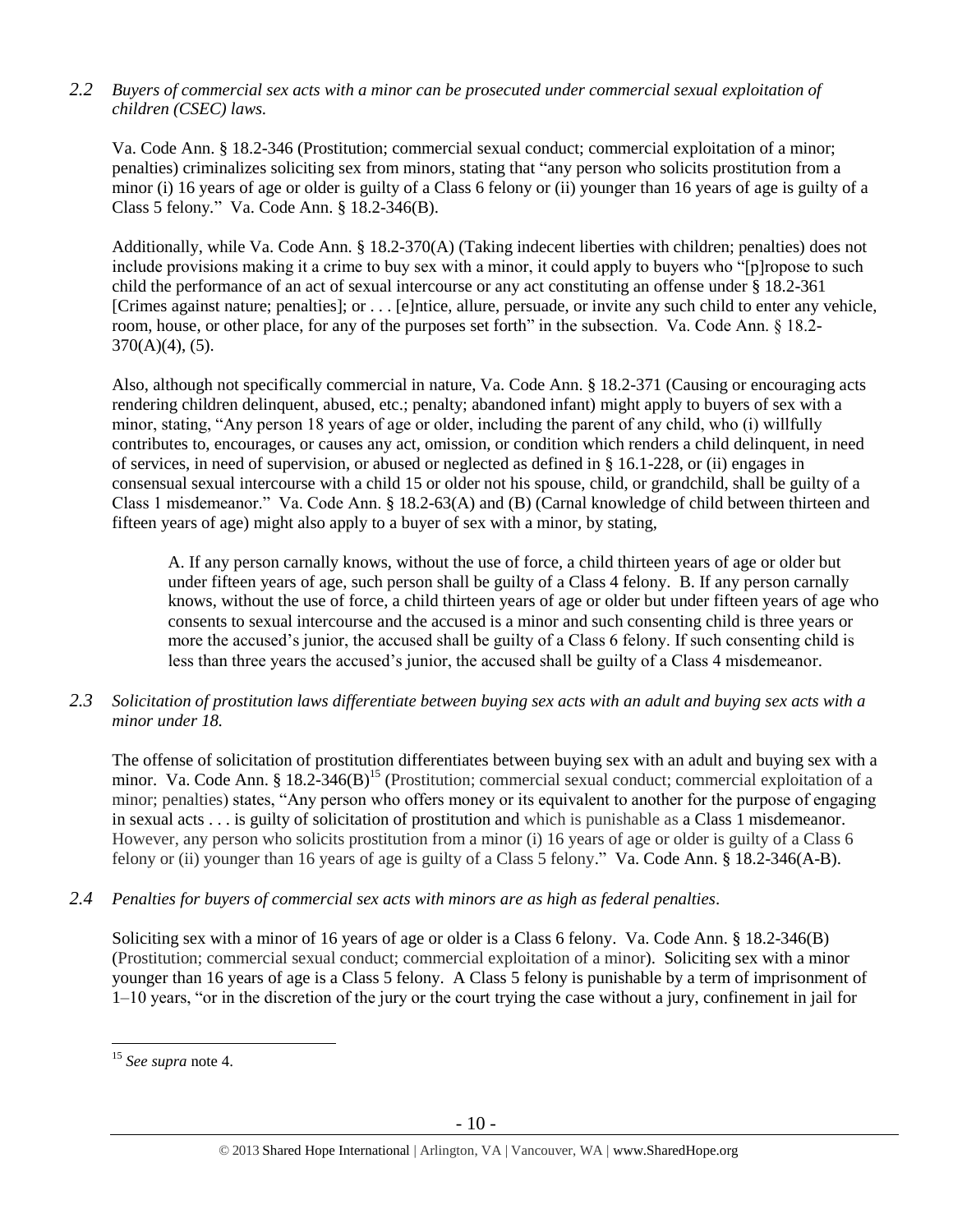not more than 12 months," a fine of up to \$2,500, or both imprisonment and a fine.<sup>16</sup> A Class 6 felony is punishable by a term of imprisonment of 1–5 years "or in the discretion of the jury or the court trying the case without a jury, confinement in jail for not more than 12 months," a fine of up to \$2,500, or both imprisonment and a fine.<sup>17</sup>

<span id="page-10-0"></span>In comparison, if the victim is under the age of 14, a conviction under the Trafficking Victims Protection Act  $(TVPA)^{18}$  for child sex trafficking is punishable by 15 years to life imprisonment and a fine not to exceed \$250,000. 18 U.S.C. §§ 1591(b)(1), 3559(a)(1), 3571(b)(3). If the victim is between the ages of 14–17 a conviction is punishable by 10 years to life imprisonment and a fine not to exceed \$250,000. 18 U.S.C. §§ 1591(b)(2), 3559(a)(1), 3571(b)(3). A conviction is punishable by mandatory life imprisonment, however, if the buyer has a prior conviction for a federal sex offense<sup>19</sup> against a minor. 18 U.S.C. §  $3559(e)(1)$ . To the extent buyers can be prosecuted under other federal CSEC laws,  $^{20}$  a conviction is punishable by penalties ranging from a fine not to exceed \$250,000 to life imprisonment and a fine not to exceed \$250,000.<sup>21</sup>

- <span id="page-10-1"></span>2.4.1 Recommendation: Amend Va. Code Ann. § 18.2-346 (Prostitution; commercial sexual conduct; commercial exploitation of a minor) to make penalties comparable to the federal law.
- *2.5 Using the Internet to lure, entice, or purchase, or attempt to lure, entice, or purchase commercial sex acts with a minor is a separate crime or results in an enhanced penalty for buyers.*

Va. Code Ann. § 18.2-374.3<sup>22</sup> (Use of communications systems to facilitate certain offenses involving children) makes it a crime to use the Internet, or other communication systems, to engage in certain types of sexual interactions with a minor. It states in part,

<span id="page-10-3"></span><span id="page-10-2"></span>B. It shall be unlawful for any person to use a communications system,  $^{23}$  including but not limited to computers or computer networks or bulletin boards, or any other electronic means for the purposes of

 $\overline{a}$ 

§ 2422(b)] (relating to coercion and enticement of a minor into prostitution), or 2423(a) [18 USCS § 2423(a)] (relating to transportation of minors).

 $^{22}$  The text of Va. Code Ann. § 18.2-374.3 included here and elsewhere in this report includes amendments made by the passage of House Bill 1745, 2013 Leg. Reg. Sess. (Va. 2013) (effective July 1, 2013).

<sup>&</sup>lt;sup>16</sup> Va. Code Ann § 18.2-10(e) (General punishment for conviction of felony; penalty).

 $17$  *Id.* § 18.2-10(f).

<sup>&</sup>lt;sup>18</sup> Trafficking Victims Protection Act (TVPA) of 2000, Pub. L. No. 106-386, 114 Stat. 1464, 1466 (codified in scattered sections of 18 and 22 U.S.C.).

<sup>&</sup>lt;sup>19</sup> Pursuant to 18 U.S.C. § 3559 $(e)(2)$ , "federal sex offense" is defined as

an offense under section 1591 [18 USCS § 1591] (relating to sex trafficking of children), 2241 [18 USCS § 2241] (relating to aggravated sexual abuse), 2242 [18 USCS § 2242] (relating to sexual abuse), 2244(a)(1) [18 USCS § 2244(a)(1)] (relating to abusive sexual contact), 2245 [18 USCS § 2245] (relating to sexual abuse resulting in death), 2251 [18 USCS § 2251] (relating to sexual exploitation of children), 2251A [18 USCS § 2251A] (relating to selling or buying of children), 2422(b) [18 USCS

<sup>&</sup>lt;sup>20</sup> 18 U.S.C. §§ 2251A(b) (Selling or buying of children), 2251(a) (Sexual exploitation of children), 2423(a) (Transportation of a minor with intent for minor to engage in criminal sexual activity), 2422(a) (Coercion and enticement),  $2252(a)(2)$ , (a)(4) (Certain activities relating to material involving the sexual exploitation of minors).

 $2252(a)(2)$ ,  $(a)(7)$  (Serian activities relating to material arrival punishable by imprisonment for 30 years to life and a fine), 2251(e) (conviction  $180$  years to life and a fine), 2251(e) (conviction punishable by imprisonment for 15–30 years and a fine), 2423(a) (conviction punishable by imprisonment for 10 years to life and a fine),  $2422(a)$  (conviction punishable by a fine, imprisonment up to 20 years, or both),  $2252(a)(2)$ , (4) (stating that a conviction under subsection (a)(2) is punishable by imprisonment for  $5-20$  years and a fine, while a conviction under subsection (a)(4) is punishable by imprisonment up to 10 years, a fine, or both); *see also* 18 U.S.C. §§ 3559(a)(1) (classifying all of the above listed offenses as felonies),  $3571(b)(3)$  (providing a fine up to \$250,000 for any felony conviction).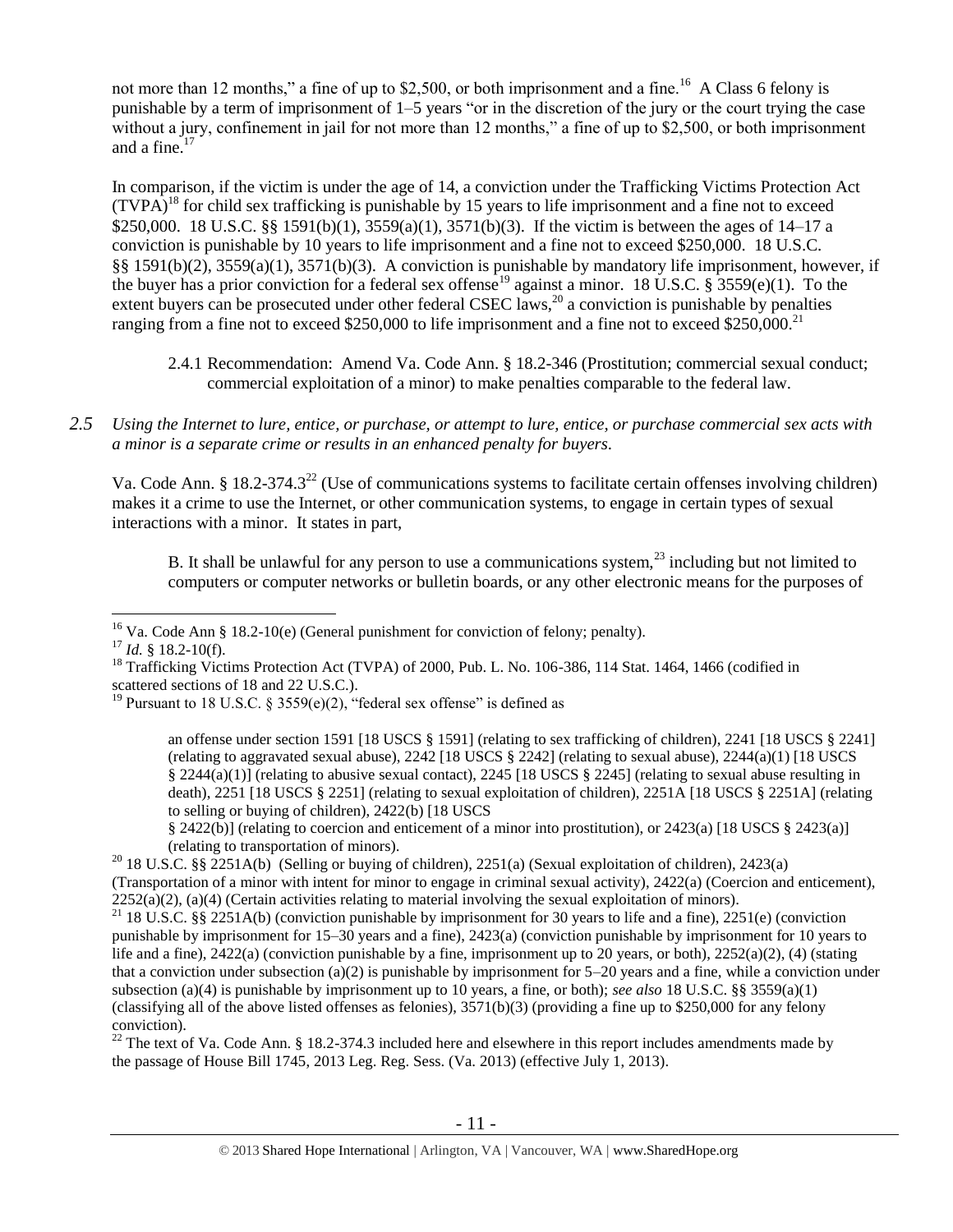procuring or promoting the use of a minor for any activity in violation of § 18.2-370 [Taking indecent liberties with children; penalties] or 18.2-374.1 [Production, publication, sale, financing, etc., of child pornography; presumption as to age; severability]. A violation of this subsection is a Class 6 felony. C. It shall be unlawful for any person 18 years of age or older to use a communications system, including but not limited to computers or computer networks or bulletin boards, or any other electronic means, for the purposes of soliciting, with lascivious intent, any person he knows or has reason to believe is a child younger than 15 years of age to knowingly and intentionally:

1. Expose his sexual or genital parts to any child to whom he is not legally married or propose that any such child expose his sexual or genital parts to such person;

2. Propose that any such child feel or fondle his own sexual or genital parts or the sexual or genital parts of such person or propose that such person feel or fondle the sexual or genital parts of any such child;

3. Propose to such child the performance of an act of sexual intercourse or any act constituting an offense under § 18.2-361 [Crimes against nature; penalty]; or

4. Entice, allure, persuade, or invite any such child to enter any vehicle, room, house, or other place, for any purposes set forth in the preceding subdivisions.

Any person who violates this subsection is guilty of a Class 5 felony. However, if the person is at least seven years older than the child he knows or has reason to believe is less than 15 years of age, the person shall be punished by a term of imprisonment of not less than five years nor more than 30 years in a state correctional facility, five years of which shall be mandatory minimum term of imprisonment. Any person who commits a second or subsequent violation of this subsection when the person is at least seven years older than the child he knows or has reason to believe is less than 15 years of age shall be punished by a term of imprisonment of not less than 10 years nor more than 40 years, 10 years of which shall be a mandatory minimum term of imprisonment.

D. Any person who uses a communications system, including but not limited to computers or computer networks or bulletin boards, or any other electronic means, for the purposes of soliciting, with lascivious intent, any child he knows or has reason to believe is at least 15 years of age but younger than 18 years of age to knowingly and intentionally commit any of the activities listed in subsection C if the person is at least seven years older than the child is guilty of a Class 5 felony. Any person who commits a second or subsequent violation of this subsection shall be punished by a term of imprisonment of not less than one nor more than 20 years, one year of which shall be a mandatory minimum term of imprisonment.

E. Any person 18 years of age or older who uses a communications system, including but not limited to computers or computer networks or bulletin boards, or any other electronic means, for the purposes of soliciting any person he knows or has reason to believe is a child younger than 18 years of age for (i) any activity in violation of § 18.2-355 [Taking, detaining, etc., person for prostitution, etc., or consenting thereto] or 18.2-361 [Crimes against nature; penalty], (ii) any activity in violation of § 18.2- 374.1 [Production, publication, sale, financing, etc., of child pornography; presumption as to age; severability], or (iii) a violation of § 18.2-374.1:1 [Possession, reproduction, distribution, and facilitation of child pornography; penalty] is guilty of a Class 5 felony.

Va. Code Ann. § 18.2-376.1 (Enhanced penalties for using a computer in certain violations) states, "Any person who uses a computer in connection with a violation of §§ 18.2-374 [Production, publication, sale, possession, etc., of obscene items], 18.2-375 [Obscene exhibitions and performances], or § 18.2-376 [Advertising, etc.,

 $23$  Va. Code Ann. § 18.2-374.3(A) defines "use a communications system" as "making personal contact or direct contact through any agent or agency, any print medium, the United States mail, any common carrier or communication common carrier, any electronic communications system, the Internet, or any telecommunications, wire, computer network, or radio communications system."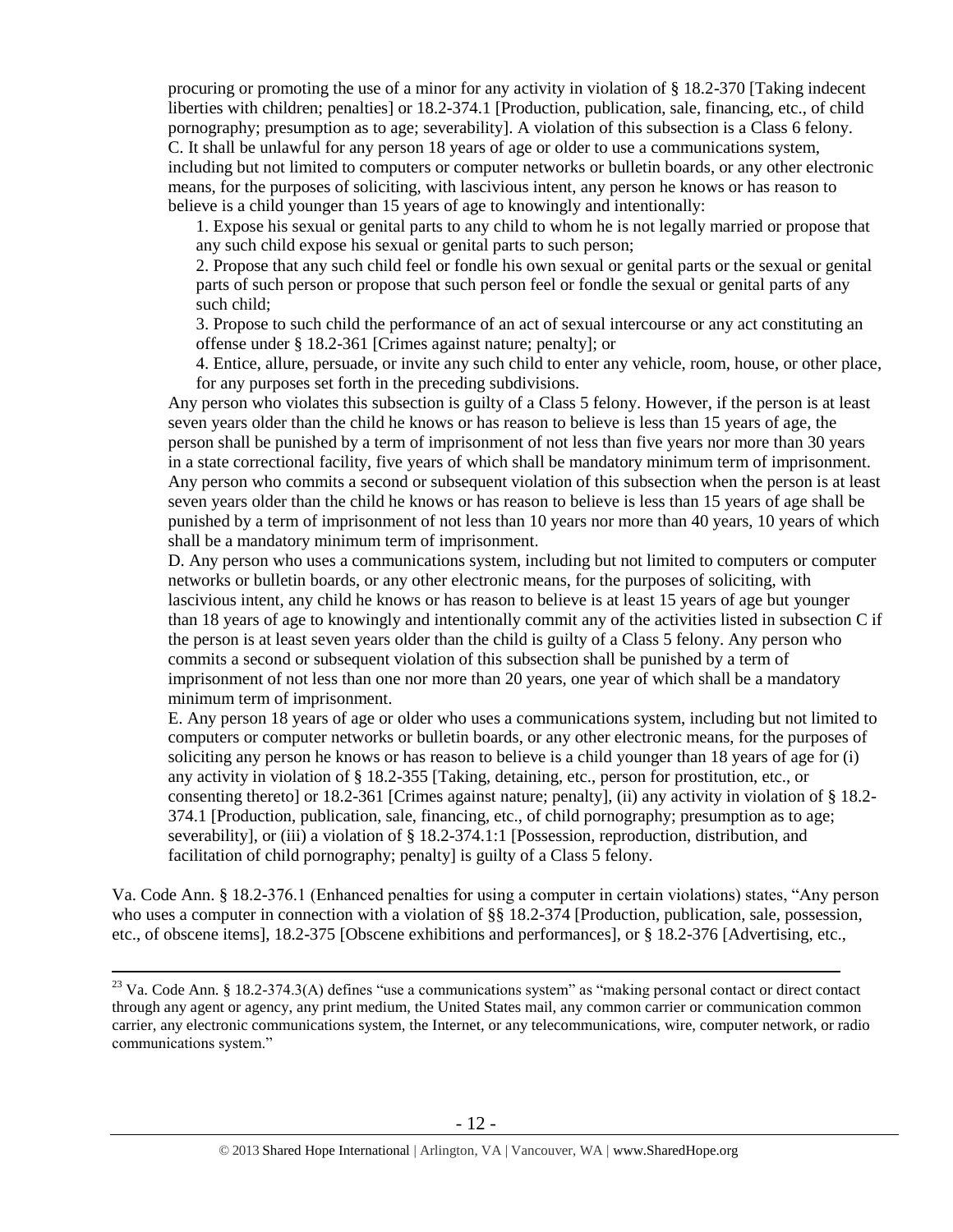obscene items, exhibitions or performances] is guilty of a separate and distinct Class 1 misdemeanor, and for a second or subsequent such offense within 10 years of a prior such offense is guilty of a Class 6 felony, the penalties to be imposed in addition to any other punishment otherwise prescribed for a violation of any of those sections."

*2.6 No age mistake defense is permitted for a buyer of commercial sex acts with any minor under 18.*

No specific mistake of age defense is contained in the Virginia Code; however, there is no prohibition on the same.

2.6.1 Recommendation: Amend Va. Code Ann. § 18.2-48 (iii) and (iv) and § 18.2-370(B) (Taking indecent liberties with children; penalties), and Va. Code Ann. § 18.2-346(B) (Prostitution; commercial sexual conduct; commercial exploitation of a minor), to prohibit a mistake of age defense.

# *2.7 Base penalties for buying sex acts with a minor under 18 are sufficiently high and not reduced for older minors.*

Va. Code Ann. § 18.2-346(B) (Prostitution; commercial sexual conduct; commercial exploitation of a minor; penalties) is a Class 5 felony when the victim is a minor under 16 years of age, and reduces that to a Class 6 felony when the victim is 16 years of age or older. Va. Code Ann. § 18.2-346(B). A Class 5 felony is punishable by a term of imprisonment of 1–10 years, "or in the discretion of the jury or the court trying the case without a jury, confinement in jail for not more than 12 months," a fine of up to \$2,500, or both. Va. Code Ann. § 18.2-10(e). A Class 6 felony is punishable by a term of imprisonment 1–5 years "or in the discretion of the jury or the court trying the case without a jury, confinement in jail for not more than 12 months and a fine of not more than \$ 2,500, either or both." Va. Code Ann. § 18.2-10(f).

- 2.7.1 Recommendation: Amend Va. Code Ann. § Va. Code Ann. § 18.2-346 (Prostitution; commercial sexual conduct; commercial exploitation of a minor; penalties) to provide penalties for commercial sexual exploitation offenses against any minor under 18 that are as high as the penalties under federal law.
- *2.8 Financial penalties for buyers of commercial sex acts with minors are sufficiently high to make it difficult for buyers to hide the crime.*

Penalties under Va. Code Ann. § 18.2-346(B) (Prostitution; commercial sexual conduct; commercial exploitation of a minor; penalties) may include a fine not to exceed \$2,500. Also, sexual offenses that may be used to prosecute a buyer of sex with a minor, most imposing fines of not more than \$2,500. $^{24}$ 

A buyer convicted for possession of child pornography may be subject to a fine of not more than \$2,500. Va. Code Ann. §§ 18.2-10(f), 18.2-374.1:1. A person possessing child pornography may also face asset forfeiture pursuant to Va. Code Ann. § 19.2-386.31 (Seizure and forfeiture of property used in connection with the exploitation and solicitation of children), which states in part,

<sup>&</sup>lt;sup>24</sup> These may include Va. Code Ann. § 18.2-63(A) (Carnal knowledge of child between thirteen and fifteen years of age) carrying a fine of not more than \$100,000 (Va. Code Ann. §§ 18.2-63(A), 18.2-10(d)), and Va. Code Ann. § 18.2-370(A) (Taking indecent liberties with children; penalties), § 18.2-371 (Causing or encouraging acts rendering children delinquent, abused, etc.; penalty; abandoned infant), and § 18.2-67.4:2 (Sexual abuse of a child under 15 years of age; penalty) carrying fines of not more than \$2,500 (Va. Code Ann. §§ 18.2-10(e), 18.2-11(a), 18.2- 370(A), 18.2-371, 18.2-67.4:2).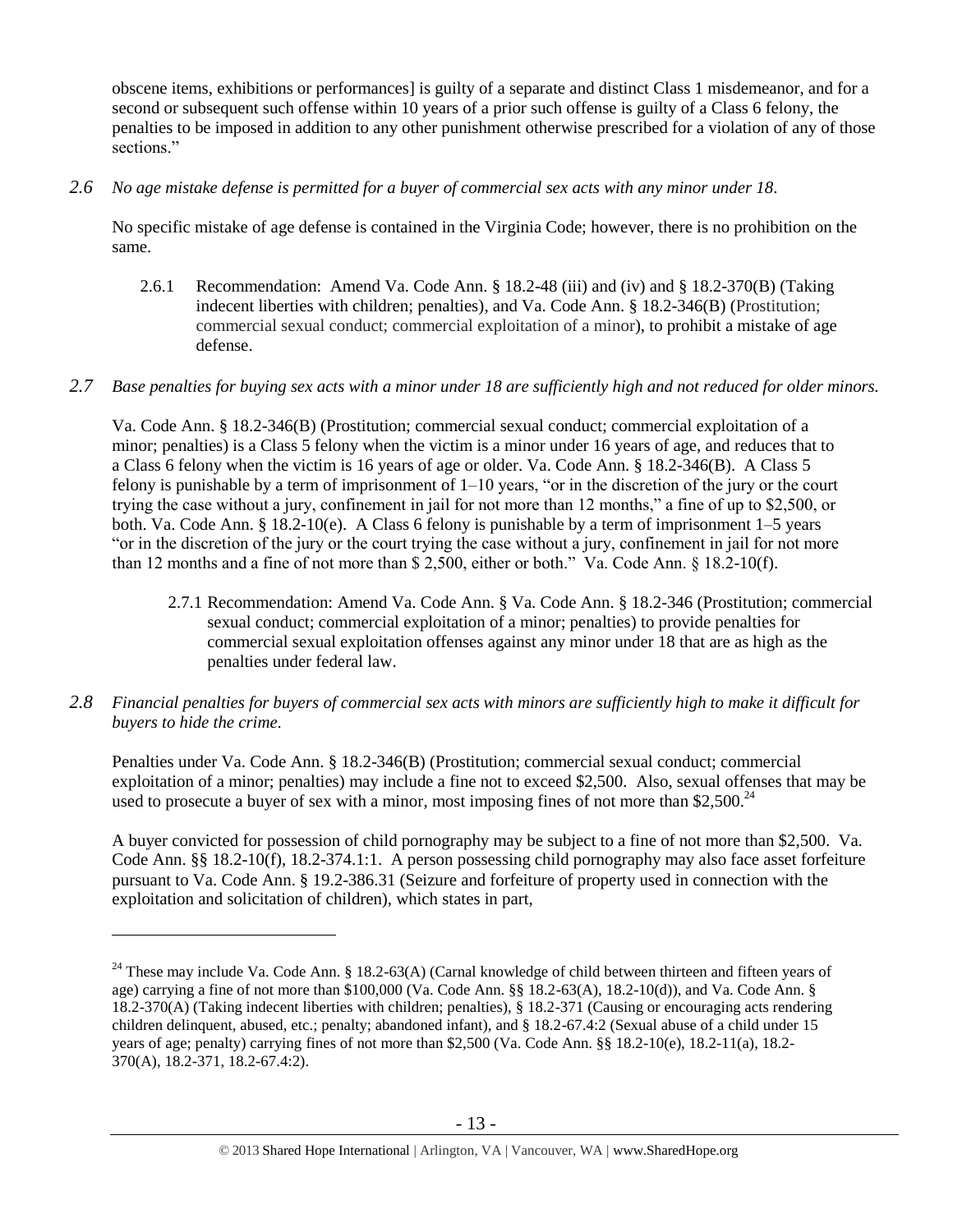All audio and visual equipment, electronic equipment, devices and other personal property used in connection with the possession, production, distribution, publication, sale, possession with intent to distribute or making of child pornography that constitutes a violation of § 18.2-374.1 [Production, publication, sale, financing, etc., of child pornography; presumption as to age; severability] or 18.2-374.1:1 [Possession, reproduction, distribution, and facilitation of child pornography; penalty], or in connection with the solicitation of a person less than 18 years of age that constitutes a violation of § 18.2-374.3 [Use of communications systems to facilitate certain offenses involving children] shall be subject to lawful seizure by a law-enforcement officer and shall be subject to forfeiture to the Commonwealth pursuant to Chapter 22.1 (Section 19.2-386.1 et seq.). The Commonwealth shall file an information and notice of seizure in accordance with the procedures in Chapter 22.1 (Section 19.2- 386.1 et seq.); however, any forfeiture action shall be stayed until conviction of the person whose property is subject to forfeiture. Upon his conviction, the court may dispose of the issue of forfeiture or may continue the civil case allowing the defendant time to answer, at the court's discretion.

Should a buyer be convicted under 18.2-374.1:1 (Possession, reproduction, distribution, and facilitation of child pornography; penalty) or 18.2-374.3 (Use of communications systems to facilitate certain offenses involving children) will also be required to pay mandatory restitution to the victim. Under Va. Code Ann. § 19.2- 305.1(E1)

A defendant convicted of an offense under . . . 18.2-374.1:1 [Possession, reproduction, distribution, and facilitation of child pornography; penalty], or 18.2-374.3 [Use of communications systems to facilitate certain offenses involving children] shall be ordered to pay mandatory restitution to the victim of the offense in an amount as determined by the court. For purposes of this subsection, 'victim' means a person who is depicted in a still or videographic image involved in an offense under § 18.2-374.1 [Production, publication, sale, financing, etc., of child pornography; presumption as to age; severability], 18.2-374.1:1 [Possession, reproduction, distribution, and facilitation of child pornography; penalty], or 18.2-374.3 [Use of communications systems to facilitate certain offenses involving children]. The Commonwealth shall make reasonable efforts to notify victims of offenses under § 18.2-374.1, 18.2-374.1:1, or 18.2-374.3.

Finally, buyers convicted under Va. Code Ann. § 18.2-374.1:1 (Possession, reproduction, distribution, and facilitation of child pornography; penalty) or Va. Code Ann. § 18.2-374.3 (Use of communications systems to facilitate certain offenses involving children) are subject to mandatory asset forfeiture. Under Va. Code Ann. § 19.2-386.31 (Seizure and forfeiture of property used in connection with the exploitation and solicitation of children),

All audio and visual equipment, electronic equipment, devices and other personal property used in connection with the possession, production, distribution, publication, sale, possession with intent to distribute or making of child pornography that constitutes a violation of § 18.2-374.1 [Production, publication, sale, financing, etc., of child pornography; presumption as to age; severability] or 18.2- 374.1:1 [Possession, reproduction, distribution, solicitation, and facilitation of child pornography; penalty], or in connection with the solicitation of a person less than 18 years of age that constitutes a violation of § 18.2-374.3 [Use of communications systems to facilitate certain offenses involving children] shall be subject to lawful seizure by a law-enforcement officer and shall be subject to forfeiture to the Commonwealth pursuant to Chapter 22.1 (§ 19.2-386.1 et seq.). The Commonwealth shall file an information and notice of seizure in accordance with the procedures in Chapter 22.1 (§ 19.2-386.1 et seq.); however, any forfeiture action shall be stayed until conviction of the person whose property is subject to forfeiture.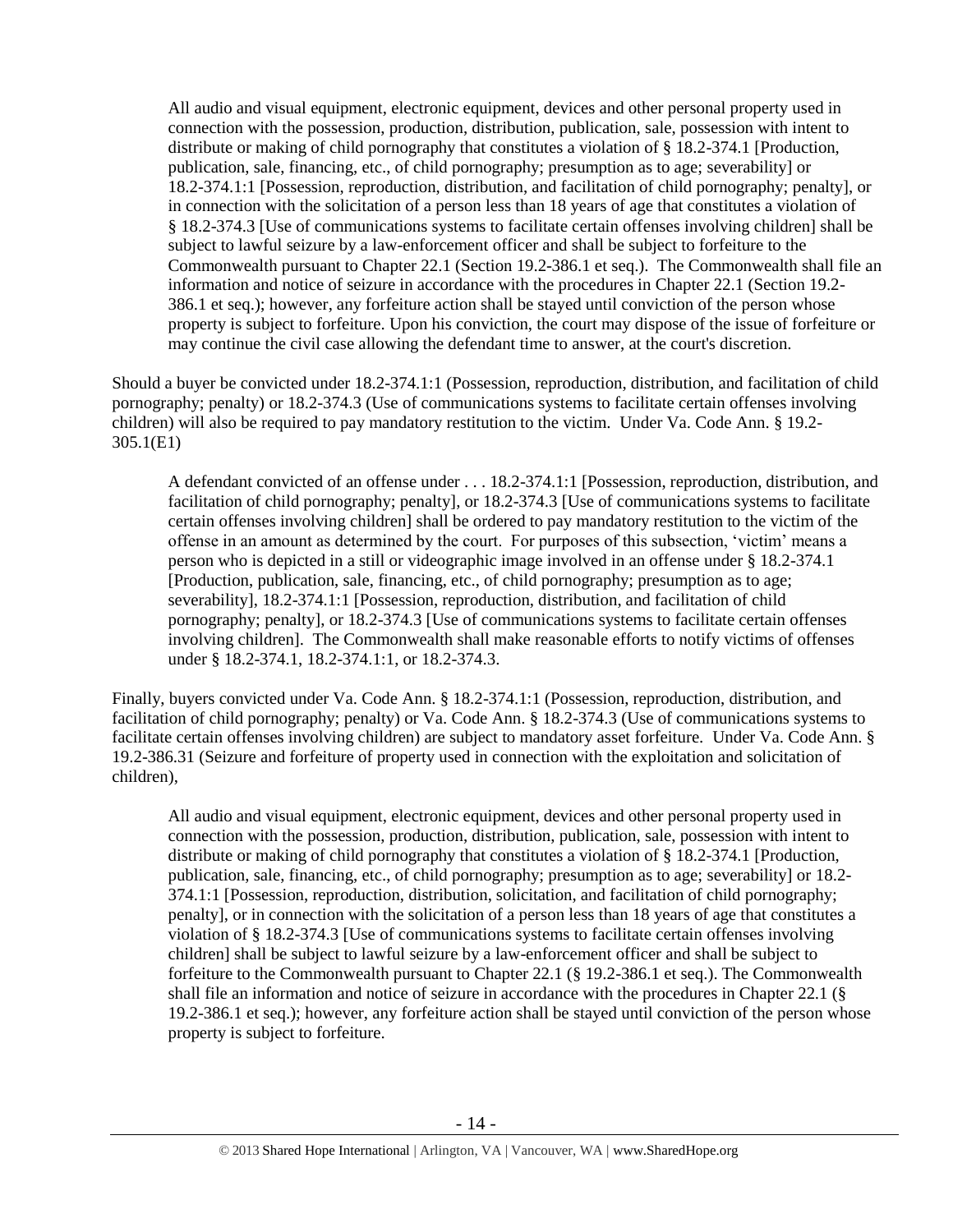Asset forfeiture under Va. Code Ann. § 19.2-386.31 may be pursued through criminal or civil procedures. "Upon [the defendant's] conviction, the court may dispose of the issue of forfeiture or may continue the civil case allowing the defendant time to answer, at the court's discretion." Va. Code Ann. § 19.2-386.31.

Under Va. Code Ann. § 19.2-386.12 (Sale of forfeited property), forfeited property is sold and the money obtained from the sale is "paid over to the state treasury into a special fund of the Department of Criminal Justice Services . . . " The Department of Criminal Justice Services then distributes the money to "federal, state and local agencies to promote law enforcement . . . ." Va. Code Ann. § 19.2-386.14(A1) (Sharing of forfeited assets).

A buyer arrested for a second or subsequent offense of Va. Code Ann. 18.2-346 (Prostitution; commercial exploitation of a minor) may be subject to vehicle seizure and forfeiture. Va. Code Ann. § 19.2-386.16(A) (Forfeiture of motor vehicles used in commission of certain crimes) states in part,

Any vehicle knowingly used by the owner thereof or used by another with his knowledge of and during the commission of, or in an attempt to commit, a second or subsequent offense of Section 18.2-346 [Prostitution; commercial exploitation of a minor], 18.2-347 [Keeping, residing in or frequenting a bawdy place; "bawdy place" defined], 18.2-348 [Aiding prostitution or illicit sexual intercourse], 18.2- 349 [Using vehicles to promote prostitution or unlawful sexual intercourse], 18.2-355 [Taking, detaining, etc., person for prostitution, etc., or consenting thereto], 18.2-356 [Receiving money for procuring person] or § 18.2-357 [Receiving money from earnings of male or female prostitute] or of a similar ordinance of any county, city or town or knowingly used for the transportation of any stolen goods, chattels or other property, when the value of such stolen goods, chattels or other property is \$ 200 or more, or any stolen property obtained as a result of a robbery, without regard to the value of the property, shall be forfeited to the Commonwealth. The vehicle shall be seized by any law-enforcement officer arresting the operator of such vehicle for the criminal offense, and delivered to the sheriff of the county or city in which the offense occurred. . . .

# *2.9 Buying and possessing child pornography carries penalties as high as similar federal offenses.*

 $\overline{a}$ 

Va. Code Ann. § 18.2-374.1:1(A) (Possession, reproduction, distribution, and facilitation of child pornography; penalty) makes it a Class 6 felony to "knowingly possess[] child pornography,"<sup>25</sup> which is punishable by a possible term of imprisonment of 1–5 years, "or in the discretion of the jury or the court trying the case without a jury, confinement in jail for not more than 12 months and a fine of not more than \$2,500, either or both." Va. Code Ann. § 18.2-10(f). Subsequent offenses are Class 5 felonies, punishable by a possible imprisonment of 1– 10 years, "or in the discretion of the jury or the court trying the case without a jury, confinement in jail for not more than 12 months and a fine of not more than \$2,500, either or both." Va. Code Ann. §§ 18.2-10(e), 18.2-374.1:1(B). In addition, Va. Code Ann. § 18.2-374.1:1(C) provides,

Any person who (i) reproduces by any means, including by computer, sells, gives away, distributes, electronically transmits, displays with lascivious intent, purchases, or possesses with intent to sell, give away, distribute, transmit, or display child pornography with lascivious intent or (ii) commands, entreats, or otherwise attempts to persuade another person to send, submit, transfer or provide to him any child pornography in order to gain entry into a group, association, or assembly of persons engaged in trading or sharing child pornography shall be punished by not less than five years nor more than 20 years in a state correctional facility.

<sup>&</sup>lt;sup>25</sup> Va. Code Ann. § 18.2-374.1:1(F) states, "For purposes of this section it may be inferred by text, title or appearance that a person who is depicted as or presents the appearance of being less than 18 years of age in sexually explicit visual material is less than 18 years of age."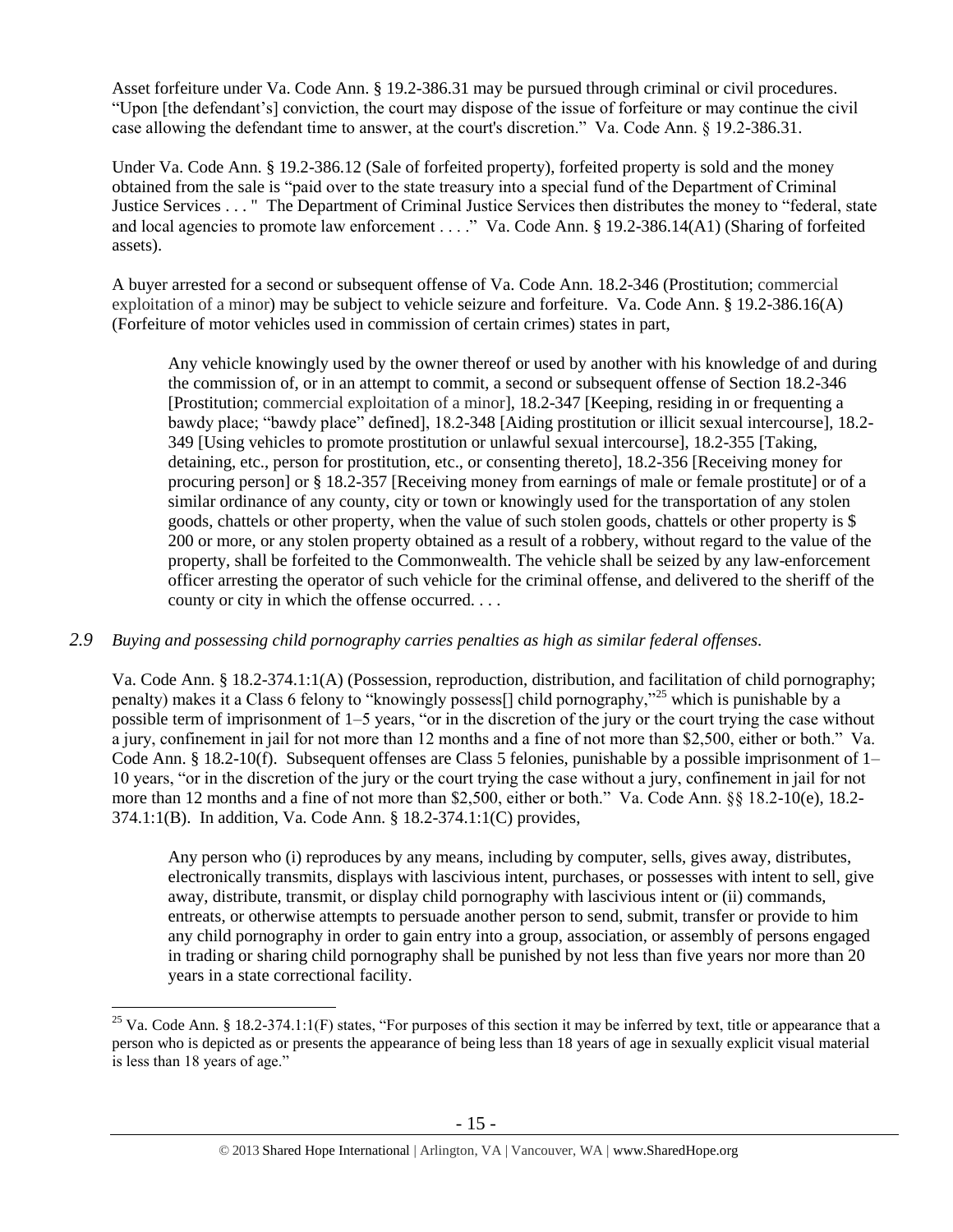A subsequent violation of subsection C is punishable by imprisonment for 5–20 years with a mandatory minimum of 5 years. Va. Code Ann. § 18.2-374.1:1(C).

In comparison, a federal conviction for possession of child pornography<sup>26</sup> is generally punishable by imprisonment for 5–20 years and a fine not to exceed \$250,000.<sup>27</sup> Subsequent convictions, however, are punishable by imprisonment up to 40 years and a fine not to exceed \$250,000.<sup>28</sup>

2.9.1 Recommendation: Amend Va. Code Ann. § 18.2-374.1:1(A) (Possession, reproduction, distribution, and facilitation of child pornography; penalty) to impose more substantial penalties aligned with federal penalties.

## *2.10 Convicted buyers of commercial sex acts with minors and child pornography are required to register as sex offenders*.

<span id="page-15-0"></span>Under Va. Code Ann. § 9.1-902(A)<sup>29</sup> (Offenses requiring registration), "offense for which registration is required" is defined to include, "1. Any offense listed in subsection B; . . . ; 4. A sexually violent offense; 5. Any offense similar to those listed in subdivisions 1 through 4 under the laws of any foreign country or any political subdivision thereof, the United States or any political subdivision thereof; and 6. Any offense for which registration in a sex offender and crimes against minors registry is required under the laws of the jurisdiction where the offender was convicted."

Under subsection (B),

The offenses included under this subsection include any violation of, attempted violation of, or conspiracy to violate:

1. § 18.2-63 [Carnal knowledge of child between thirteen and fifteen years of age]; unless registration is required pursuant to subdivision E 1;  $\S$  18.2-64.1 [Carnal knowledge of certain minors]; . . . subsection B or C of § 18.2-374.1:1 [Possession, reproduction, distribution, and facilitation of child pornography; penalty]; . . . or subsection B, C, or D of § 18.2-374.3 [Use of communications systems to facilitate certain offenses involving children]; or a third or subsequent

 $\overline{a}$ <sup>26</sup> 18 U.S.C. §§ 2252(a)(2), (a)(4)(A) (Certain activities relating to material involving the sexual exploitation of minors),  $2252A(a)(2)$ –(3) (Certain activities relating to material constituting or containing child pornography), 1466A(a), (b) (Obscene visual representations of the sexual abuse of children).

<sup>&</sup>lt;sup>27</sup> 18 U.S.C. §§ 2252(b) (stating that a conviction under subsection (a)(2) is punishable by imprisonment for 5–20 years and a fine, while a conviction under subsection  $(a)(4)$  is punishable by imprisonment up to 10 years, a fine, or both),  $2252A(b)(1)$  (a conviction is punishable by imprisonment for  $5-20$  years and a fine),  $1466A(a)$ , (b) (stating that a conviction under subsection (a) is "subject to the penalties provided in section  $2252A(b)(1)$ ," imprisonment for  $5-20$  years and a fine, while a conviction under subsection (b) is "subject to the penalties provided in section  $2252A(b)(2)$ ," imprisonment up to 10 years, a fine, or both); *see also* 18 U.S.C. §§ 3559(a)(1) (classifying all of the above listed offenses as felonies), 3571(b)(3) (providing a fine up to \$250,000 for any felony conviction).

<sup>&</sup>lt;sup>28</sup> 18 U.S.C. §§ 2252(b) (stating if a person has a prior conviction under subsection (b)(1), or a list of other statutes, a conviction is punishable by a fine and imprisonment for 15–40 years, but if a person has a prior conviction under subsection (b)(1), or a list of other statutes, a conviction is punishable by a fine and imprisonment for  $10-20$  years),  $2252A(b)(1)$  (stating if a person has a prior conviction under subsection (a)(2), (a)(3), or a list of other statutes, a conviction is punishable by a fine and imprisonment for  $15-40$  years),  $1466A(a)$ , (b) (stating that the penalty scheme for section 2252A(b) applies); *see also* 18 U.S.C. §§ 3559(a)(1) (classifying all of the above listed offenses as felonies), 3571(b)(3) (providing a fine up to \$250,000 for any felony conviction).

<sup>&</sup>lt;sup>29</sup> The text of Va. Code Ann.  $\S 9.1$ -902 included here and elsewhere in this report includes amendments made by the passage of House Bill 1862, 2013 Leg. Reg. Sess. (Va. 2013) (effective April 1, 2013).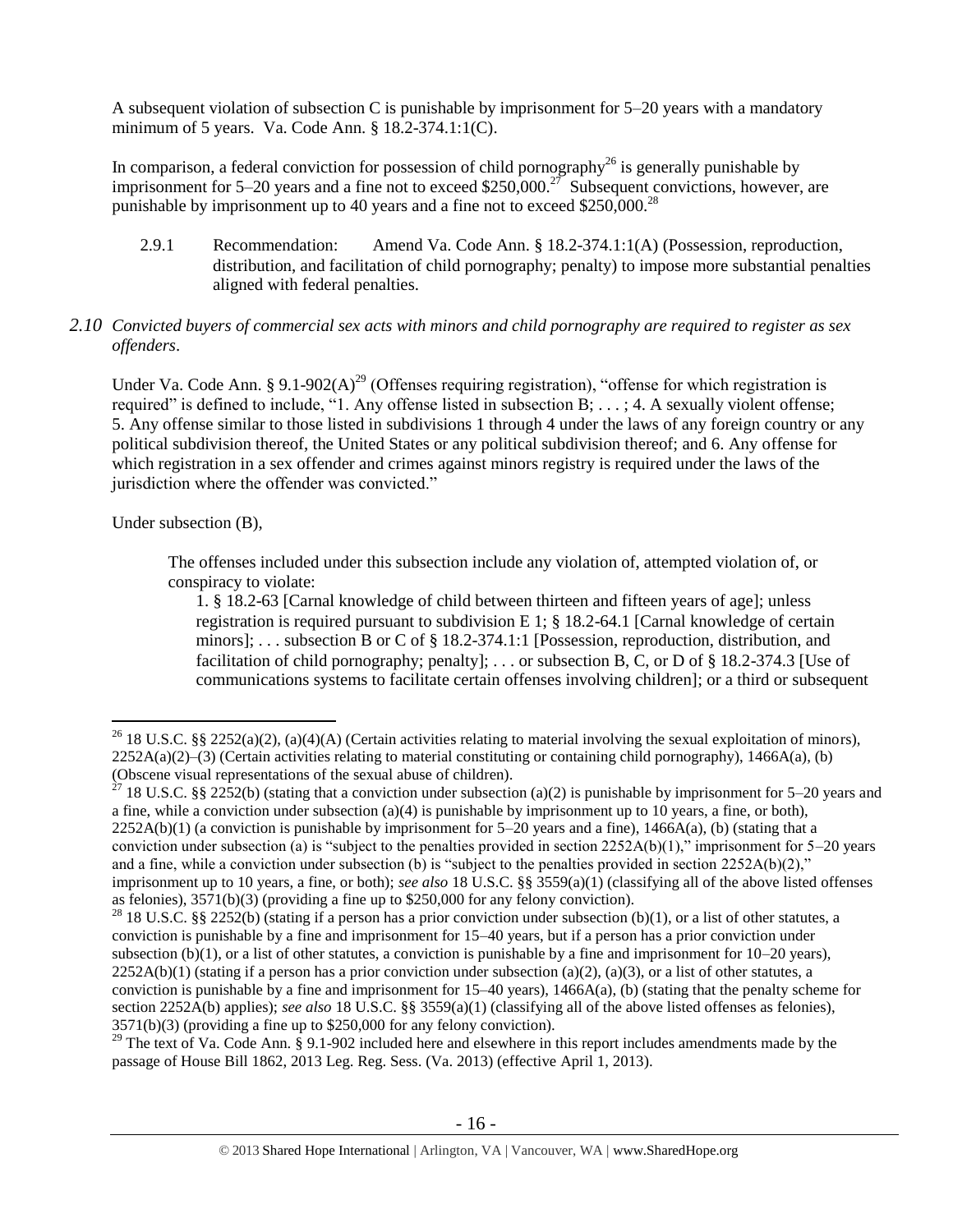conviction of (i) § 18.2-67.4 [Sexual battery], (ii) § 18.2-67.4:2 [Sexual abuse of a child under 15 years of age; penalty], (iii) subsection C of § 18.2-67.5 [Attempted rape, forcible sodomy, object sexual penetration, aggravated sexual battery, and sexual battery] or (iv) § 18.2-386.1 [Unlawful filming, videotaping or photographing of another; penalty]. If the offense was committed on or after July 1, 2006, § 18.2-91 [Entering a dwelling, etc] with the intent to commit any felony offense listed in this section; subsection A of § 18.2-374.1:1 [Possession, reproduction, distribution, solicitation, and facilitation of child pornography; penalty]; or a felony under § 18.2-67.5:1. 2. Where the victim is a minor or is physically helpless or mentally incapacitated as defined in § 18.2-67.10, subsection A of § 18.2-47 [Abduction and kidnapping defined; punishment], clause (i) of § 18.2-48 [Abduction with intent to extort money or for immoral purpose], § 18.2-67.4, subsection C of § 18.2-67.5, § 18.2-361 [Crimes against nature; penalty], §18.2-366 [Incest], or a felony violation of former § 18.1-191 or a felony violation of former §18.1-191. 3. § 18.2-370.6 [Penetration of mouth of child with lascivious intent; penalty].

A "sexually violent offense" is defined in subsection (E) as the following:

[A] violation of, attempted violation of, or conspiracy to violate:

1. Clause (ii) and (iii) of § 18.2-48 [Abduction with intent to extort money or for immoral purpose], former § 18.1-38 with the intent to defile or, for the purpose of concubinage or prostitution, a felony violation of subdivision (2) or (3) of former § 18.1-39 that involves assisting or aiding in such an abduction, § 18.2-61 [Rape], former § 18.1-44 when such act is accomplished against the complaining witness's will, by force, or through the use of the complaining witness's mental incapacity or physical helplessness, or if the victim is under 13 years of age, subsection A of § 18.2-63 [Carnal knowledge of child between thirteen and fifteen years of age] where the perpetrator is more than five years older than the victim, § 18.2-67.1 [Forcible Sodomy], § 18.2-67.2 [Aggravated sexual battery; penalty], § 18.2-67.3 [Aggravated sexual battery], former § 18.1-215 when the complaining witness is under 13 years of age, § 18.2-67.4 [Sexual battery] where the perpetrator is 18 years of age or older and the victim is under the age of six, subsections A and B of § 18.2-67.5, § 18.2-370 [Taking indecent liberties with children; penalties], subdivisions (1), (2), or (4) of former §18.1-213, former §18.1-214, or §18.2-370.1 or §18.2-374.1 [Production, publication, sale, financing, etc., of child pornography; presumption as to age; severability]; or 2. § 18.2-63, § 18.2-64.1 [Carnal knowledge of certain minors], former § 18.2-67.2:1, § 18.2-90 with the intent to commit rape or, where the victim is a minor or is physically helpless or mentally incapacitated as defined in § 18.2-67.10, subsection A of § 18.2-47 [Abduction and kidnapping defined; punishment], § 18.2-67.4, subsection C of § 18.2-67.5, clause (i) of § 18.2-48, § 18.2-361 [Crimes against nature; penalty], § 18.2-366 [Incest], or subsection C of § 18.2-374.1:1 [Possession, reproduction, distribution, and facilitation of child pornography; penalty]. An offense listed under this subdivision shall be deemed a sexually violent offense only if the person has been convicted or adjudicated delinquent of any two or more such offenses, provided that person had been at liberty between such convictions or adjudications; . . .

. . . .

4. Chapter 117 (18 U.S.C. § 2421 et seq.) of Title 18 of the United States Code or sex trafficking (as described in § 1591 of Title 18, U.S.C.).

2.10.1 Recommendation: Amend the definition of "sexually violent offense" in Va. Code Ann. § 9.1-902(E) to include violations of Va. Code Ann. § 18.2-48(iv) (Abduction with intent to extort money or for immoral purposes) and § 18.2-346 (Prostitution; commercial sexual conduct; commercial exploitation of a minor; penalties).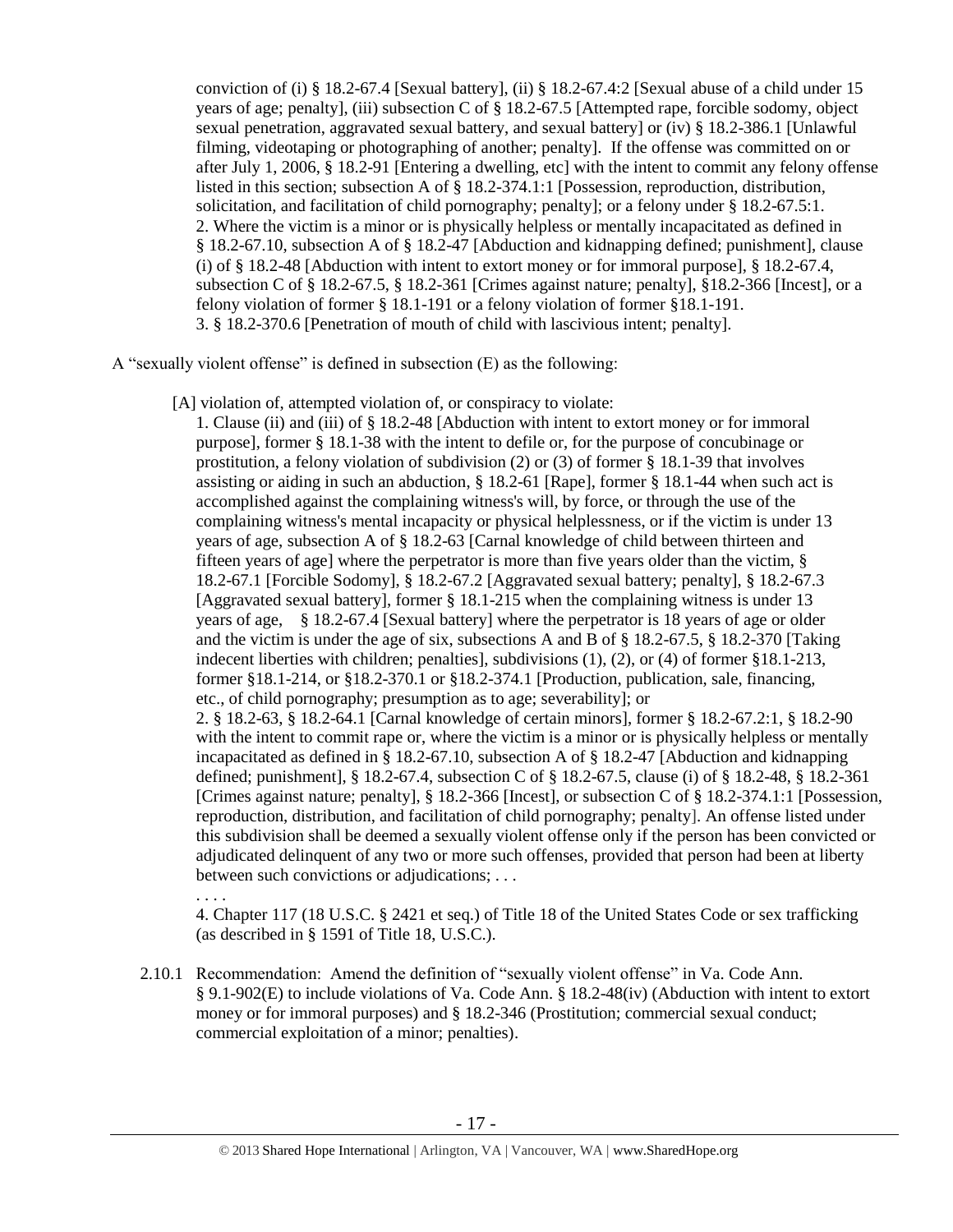#### **FRAMEWORK ISSUE 3: CRIMINAL PROVISIONS FOR TRAFFICKERS**

#### *Legal Components:*

- *3.1 Penalties for trafficking a child for sexual exploitation are as high as federal penalties.*
- *3.2 Creating and distributing child pornography carries penalties as high as similar federal offenses.*
- *3.3 Using the Internet to lure, entice, recruit, or sell commercial sex acts with a minor is a separate crime or results in an enhanced penalty for traffickers.*
- *3.4 Financial penalties for traffickers, including asset forfeiture, are sufficiently high*.
- *3.5 Convicted traffickers are required to register as sex offenders.*
- *3.6 Laws relating to termination of parental rights for certain offenses include sex trafficking or commercial sexual exploitation of children (CSEC) offenses in order to remove the children of traffickers from their control and potential exploitation.*

*\_\_\_\_\_\_\_\_\_\_\_\_\_\_\_\_\_\_\_\_\_\_\_\_\_\_\_\_\_\_\_\_\_\_\_\_\_\_\_\_\_\_\_\_\_\_\_\_\_\_\_\_\_\_\_\_\_\_\_\_\_\_\_\_\_\_\_\_\_\_\_\_\_\_\_\_\_\_\_\_\_\_\_\_\_\_\_\_\_\_\_\_\_\_*

## *Legal Analysis:*

 $\overline{a}$ 

*3.1 Penalties for trafficking a child for sexual exploitation are as high as federal penalties.* 

A violation of Va. Code Ann. § 18.2-48 (Abduction with intent to extort money or for immoral purpose) is punishable as a Class 2 felony, which carries a minimum sentence of 20 years and a maximum sentence of life imprisonment. Va. Code Ann. § 18.2-10(b). Va. Code Ann. § 18.2-48 also specially directs that "[i]f the sentence imposed for a violation of (ii), (iii), (iv), or (v) includes a term of confinement less than life imprisonment, the judge shall impose, in addition to any active sentence, a suspended sentence of no less than 40 years. This suspended sentence shall be suspended for the remainder of the defendant's life subject to revocation by the court." Va. Code Ann. § 18.2-48.

However, other crimes which might apply to the act of trafficking a minor for sexual exploitation do not carry as severe penalties. Va. Code Ann. § 18.2-371 (Causing or encouraging acts rendering children delinquent, abused, etc.) is a Class 1 misdemeanor punished by "confinement in jail for not more than twelve months and a fine of not more than \$2,500, either or both." Va. Code Ann. §§ 18.2-11(a), 18.2-371. Also, Va. Code Ann. § 18.2-375 (Obscene<sup>30</sup> exhibitions and performances) is a Class 1 misdemeanor, stating in part, "It shall be unlawful for any person knowingly to: (1) Produce, promote, prepare, present, manage, direct, carry on or participate in, any obscene exhibitions or performances, including the exhibition or performance of any obscene motion picture, play, drama, show, entertainment, exposition, tableau or scene; . . . ." Va. Code Ann. §§ 18.2-375, 18.2-380. An offender is subject to a sentence of up to 12 months in jail, a fine of up to \$2,500, or both. Va. Code Ann. § 18.2-11(a). A second or subsequent violation is punishable as a Class 6 felony by imprisonment for 1–5 years "or in the discretion of the jury or the court trying the case without a jury, confinement in jail for not more than 12 months," a fine not to exceed \$2,500, or both imprisonment and a fine. Va. Code Ann. §§ 18.2-10(f), 18.2-381.<sup>31</sup>

 $30$  Va. Code Ann. § 18.2-372 defines "obscene" as "that which, considered as a whole, has as its dominant theme or purpose an appeal to the prurient interest in sex, that is, a shameful or morbid interest in nudity, sexual conduct, sexual excitement, excretory functions or products thereof or sadomasochistic abuse, and which goes substantially beyond customary limits of candor in description or representation of such matters and which, taken as a whole, does not have serious literary, artistic, political or scientific value."

<sup>&</sup>lt;sup>31</sup> Va. Code Ann. § 18.2-381 states in full, "Any person, firm, association or corporation convicted of a second or other subsequent offense under §§ 18.2-374 through 18.2-379 shall be guilty of a Class 6 felony. However, if the person, firm, association or corporation convicted of such subsequent offense is the owner of the business establishment where each of the offenses occurred, a fine of not more than \$10,000 shall be imposed in addition to the penalties otherwise prescribed by this section."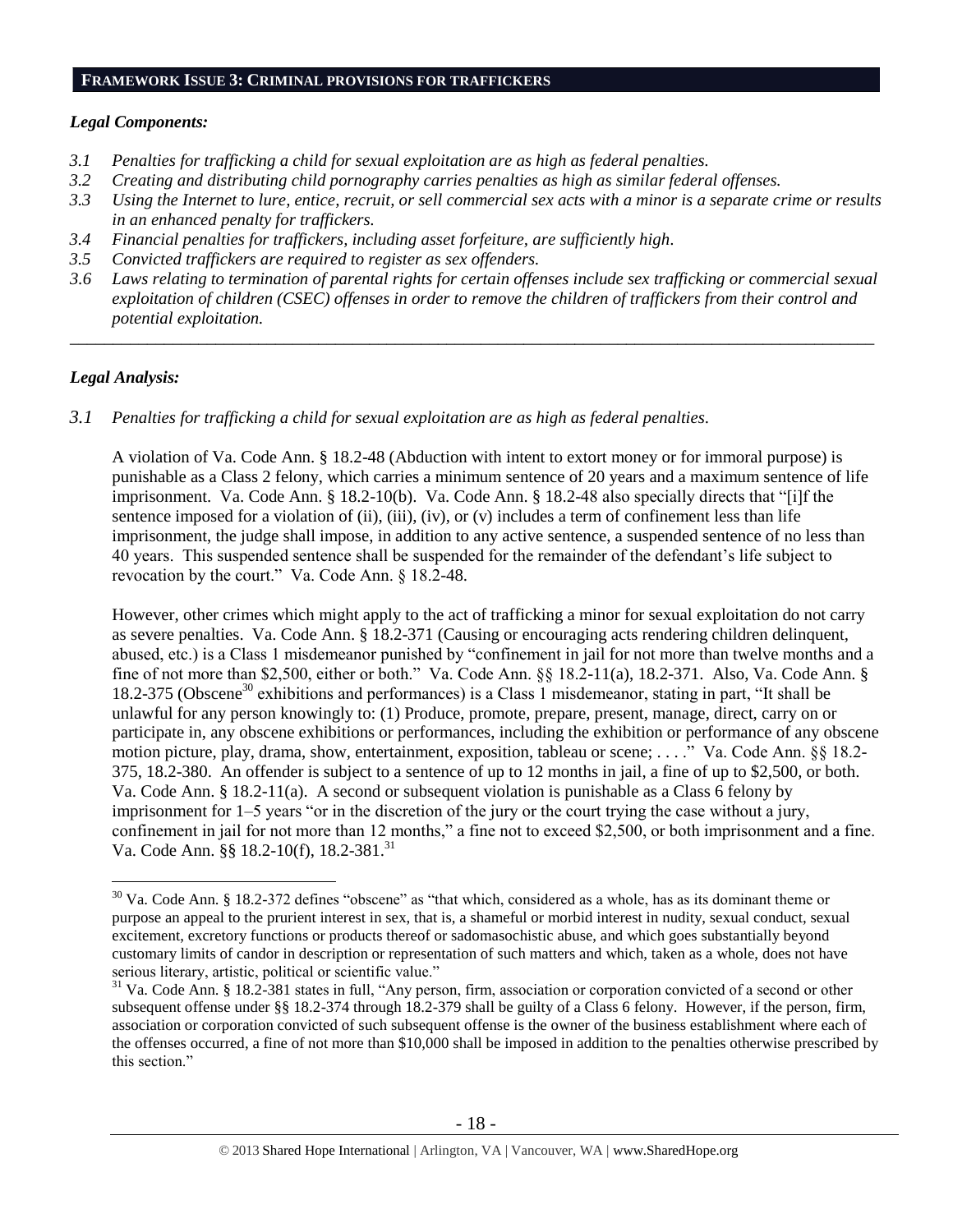Va. Code Ann. § 18.2-374.4 (Display of child pornography or grooming video or materials to a child unlawful) states,

Any person 18 years of age or older who displays child pornography or a grooming video or materials<sup>32</sup> to a child under 13 years of age with the intent to entice, solicit, or encourage the child to engage in the fondling of the sexual or genital parts of another or the fondling of his sexual or genital parts by another, sexual intercourse, cunnilingus, fellatio, anilingus, anal intercourse, or object sexual penetration is guilty of a Class 6 felony.

A Class 6 felony is punishable by "a term of imprisonment of not less than one year nor more than five years, or in the discretion of the jury or the court trying the case without a jury, confinement in jail for not more than 12 months and a fine of not more than \$ 2,500, either or both." Va. Code Ann. § 18.2-10(f).

Though not specific to trafficking a minor, several statutes related to prostitution may be used to prosecute the sex trafficker of a minor. Violations of these statutes are classified as Class 4 felonies, which carry a sentence of imprisonment for 2–10 years and a possible fine up to \$100,000. Va. Code Ann. § 18.2-10(d), (g).

1. Va. Code Ann. § 18.2-355 (Taking, detaining, etc., person for prostitution, etc., or consenting thereto) states,

# Any person who:

(1) For purposes of prostitution or unlawful sexual intercourse, takes any person into, or persuades, encourages or causes any person to enter, a bawdy place, or takes or causes such person to be taken to any place against his or her will for such purposes; or,

. . . .

(3) Being parent, guardian, legal custodian or one standing in loco parentis of a person, consents to such person being taken or detained by any person for the purpose of prostitution or unlawful sexual intercourse; is guilty of pandering, and shall be guilty of a Class 4 felony.

- 2. Va. Code § 18.2-356 (Receiving money for procuring person) states, "Any person who receives any money or other valuable thing for or on account of (i) procuring for or placing in a house of prostitution or elsewhere any person for the purpose of causing such person to engage in unlawful sexual intercourse or any act in violation of § 18.2-361 or (ii) causing any person to engage in forced labor or services, concubinage, prostitution, or the manufacture of any obscene material or child pornography shall be guilty of a Class 4 felony."
- 3. Va. Code Ann. § 18.2-357 (Receiving money from earnings of male or female prostitute) states, "Any person who shall knowingly receive any money or other valuable thing from the earnings of any male or female engaged in prostitution, except for a consideration deemed good and valuable in law, shall be guilty of pandering, punishable as a Class 4 felony."
- 4. Va. Code Ann. § 18.2-347 (Keeping, residing in or frequenting a bawdy place; "bawdy place" defined) provides, "It shall be unlawful for any person to keep any bawdy place, or to reside in or at or visit, for immoral purposes, any such bawdy place. . . . As used in this Code, '*bawdy place*' shall mean any place

 $\overline{a}$  $32$  Va. Code Ann. § 18.2-374.4(B) defines "Grooming video or materials" as "a cartoon, animation, image, or series of images depicting a child engaged in the fondling of the sexual or genital parts of another or the fondling of his sexual or genital parts by another, masturbation, sexual intercourse, cunnilingus, fellatio, anilingus, anal intercourse, or object sexual penetration."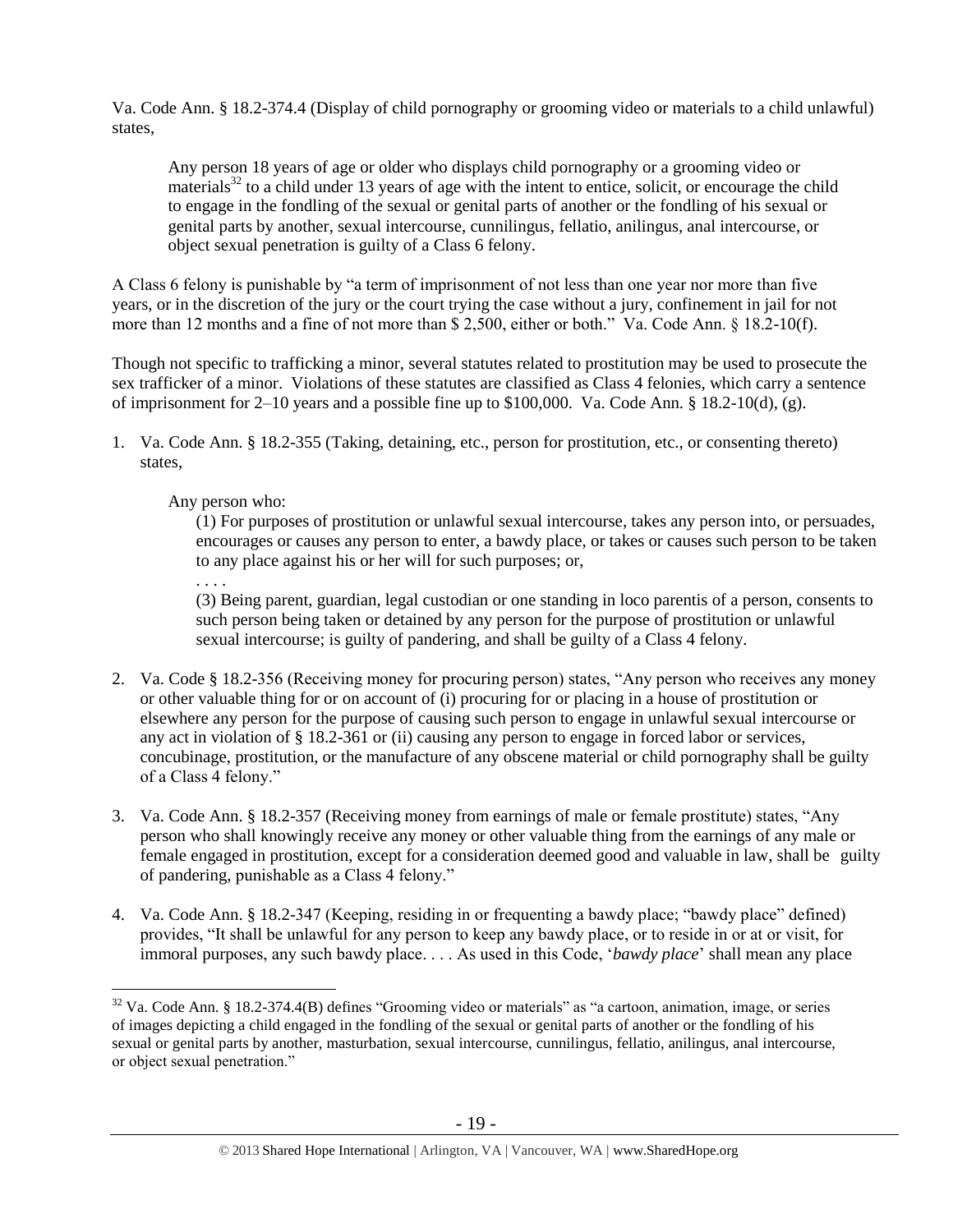within or without any building or structure which is used or is to be used for lewdness, assignation or prostitution."

In comparison, if the victim is under the age of 14, a conviction under the Trafficking Victims Protection  $Act^{33}$ for child sex trafficking is punishable by 15 years to life imprisonment and a fine not to exceed \$250,000. 18 U.S.C. §§ 1591(b)(1),  $3559(a)(1)$ ,  $3571(b)(3)$ . If the victim is between the ages of 14–17, a conviction is punishable by 10 years to life imprisonment and a fine not to exceed \$250,000. 18 U.S.C. §§ 1591(b)(2), 3559(a)(1), 3571(b)(3). A conviction is punishable by mandatory life imprisonment, however, if the trafficker has a prior conviction for a federal sex offense<sup>34</sup> against a minor.

*3.2 Creating and distributing child pornography carries penalties as high as similar federal offenses*.

Va. Code Ann. § 18.2-374.1(B) (Production, publication, sale, financing, etc., of child pornography; presumption as to age; severability)<sup>35</sup> states,

A person shall be guilty of production of child pornography who:

<span id="page-19-0"></span>1. Accosts, entices or solicits a person less than 18 years of age with intent to induce or force such person to perform in or be a subject of child pornography; or

2. Produces or makes or attempts or prepares to produce or make child pornography; or

3. Who knowingly takes part in or participates in the filming, photographing, or other production of child pornography by any means; or

4. Knowingly finances or attempts or prepares to finance child pornography.

Va. Code Ann. § 18.2-374.1(D) makes clear that "[f]or the purposes of this section it may be inferred by text, title or appearance that a person who is depicted as or presents the appearance of being less than 18 years of age in sexually explicit visual material is less than 18 years of age.

A violation of Va. Code Ann. § 18.2-374.1(B) is punishable by imprisonment for 5–30 years when the subject of the child pornography is a child under 15, with a mandatory minimum of 5 years if the offender is at least 7 years older than the subject of the child pornography. A subsequent violation, where the offender is at least 7 years older than the child, is punishable by imprisonment for 15–40 years, "15 years of which shall be a mandatory minimum term of imprisonment." Va. Code Ann. § 18.2-374.1(C1). When the subject of the child pornography is at least 15 but less than 18, the sentence is 1–20 years, except if the offender is at least 7 years older than the child then the sentence is 3–30 years, with a 3-year "mandatory minimum term of imprisonment." Va. Code Ann. § 18.2-374.1(C2). A subsequent violation by an offender at least 7 years older than the subject

<sup>33</sup> *See supra* note [18.](#page-10-0)

<sup>&</sup>lt;sup>34</sup> See supra note [19](#page-10-1) for the definition of "federal sex offense."

<sup>&</sup>lt;sup>35</sup> Va. Code Ann. § 18.2-374.1(A) defines "child pornography" for "this article and Article 4 (§ 18.2-362 et seq.) . . . [as] sexually explicit visual material which utilizes or has as a subject an identifiable minor. An identifiable minor is a person who was a minor at the time the visual depiction was created, adapted, or modified; or whose image as a minor was used in creating, adapting or modifying the visual depiction; and who is recognizable as an actual person by the person's face, likeness, or other distinguishing characteristic, such as a unique birthmark or other recognizable feature; and shall not be construed to require proof of the actual identity of the identifiable minor." Also, the term "sexually explicit visual material" is defined in the same provision as "a picture, photograph, drawing, sculpture, motion picture film, digital image, including such material stored in a computer's temporary Internet cache when three or more images or streaming videos are present, or similar visual representation which depicts sexual bestiality, a lewd exhibition of nudity, as nudity is defined in § 18.2-390, or sexual excitement, sexual conduct or sadomasochistic abuse, as also defined in § 18.2-390, or a book, magazine or pamphlet which contains such a visual representation. An undeveloped photograph or similar visual material may be sexually explicit material notwithstanding that processing or other acts may be required to make its sexually explicit content apparent."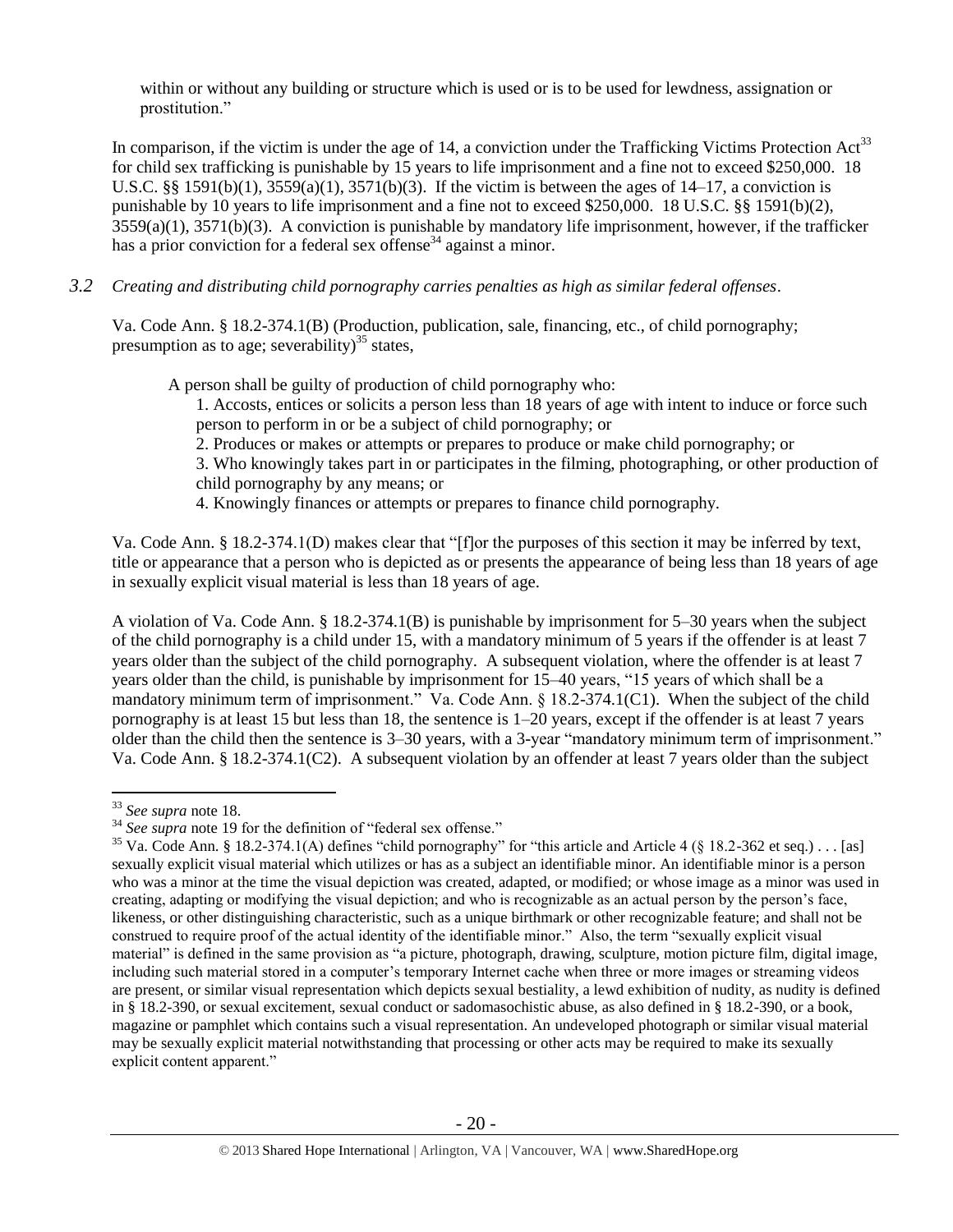is punishable by imprisonment for 10–30 years, "10 years of which shall be a mandatory minimum term of imprisonment." Va. Code Ann. § 18.2-374.1(C2).

In comparison, if the victim is under the age of 14, a conviction under the TVPA for child sex trafficking is punishable by 15 years to life imprisonment and a fine not to exceed \$250,000. 18 U.S.C. §§ 1591(b)(1),  $3559(a)(1)$ ,  $3571(b)(3)$ . If the victim is between the ages of  $14-17$ , a conviction is punishable by 10 years to life imprisonment and a fine not to exceed \$250,000. 18 U.S.C. §§ 1591(b)(2), 3559(a)(1), 3571(b)(3). A conviction is punishable by mandatory life imprisonment, however, if the trafficker has a prior conviction for a federal sex offense<sup>36</sup> against a minor. Additionally, a federal conviction for distribution of child pornography<sup>37</sup> is generally punishable by imprisonment for  $5-20$  years and a fine not to exceed \$250,000.<sup>38</sup> Subsequent convictions, however, are punishable by imprisonment up to 40 years and a fine not to exceed \$250,000.<sup>39</sup>

*3.3 Using the Internet to lure, entice, recruit, or sell commercial sex acts with a minor is a separate crime or results in an enhanced penalty for traffickers.*

Va. Code Ann. § 18.2-374.3 (Use of communications systems to facilitate certain offenses involving children) makes it a crime to use the Internet, or other communication systems, to engage in certain types of sexual interactions with a minor. $40$  It states in part,

B. It shall be unlawful for any person to use a communications system,  $41$  including but not limited to computers or computer networks or bulletin boards, or any other electronic means for the purposes of procuring or promoting the use of a minor for any activity in violation of § 18.2-370 [Taking indecent liberties with children; penalties] or § 18.2-374.1 [Production, publication, sale, financing, etc., of child pornography; presumption as to age; severability]. A violation of this subsection is a Class 6 felony. C. It shall be unlawful for any person 18 years of age or older to use a communications system, including but not limited to computers or computer networks or bulletin boards, or any other electronic

 $-21 -$ 

 $\overline{a}$ *<sup>36</sup> See supra* note [19](#page-10-1) for the definition of "federal sex offense."

 $37\,18\,$  U.S.C. §§ 2252(a)(1), (a)(2), (a)(3) (Certain activities relating to material involving the sexual exploitation of minors),  $2252A(a)(2)$ ,  $(a)(3)$  (Certain activities relating to material constituting or containing child pornography), 1466A(a) (Obscene visual representations of the sexual abuse of children).

<sup>&</sup>lt;sup>38</sup> 18 U.S.C. §§ 2252(b) (stating that a conviction under subsection (a)(1), (a)(2), or (a)(3) is punishable by imprisonment for 5–20 years and a fine), 2252A(b)(1) (a conviction is punishable by imprisonment for 5–20 years and a fine), 1466A(a), (b) (stating that a conviction under subsection (a) is "subject to the penalties provided in section 2252A(b)(1)," imprisonment for 5–20 years and a fine, while a conviction under subsection (b) is "subject to the penalties provided in section 2252A(b)(2)," imprisonment up to 10 years, a fine, or both); *see also* 18 U.S.C. §§ 3559(a)(1) (classifying all of the above listed offenses as felonies), 3571(b)(3) (providing a fine up to \$250,000 for any felony conviction).

 $39$  18 U.S.C. §§ 2252(b) (stating if a person has a prior conviction under subsection (a)(1), (a)(2), or (a)(3) or a list of other statutes, a conviction is punishable by a fine and imprisonment for 15–40 years), 2252A(b)(1) (stating if a person has a prior conviction under subsection (a)(2), (a)(3), or a list of other statutes, a conviction is punishable by a fine and imprisonment for  $15-40$  years),  $1466A(a)$ , (b) (stating that the penalty scheme for section  $2252A(b)$ applies); *see also* 18 U.S.C. §§ 3559(a)(1) (classifying all of the above listed offenses as felonies), 3571(b)(3) (providing a fine up to \$250,000 for any felony conviction).

<sup>40</sup> *Podracky v. Commonwealth*, 662 S.E.2d 81, 87 (Va. Ct. App. 2008) (stating that language of § 18.2-374.3(B) "does not require the solicitation of an actual minor, only the use of a communications system 'for the purposes of soliciting any person he knows or has reason to believe is a minor' for specified criminal offenses."); *see also Grafmuller v. Commonwealth*, 698 S.E.2d 276, 279 (Va. Ct. App. 2010) (citing *Podracky*, explaining "the defendant's solicitation of sexual behavior from a person that he believes is a child constitutes the behavior that the legislature intended to prohibit.") <sup>41</sup> See supra note [23](#page-10-2) for the definition of "use a communications system."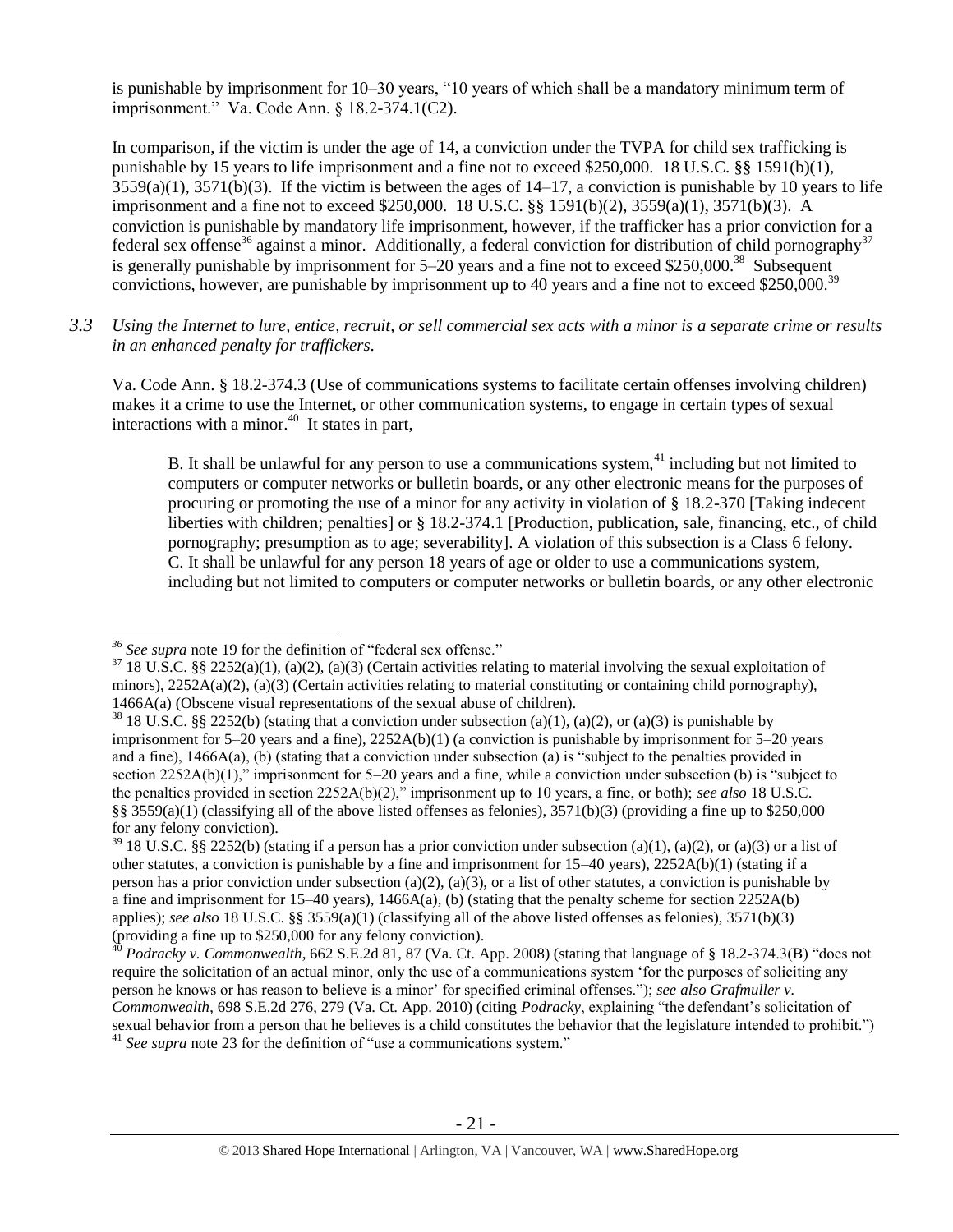means, for the purposes of soliciting, with lascivious intent, any person he knows or has reason to believe is a child younger than 15 years of age to knowingly and intentionally:

1. Expose his sexual or genital parts to any child to whom he is not legally married or propose that any such child expose his sexual or genital parts to such person;

2. Propose that any such child feel or fondle his own sexual or genital parts or the sexual or genital parts of such person or propose that such person feel or fondle the sexual or genital parts of any such child;

3. Propose to such child the performance of an act of sexual intercourse or any act constituting an offense under § 18.2-361 [Crimes against nature; penalty]; or

4. Entice, allure, persuade, or invite any such child to enter any vehicle, room, house, or other place, for any purposes set forth in the preceding subdivisions.

Any person who violates this subsection is guilty of a Class 5 felony. However, if the person is at least seven years older than the child he knows or has reason to believe is less than 15 years of age, the person shall be punished by a term of imprisonment of not less than five years nor more than 30 years in a state correctional facility, five years of which shall be mandatory minimum term of imprisonment. Any person who commits a second or subsequent violation of this subsection when the person is at least seven years older than the child he knows or has reason to believe is less than 15 years of age shall be punished by a term of imprisonment of not less than 10 years nor more than 40 years, 10 years of which shall be a mandatory minimum term of imprisonment.

D. Any person who uses a communications system, including but not limited to computers or computer networks or bulletin boards, or any other electronic means, for the purposes of soliciting, with lascivious intent, any child he knows or has reason to believe is at least 15 years of age but younger than 18 years of age to knowingly and intentionally commit any of the activities listed in subsection C if the person is at least seven years older than the child is guilty of a Class 5 felony. Any person who commits a second or subsequent violation of this subsection shall be punished by a term of imprisonment of not less than one nor more than 20 years, one year of which shall be a mandatory minimum term of imprisonment.

E. Any person 18 years of age or older who uses a communications system, including but not limited to computers or computer networks or bulletin boards, or any other electronic means, for the purposes of soliciting any person he knows or has reason to believe is a child younger than 18 years of age for (i) any activity in violation of § 18.2-355 [Taking, detaining, etc., person for prostitution, etc., or consenting thereto] or 18.2-361 [Crimes against nature; penalty], (ii) any activity in violation of § 18.2- 374.1 [Production, publication, sale, financing, etc., of child pornography; presumption as to age; severability], or (iii) a violation of § 18.2-374.1:1 [Possession, reproduction, distribution, and facilitation of child pornography; penalty] is guilty of a Class 5 felony.

Va. Code Ann. § 18.2-376.1 (Enhanced penalties for using a computer in certain violations) states, "Any person who uses a computer in connection with a violation of §§ 18.2-374 [Production, publication, sale, possession, etc., of obscene items], 18.2-375 [Obscene exhibitions and performances], or § 18.2-376 [Advertising, etc., obscene items, exhibitions or performances] is guilty of a separate and distinct Class 1 misdemeanor, and for a second or subsequent such offense within 10 years of a prior such offense is guilty of a Class 6 felony, the penalties to be imposed in addition to any other punishment otherwise prescribed for a violation of any of those sections."

#### *3.4 Financial penalties for traffickers, including asset forfeiture, are sufficiently high*.

A convicted trafficker under Va. Code Ann. § 18.2-48 (Abduction with intent to extort money or for immoral purpose) is potentially subject to a fine of up to \$100,000. Va. Code Ann. § 18.2-10(b), (g).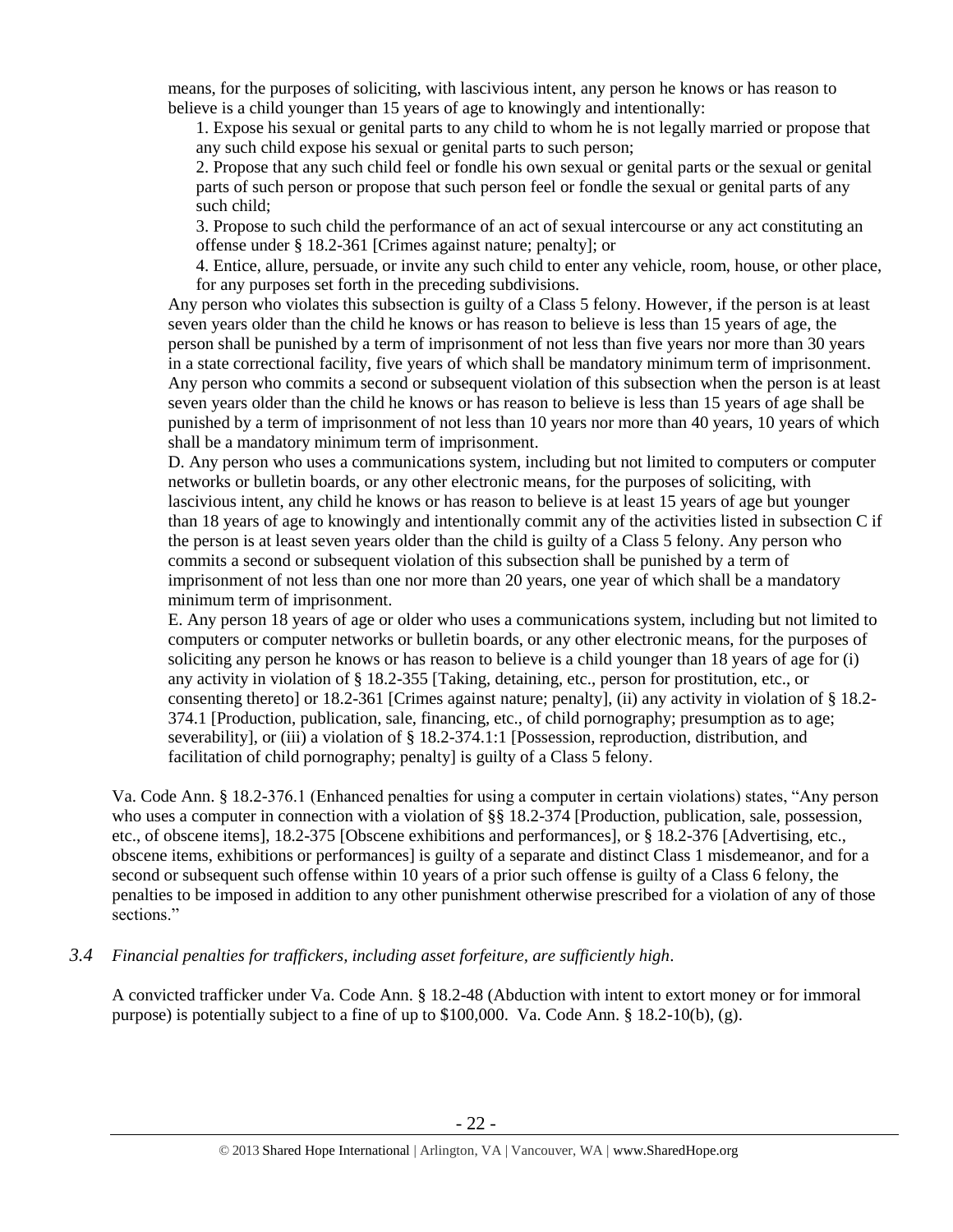Pursuant to Va. Code Ann. § 19.2-386.32 (Seizure and forfeiture of property used in connection with the abduction of children), a trafficker could be subject to non-mandatory asset forfeiture in the course of their criminal proceedings. Va. Code Ann. § 19.2-386.32 states,

All moneys and other property, real and personal, owned by a person and used to further the abduction of a child in violation of § 18.2-47, 18.2-48, or 18.2-48.1 are subject to lawful seizure by a lawenforcement officer and are subject to forfeiture to the Commonwealth pursuant to Chapter 22.1 (§ 19.2-386.1 et seq.) by order of the court in which a conviction under § 18.2-47, 18.2-48, or 18.2-48.1 is obtained.

A trafficker arrested under Va. Code Ann. § 18.2-48 (Abduction with intent to extort money or for immoral purpose) or § 18.2-357 (Receiving money from earnings of male or female prostitute) may be subject to vehicle seizure and forfeiture. Va. Code Ann. § 19.2-386.16(A), (B) (Forfeiture of motor vehicles used in commission of certain crimes) states in part,

A. Any vehicle knowingly used by the owner thereof or used by another with his knowledge of and during the commission of, or in an attempt to commit, a second or subsequent offense of Section 18.2- 346 [Prostitution; commercial exploitation of a minor], 18.2-347 [Keeping, residing in or frequenting a bawdy place; "bawdy place" defined], 18.2-348 [Aiding prostitution or illicit sexual intercourse], 18.2- 349 [Using vehicles to promote prostitution or unlawful sexual intercourse], 18.2-355 [Taking, detaining, etc., person for prostitution, etc., or consenting thereto], 18.2-356 [Receiving money for procuring person] or § 18.2-357 [Receiving money from earnings of male or female prostitute] or of a similar ordinance of any county, city or town or knowingly used for the transportation of any stolen goods, chattels or other property, when the value of such stolen goods, chattels or other property is \$ 200 or more, or any stolen property obtained as a result of a robbery, without regard to the value of the property, shall be forfeited to the Commonwealth. The vehicle shall be seized by any law-enforcement officer arresting the operator of such vehicle for the criminal offense, and delivered to the sheriff of the county or city in which the offense occurred. . . .

B. Any vehicle knowingly used by the owner thereof or used by another with his knowledge of and during the commission of, or in an attempt to commit, a misdemeanor violation of subsection D of Section 18.2-47 [Abduction and kidnapping defined; punishment] or a felony violation of (i) Article 3 (§ 18.2-47 et seq.) of Chapter 4 of Title 18.2 or (ii) § 18.2-357 [Receiving money from earnings of male or female prostitute] where the prostitute is a minor, shall be forfeited to the Commonwealth.

A trafficker convicted for child pornography is subject to mandatory asset forfeiture. Va. Code Ann. § 19.2- 386.31 (Seizure and forfeiture of property used in connection with the exploitation and solicitation of children) states,

All audio and visual equipment, electronic equipment, devices and other personal property used in connection with the possession, production, distribution, publication, sale, possession with intent to distribute or making of child pornography that constitutes a violation of § 18.2-374.1 [Production, publication, sale, financing, etc., of child pornography; presumption as to age; severability] or 18.2- 374.1:1 [Possession, reproduction, distribution, and facilitation of child pornography; penalty], or in connection with the solicitation of a person less than 18 years of age that constitutes a violation of § 18.2-374.3 [Use of communications systems to facilitate certain offenses involving children] shall be subject to lawful seizure by a law-enforcement officer and shall be subject to forfeiture to the Commonwealth pursuant to Chapter 22.1 (Section 19.2-386.1 et seq.). The Commonwealth shall file an information and notice of seizure in accordance with the procedures in Chapter 22.1 (Section 19.2- 386.1 et seq.); however, any forfeiture action shall be stayed until conviction of the person whose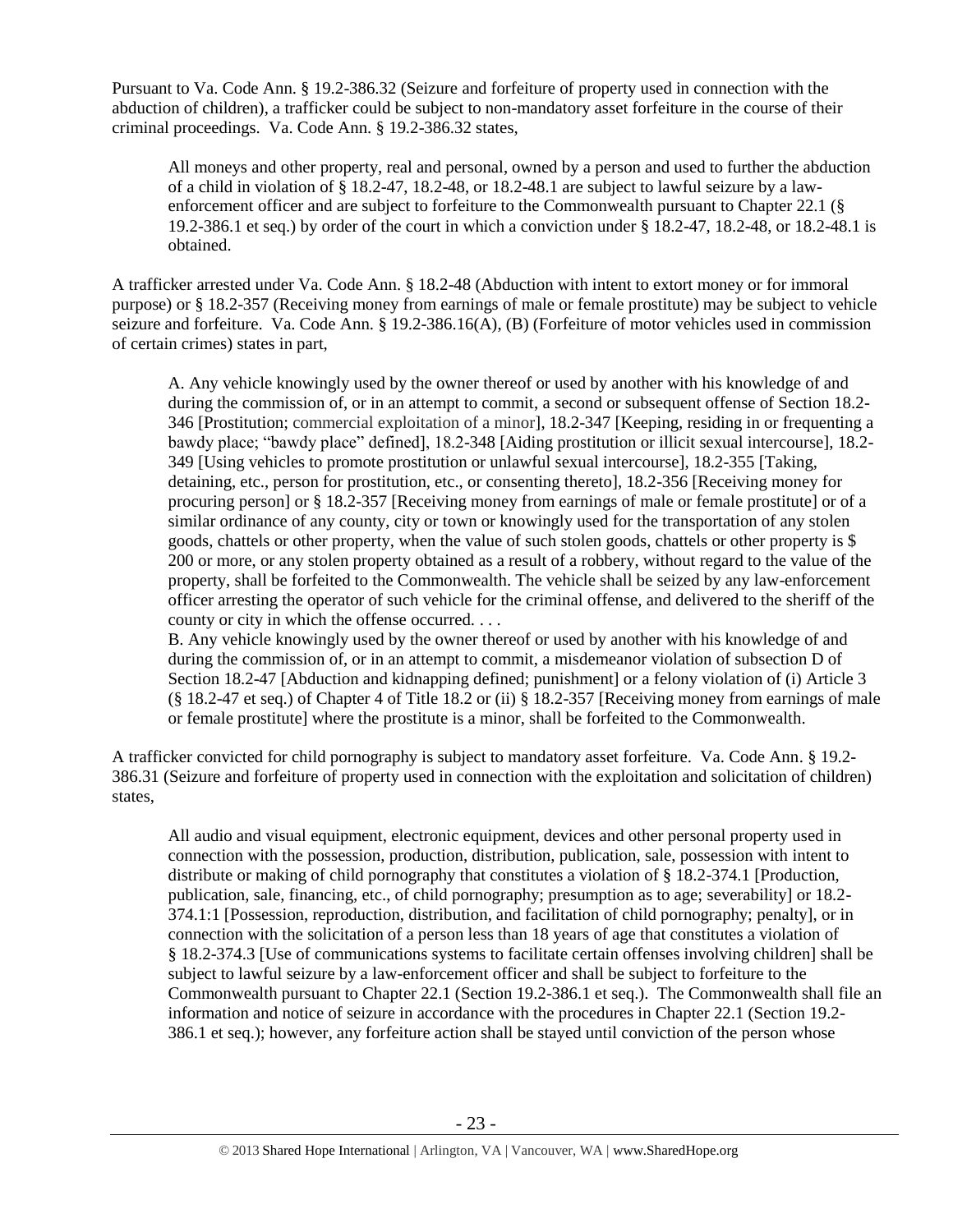property is subject to forfeiture. Upon his conviction, the court may dispose of the issue of forfeiture or may continue the civil case allowing the defendant time to answer, at the court's discretion.

Under Va. Code Ann. § 19.2-386.12 (Sale of forfeited property), forfeited property is sold and the money obtained from the sale is "paid over to the state treasury into a special fund of the Department of Criminal Justice Services . . ." The Department of Criminal Justice Services then distributes the money to "federal, state and local agencies to promote law enforcement . . . ." Va. Code Ann. § 19.2-386.14(A1) (Sharing of forfeited assets).

Traffickers convicted of certain offenses also have to pay mandatory restitution under Va. Code Ann. § 19.2- 305.1(E1) (Restitution for property damage or loss; community service), which states,

A defendant convicted of an offense under § 18.2-374.1[Production, publication, sale, financing, etc., of child pornography; presumption as to age; severability], 18.2-374.1:1 [Possession, reproduction, distribution, and facilitation of child pornography; penalty], or 18.2-374.3 [Use of communications systems to facilitate certain offenses involving children] shall be ordered to pay mandatory restitution to the victim of the offense in an amount as determined by the court. For purposes of this subsection, 'victim' means a person who is depicted in a still or videographic image involved in an offense under § 18.2-374.1 [Production, publication, sale, financing, etc., of child pornography; presumption as to age; severability], 18.2-374.1:1 [Possession, reproduction, distribution, and facilitation of child pornography; penalty], or 18.2-374.3 [Use of communications systems to facilitate certain offenses involving children].

*3.5 Convicted traffickers are required to register as sex offenders.*

Under Va. Code Ann. § 9.1-902(A)<sup>42</sup> (Offenses requiring registration), "offense for which registration is required" is defined to include, "1. Any offense listed in subsection B; . . . ; 4. A sexually violent offense; 5. Any offense similar to those listed in subdivisions 1 through 4 under the laws of any foreign country or any political subdivision thereof, the United States or any political subdivision thereof; and 6. Any offense for which registration in a sex offender and crimes against minors registry is required under the laws of the jurisdiction where the offender was convicted."

Under subsection (B),

The offenses included under this subsection include any violation of, attempted violation of, or conspiracy to violate:

- 1. § 18.2-63 [Carnal knowledge of child between thirteen and fifteen years of age]; unless registration is required pursuant to subdivision E 1;  $\S$  18.2-64.1 [Carnal knowledge of certain minors]; . . . subsection B or C of § 18.2-374.1:1 [Possession, reproduction, distribution, and facilitation of child pornography; penalty]; ... or subsection B, C, or D of  $\S$  18.2-374.3; or a third or subsequent conviction of (i) § 18.2-67.4 [Sexual battery], (ii) § 18.2-67.4:2 [Sexual abuse of a child under 15 years of age; penalty], (iii) subsection C of § 18.2-67.5 [Attempted rape, forcible sodomy, object sexual penetration, aggravated sexual battery, and sexual battery] or (iv) § 18.2-386.1 [Unlawful filming, videotaping or photographing of another; penalty]. If the offense was committed on or after July 1, 2006, § 18.2-91 with the intent to commit any felony offense listed in this section; subsection A of  $\S 18.2-374.1:1$ ; or a felony under § 18.2-67.5:1.
- 2. Where the victim is a minor or is physically helpless or mentally incapacitated as defined in

 $\overline{a}$ <sup>42</sup> *See supra,* note [29.](#page-15-0)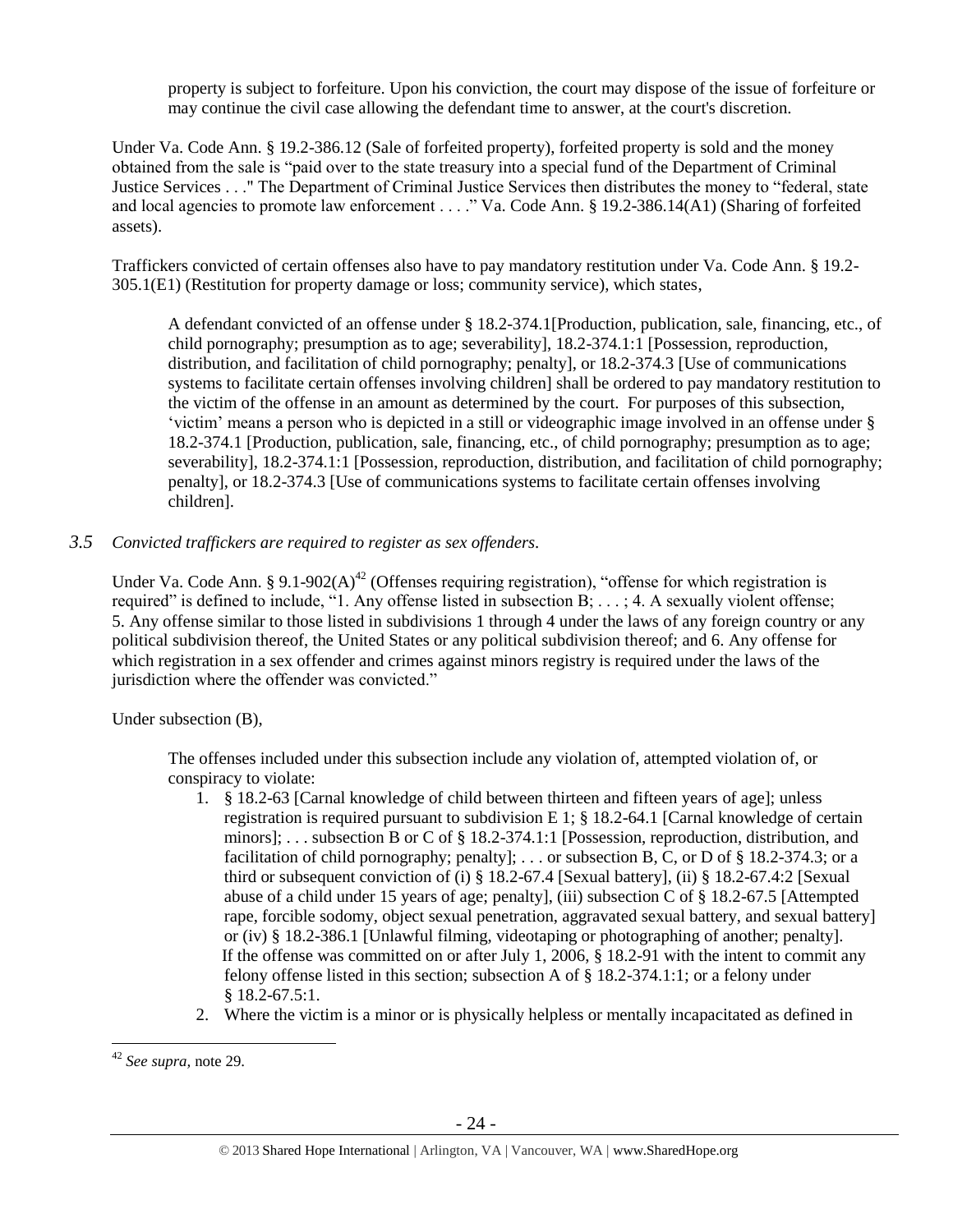§ 18.2-67.10, subsection A of § 18.2-47 [Abduction and kidnapping defined; punishment], clause (i) of § 18.2-48 [Abduction with intent to extort money or for immoral purpose], § 18.2- 67.4, subsection C of § 18.2-67.5, § 18.2-361 [Crimes against nature; penalty], §18.2-366, or a felony violation of former § 18.1-191.

A "sexually violent offense" is defined in subsection (E) as the following:

[A] violation of, attempted violation of, or conspiracy to violate:

1. Clause (ii) and (iii) of § 18.2-48 [Abduction with intent to extort money or for immoral purpose], former § 18.1-38 with the intent to defile or, for the purpose of concubinage or prostitution, a felony violation of subdivision (2) or (3) of former § 18.1-39 that involves assisting or aiding in such an abduction, § 18.2-61, former § 18.1-44 when such act is accomplished against the complaining witness's will, by force, or through the use of the complaining witness's mental incapacity or physical helplessness, or if the victim is under 13 years of age, subsection A of § 18.2-63 where the perpetrator is more than five years older than the victim, § 18.2-67.1, § 18.2-67.2, § 18.2-67.3, former § 18.1-215 when the complaining witness is under 13 years of age, § 18.2-67.4 where the perpetrator is 18 years of age or older and the victim is under the age of six, subsections A and B of § 18.2-67.5, § 18.2-370, or subdivision (1), (2), or (4) of former § 18.1-213, former § 18.1-214, or § 18.2-370.1 or § 18.2-374.1; or

2. § 18.2-63, § 18.2-64.1 [Carnal knowledge of certain minors], former § 18.2-67.2:1, § 18.2-90 with the intent to commit rape or, where the victim is a minor or is physically helpless or mentally incapacitated as defined in § 18.2-67.10, subsection A of § 18.2-47 [Abduction and kidnapping defined; punishment], § 18.2-67.4, subsection C of § 18.2-67.5, clause (i) of § 18.2-48, § 18.2-361 [Crimes against nature; penalty], § 18.2-366 or subsection C of § 18.2-374.1:1 [Possession, reproduction, distribution, and facilitation of child pornography; penalty]. An offense listed under this subdivision shall be deemed a sexually violent offense only if the person has been convicted or adjudicated delinquent of any two or more such offenses, provided that person had been at liberty between such convictions or adjudications; . . .

. . . .

4. Chapter 117 (18 U.S.C. § 2421 et seq.) of Title 18 of the United States Code or sex trafficking (as described in § 1591 of Title 18, U.S.C.).

3.5.1 Recommendation: Enact a human trafficking law and specify that conviction is requires registration on the sex offender registry.

*3.6 Laws relating to termination of parental rights for certain offenses include sex trafficking or commercial sexual exploitation of children (CSEC) offenses in order to remove the children of traffickers from their control and potential exploitation.* 

Va. Code Ann. § 16.1-283 (Termination of residual parental rights) does not specifically include violations of Va. Code Ann. § 18.2-48 (Abduction with intent to extort money or for immoral purpose) as grounds for termination of parental rights.

Under Va. Code Ann. § 16.1-283, "residual parental rights" can be terminated for a number of reasons. Under subsection (B), residual parental rights of a parent of a neglected or abused child placed in foster care "as a result of (i) court commitment; (ii) an entrustment agreement entered into by the parent or parents; or (iii) other voluntary relinquishment by the parent or parents may be terminated if the court finds, based upon clear and convincing evidence, that it is in the best interests of the child" and the court also finds that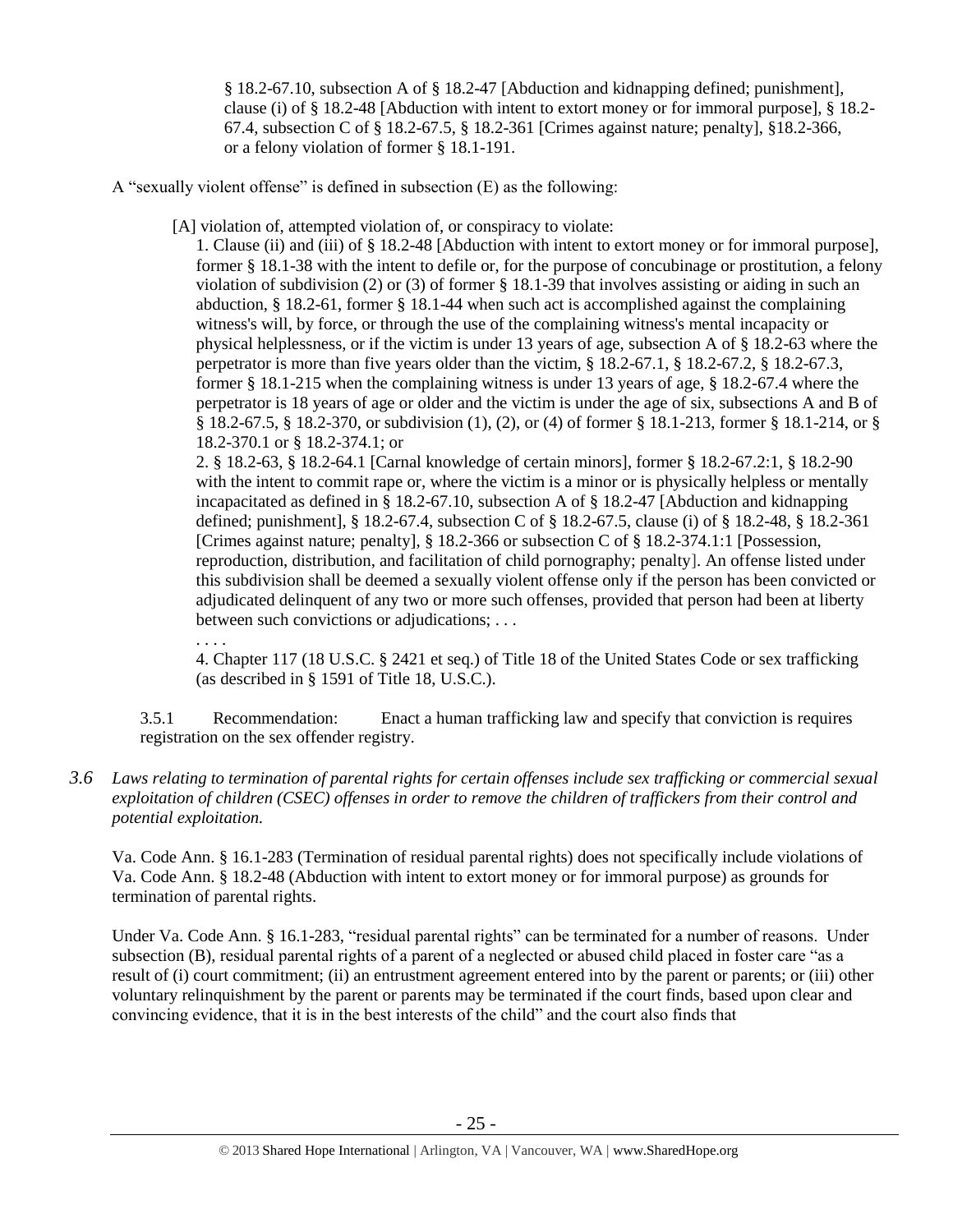1. The neglect or abuse<sup>43</sup> suffered by such child presented a serious and substantial threat to his life, health or development; and

2. It is not reasonably likely that the conditions which resulted in such neglect or abuse can be substantially corrected or eliminated so as to allow the child's safe return to his parent or parents within a reasonable period of time. . . .

Proof of severe mental or emotional illness or intellectual disability, debilitating habitual abuse or addiction to drugs or alcohol without attempts to complete treatment to improve parenting ability, or failure "without good cause, [to] respond[] to or follow[] through with appropriate, available and reasonable rehabilitative efforts on the part of social, medical, mental health or other rehabilitative agencies designed to reduce, eliminate or prevent the neglect or abuse of the child" is prima facie evidence of the conditions in Va. Code Ann.  $§ 16.1-283(B)(2).$ 

Under subsection (E), the residual parental rights of a parent whose child "is in the custody of a local board or licensed child-placing agency" may be terminated if, by clear and convincing evidence, the court finds it is in the best interests of the child and that, among other things, "(iii) the parent has been convicted of an offense under the laws of the Commonwealth or a substantially similar law of any other state, the United States or any foreign jurisdiction that constitutes . . . felony sexual assault, if the victim of the offense was a child of the parent or a child with whom the parent resided at the time of such offense; or (iv) the parent has subjected any child to aggravated circumstances." Va. Code Ann. § 16.1-283(E) defines "aggravated circumstances" for this section as "torture, chronic or severe abuse, or chronic or severe sexual abuse, if the victim of such conduct was a child of the parent or a child with whom the parent resided at the time such conduct occurred, including the failure to protect such a child from such conduct, which conduct or failure to protect: (i) evinces a wanton or depraved indifference to human life, or (ii) has resulted in the death of such a child or in serious bodily injury to such a child." Furthermore, "chronic sexual abuse" is defined as "recurring acts of physical abuse which place the child's health, safety and well-being at risk" whereas "'severe sexual abuse' may include an act or omission that occurred only once, but otherwise meets the definition of 'aggravated circumstances.'"

- 3.6.1 Recommendation: Amend Va. Code Ann. § 16.1-283 (Termination of residual parental rights) to include violations of Va. Code Ann. § 18.2-48 (Abduction with intent to extort money or for immoral purpose) as grounds for termination of parental rights.
- 3.6.2 Recommendation: Enact a human trafficking law and include violations as grounds for termination of parental rights under Va. Code Ann. § 16.1-283 (Termination of residual parental rights).

<sup>&</sup>lt;sup>43</sup> See infra section 5.5 for a full discussion of the definition of "abuse."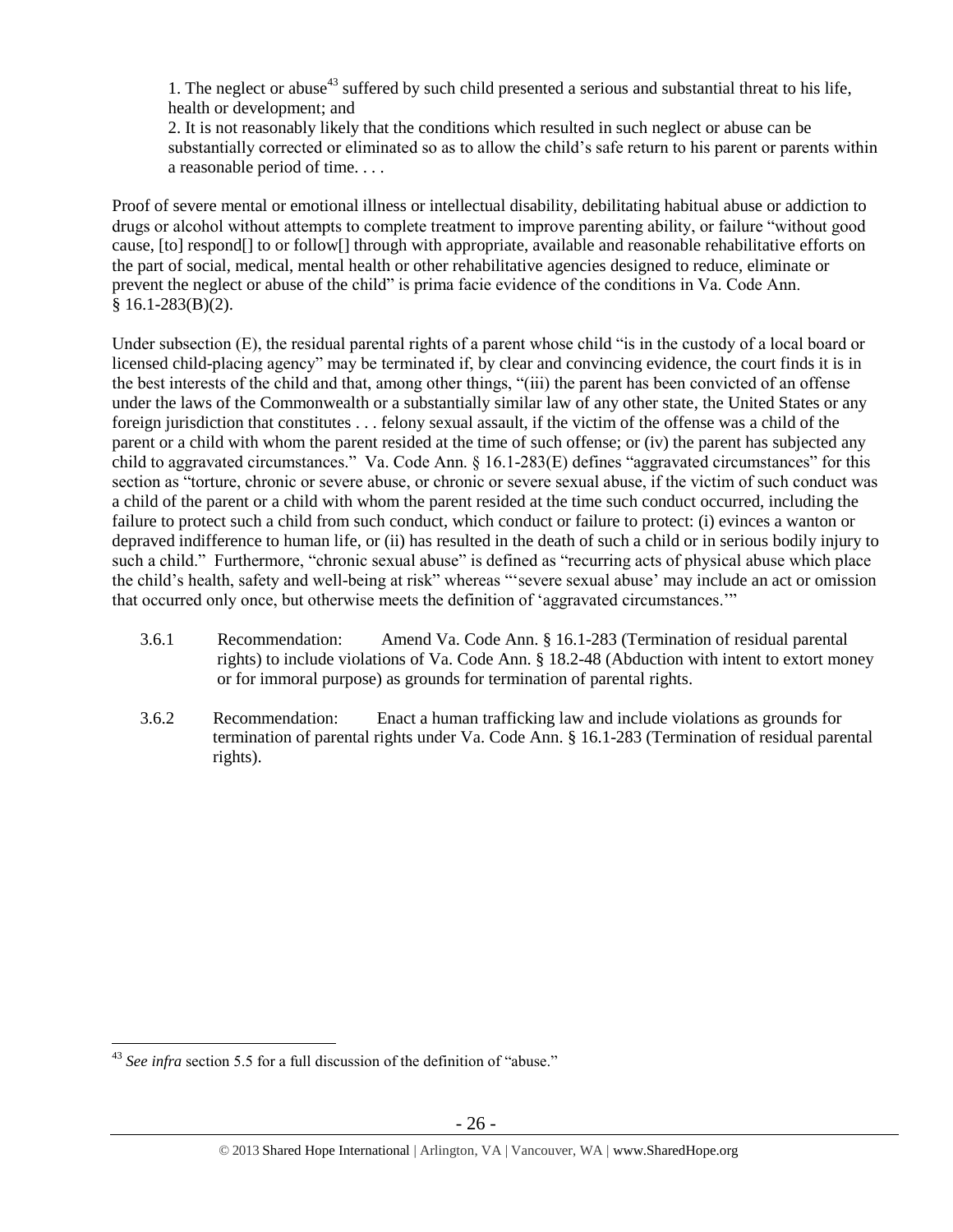#### **FRAMEWORK ISSUE 4: CRIMINAL PROVISIONS FOR FACILITATORS**

#### *Legal Components:*

- *4.1 The acts of assisting, enabling, or financially benefitting from child sex trafficking are included as criminal offenses in the state sex trafficking statute.*
- *4.2 Financial penalties, including asset forfeiture laws, are in place for those who benefit financially from or aid and assist in committing domestic minor sex trafficking.*

*\_\_\_\_\_\_\_\_\_\_\_\_\_\_\_\_\_\_\_\_\_\_\_\_\_\_\_\_\_\_\_\_\_\_\_\_\_\_\_\_\_\_\_\_\_\_\_\_\_\_\_\_\_\_\_\_\_\_\_\_\_\_\_\_\_\_\_\_\_\_\_\_\_\_\_\_\_\_\_\_\_\_\_\_\_\_\_\_\_\_\_\_\_\_*

- *4.3 Promoting and selling child sex tourism is illegal.*
- *4.4 Promoting and selling child pornography is illegal.*

# *Legal Analysis:*

*4.1 The acts of assisting, enabling, or financially benefitting from child sex trafficking are included as criminal offenses in the state sex trafficking statute*.

Va. Code Ann. § 18.2-49 (Threatening, attempting or assisting in such abduction) states, "Any person who (1) threatens, or attempts, to abduct any other person with intent to extort money, or pecuniary benefit, or (2) assists or aids in the abduction of, or threatens to abduct, any person with the intent to defile such person, or (3) assists or aids in the abduction of, or threatens to abduct, any female under sixteen years of age for the purpose of concubinage or prostitution, shall be guilty of a Class 5 felony." This crime is punishable by imprisonment for 1–10 years "or in the discretion of the jury or the court trying the case without a jury, confinement in jail for not more than 12 months and a fine of not more than \$ 2,500, either or both." Va. Code Ann. § 18.2-10(e).

Facilitators of prostitution with minors or adults may also be found guilty of Va. Code Ann. § 18.2-348 (Aiding prostitution or illicit sexual intercourse), which states, "It shall be unlawful for any person or any officer, employee or agent of any firm, association or corporation, with knowledge of, or good reason to believe, the immoral purpose of such visit, to take or transport or assist in taking or transporting, or offer to take or transport on foot or in any way, any person to a place, whether within or without any building or structure, used or to be used for the purpose of lewdness, assignation or prostitution within this Commonwealth; or procure or assist in procuring for the purpose of illicit sexual intercourse, or any act violative of § 18.2-361 [Crimes against nature; penalty], or to give any information or direction to any person with intent to enable such person to commit an act of prostitution." Any person convicted under Va. Code Ann. 18.2-348 is guilty of a Class 1 misdemeanor, punishable by up to 12 months in jail, a fine up to \$2,500, or both. Va. Code Ann. §§ 18.2-11(a), 18.2-350.

Also, Va. Code Ann. § 18.2-347 (Keeping, residing in or frequenting a bawdy place; "bawdy place" defined) prohibits the maintenance of a place, indoors or outdoors, in which prostitution occurs and states, "It shall be unlawful for any person to keep any bawdy place, or to reside in or at or visit, for immoral purposes, any such bawdy place. Each and every day such bawdy place shall be kept, resided in or visited, shall constitute a separate offense. In a prosecution under this section the general reputation of the place may be proved. As used in this Code, '*bawdy place'* shall mean any place within or without any building or structure which is used or is to be used for lewdness, assignation or prostitution." A conviction under Va. Code Ann. § 18.2-347 is punishable by up to 12 months in jail, a fine up to  $$2,500$ , or both. Va. Code Ann. §§ 18.2-11(a), 18.2-350.

Va. Code Ann. § 18.2-349 (Using vehicles to promote prostitution or unlawful sexual intercourse) states, "It shall be unlawful for any owner or chauffeur of any vehicle, with knowledge or reason to believe the same is to be used for such purpose, to use the same or to allow the same to be used for the purpose of prostitution or unlawful sexual intercourse, or to aid or promote such prostitution or unlawful sexual intercourse by the use of any such vehicle." Va. Code Ann. § 18.2-349 is a Class 1 misdemeanor punishable by up to 12 months in jail, a fine up to \$2,500, or both. Va. Code Ann. §§ 18.2-11(a), 18.2-350. Facilitators are prosecuted for transporting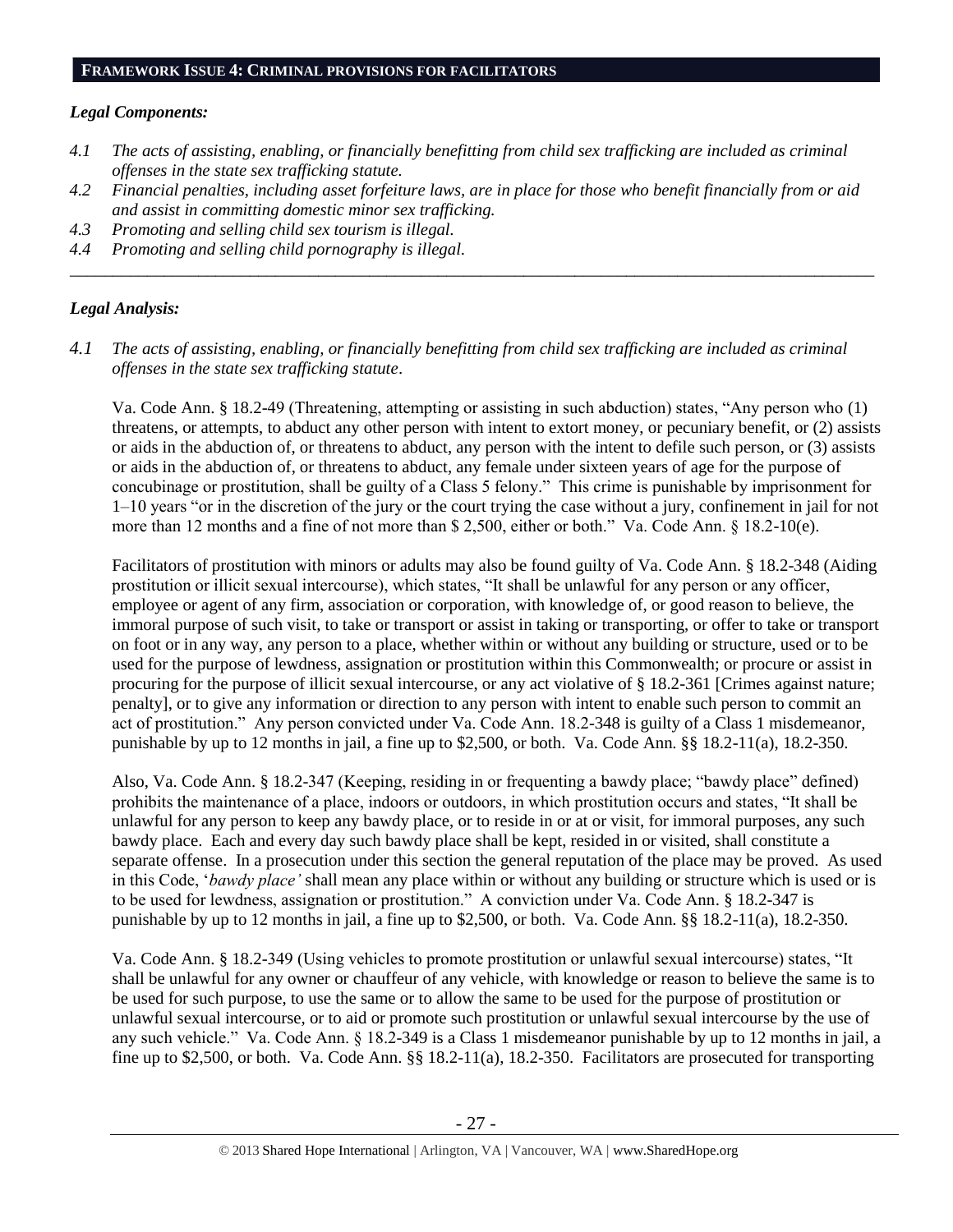minors for the purpose of sex trafficking according to the procedures in Va. Code Ann. § 18.2-359. Va. Code Ann. § 18.2-359(A) states, "Any person transporting or attempting to transport through or across this Commonwealth, any person for the purposes of unlawful sexual intercourse or prostitution, or for the purpose of committing any crime specified in § 18.2-361[Crimes against nature; penalty] or 18.2-370 [Taking indecent liberties with children; penalties], or for the purposes of committing or attempting to commit criminal sexual assault under Article 7 (§ 18.2-61 et seq.) of Chapter 4, may be presented, indicted, tried, and convicted in any county or city in which any part of such transportation occurred."

Va. Code Ann. § 18.2-374.1 (Production, publication, sale, financing, etc., of child pornography; presumption as to age; severability) could apply to facilitators since it makes a person guilty of production of child pornography who, among other things, "knowingly takes part in or participates in the filming, photographing, or other production of child pornography by any means" or "[k]nowingly finances or attempts or prepares to finance child pornography." Va. Code Ann.  $\S$  18.2-374.1(B)(3), (4). A violation of this statute, when the child is under 15, is punishable by imprisonment for 5–30 years with a 5-year mandatory sentence if the offender is 7 years older than the child victim. Va. Code Ann. § 18.2-374.1(C1). A second or subsequent violation by a person seven years older than the child and involving a child under 15 is punishable by imprisonment for 15–40 years with a 15-year mandatory sentence. Va. Code Ann. § 18.2-374.1(C1). The punishment is reduced to 1– 20 years, however, if the child is between 15 and less than 18. Va. Code Ann. § 18.2-374.1(C2). However, if the offender is seven years older than the child, a violation is punishable by imprisonment for 3–30 years with a 3-year mandatory sentence. Va. Code Ann. § 18.2-374.1(C2). A second or subsequent violation from a person at least seven years older than the child and involving a child between 15 and less than 18 is punishable by imprisonment for 10–30 years with a 10-year mandatory sentence. Va. Code Ann. § 18.2-374.1(C2).

Facilitators of sexual performance or pornography involving a minor may be found guilty under Va. Code Ann. § 18.2-375 (Obscene exhibitions and performances). The first conviction under Va. Code Ann. § 18.2-375 is punishable as a Class 1 misdemeanor by imprisonment in jail up to 12 months, a fine up to \$2,500, or both. Va. Code Ann. §§ 18.2-11(a), 18.2-380. A second or subsequent conviction under Va. Code Ann. § 18.2-375 is punishable as a Class 6 felony by imprisonment for 1–5 years "or in the discretion of the jury or the court trying the case without a jury, confinement in jail for not more than 12 months and a fine of not more than \$ 2,500, either or both." Va. Code Ann. §§ 18.2-10(f), 18.2-381. Va. Code Ann. § 18.2-375 states,

It shall be unlawful for any person knowingly to:

(1) Produce, promote, prepare, present, manage, direct, carry on or participate in, any obscene exhibitions or performances, including the exhibition or performance of any obscene motion picture, play, drama, show, entertainment, exposition, tableau or scene; provided, that no employee of any person or legal entity operating a theatre, garden, building, structure, room or place which presents such obscene exhibition or performance shall be subject to prosecution under this section if the employee is not the manager of the theatre or an officer of such entity, and has no financial interest in such theatre other than receiving salary and wages; or

(2) Own, lease or manage any theatre, garden, building, structure, room or place and lease, let, lend or permit such theatre, garden, building, structure, room or place to be used for the purpose of presenting such obscene exhibition or performance or to fail to post prominently therein the name and address of a person resident in the locality who is the manager of such theatre, garden, building, structure, room or place.

4.1.1 Recommendation: Enact a stand-alone law criminalizing domestic minor sex trafficking that includes the crime of assisting, enabling, or financially benefitting from domestic minor sex trafficking.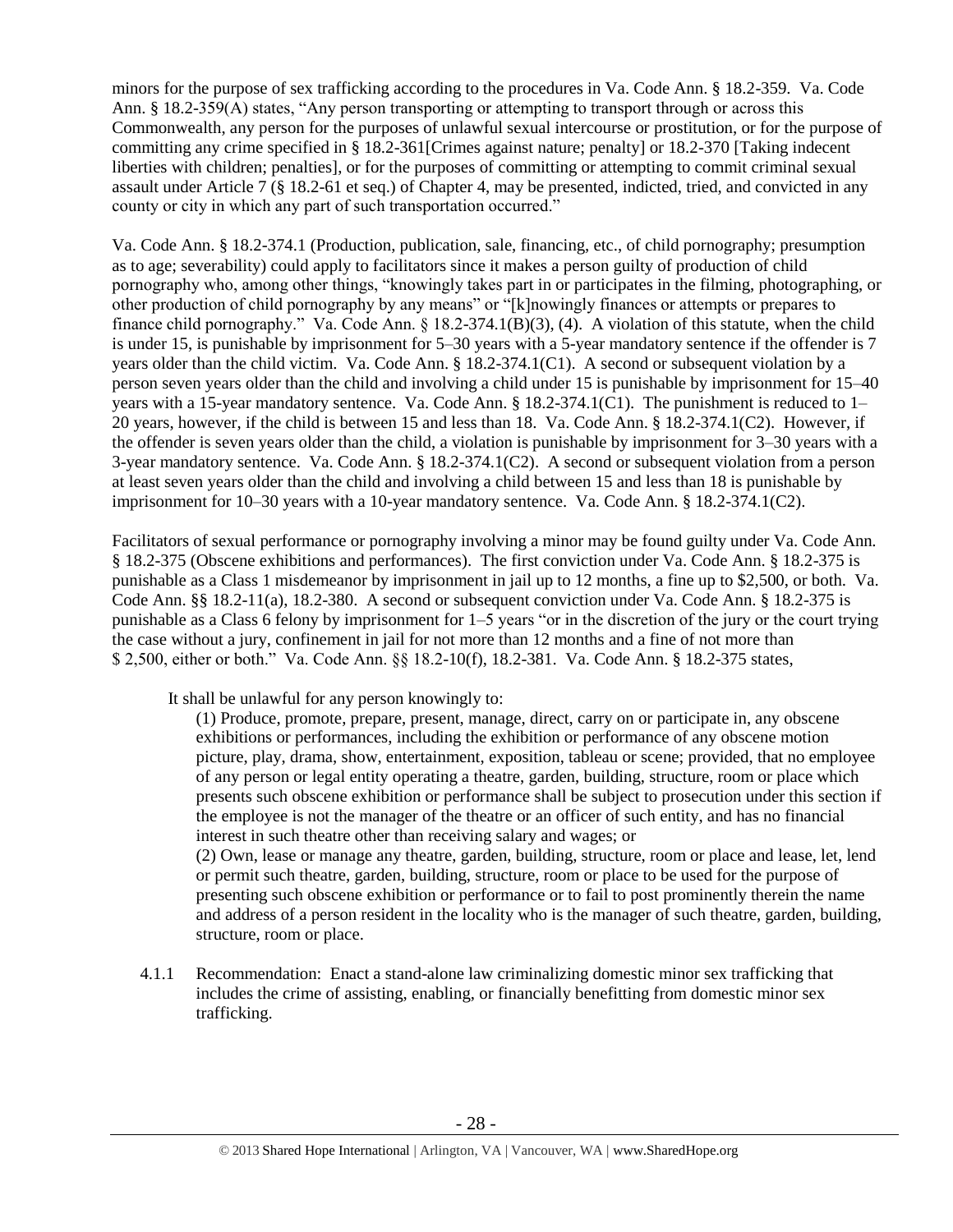*4.2 Financial penalties, including asset forfeiture laws, are in place for those who benefit financially from or aid and assist in committing domestic minor sex trafficking.*

Convicted facilitators face a fine of not more than \$ 2,500. Va. Code Ann. §§ 18.2-10(e), 18.2-11(a), 18.2-350, 18.2-11(a), 18.2-11(a), 18.2-380, 18.2-10(f), 18.2-381. A facilitator of domestic minor sex trafficking arrested under Va. Code Ann. § 18.2-49 (Threatening, attempting or assisting in such abduction) may be subject to vehicle seizure and, upon conviction, forfeiture and mandatory restitution. Va. Code Ann. § 19.2-386.16(A), (B) (Forfeiture of motor vehicles used in commission of certain crimes) states in part,

A. Any vehicle knowingly used by the owner thereof or used by another with his knowledge of and during the commission of, or in an attempt to commit, a second or subsequent offense of Section 18.2- 346 [Prostitution; commercially exploited children], 18.2-347 [Keeping, residing in or frequenting a bawdy place; "bawdy place" defined], 18.2-348 [Aiding prostitution or illicit sexual intercourse], 18.2- 349 [Using vehicles to promote prostitution or unlawful sexual intercourse], 18.2-355 [Taking, detaining, etc., person for prostitution, etc., or consenting thereto], 18.2-356 [Receiving money for procuring person] or § 18.2-357 [Receiving money from earnings of male or female prostitute] or of a similar ordinance of any county, city or town or knowingly used for the transportation of any stolen goods, chattels or other property, when the value of such stolen goods, chattels or other property is \$ 200 or more, or any stolen property obtained as a result of a robbery, without regard to the value of the property, shall be forfeited to the Commonwealth. The vehicle shall be seized by any law-enforcement officer arresting the operator of such vehicle for the criminal offense, and delivered to the sheriff of the county or city in which the offense occurred. The officer shall take a receipt therefor. B. Any vehicle knowingly used by the owner thereof or used by another with his knowledge of and during the commission of, or in an attempt to commit, a misdemeanor violation of subsection D of 18.2-47 [Abduction and kidnapping defined; punishment] or a felony violation of (i) Article 3 (§ 18.2-47 et seq.) of Chapter 4 of Title 18.2 or (ii) § 18.2-357 [Receiving money from earnings of male or female prostitute] where the prostitute is a minor, shall be forfeited to the Commonwealth.

A facilitator convicted for publicizing or selling child pornography is also subject to mandatory asset forfeiture. Va. Code Ann. § 19.2-386.31 (Seizure and forfeiture of property used in connection with the exploitation and solicitation of children) states,

All audio and visual equipment, electronic equipment, devices and other personal property used in connection with the possession, production, distribution, publication, sale, possession with intent to distribute or making of child pornography that constitutes a violation of § 18.2-374.1 [Production, publication, sale, financing, etc., of child pornography; presumption as to age; severability] or 18.2-374.1:1 [Possession, reproduction, distribution, and facilitation of child pornography; penalty], or in connection with the solicitation of a person less than 18 years of age that constitutes a violation of § 18.2-374.3 [Use of communications systems to facilitate certain offenses involving children] shall be subject to lawful seizure by a law-enforcement officer and shall be subject to forfeiture to the Commonwealth pursuant to Chapter 22.1 (Section 19.2-386.1 et seq.). The Commonwealth shall file an information and notice of seizure in accordance with the procedures in Chapter 22.1 (Section 19.2- 386.1 et seq.); however, any forfeiture action shall be stayed until conviction of the person whose property is subject to forfeiture. Upon his conviction, the court may dispose of the issue of forfeiture or may continue the civil case allowing the defendant time to answer, at the court's discretion.

Asset forfeiture under Va. Code Ann. § 19.2-386.31 may be pursued through criminal or civil procedures. "Upon [the defendant's] conviction, the court may dispose of the issue of forfeiture or may continue the civil case allowing the defendant time to answer, at the court's discretion." Va. Code Ann. § 19.2-386.31.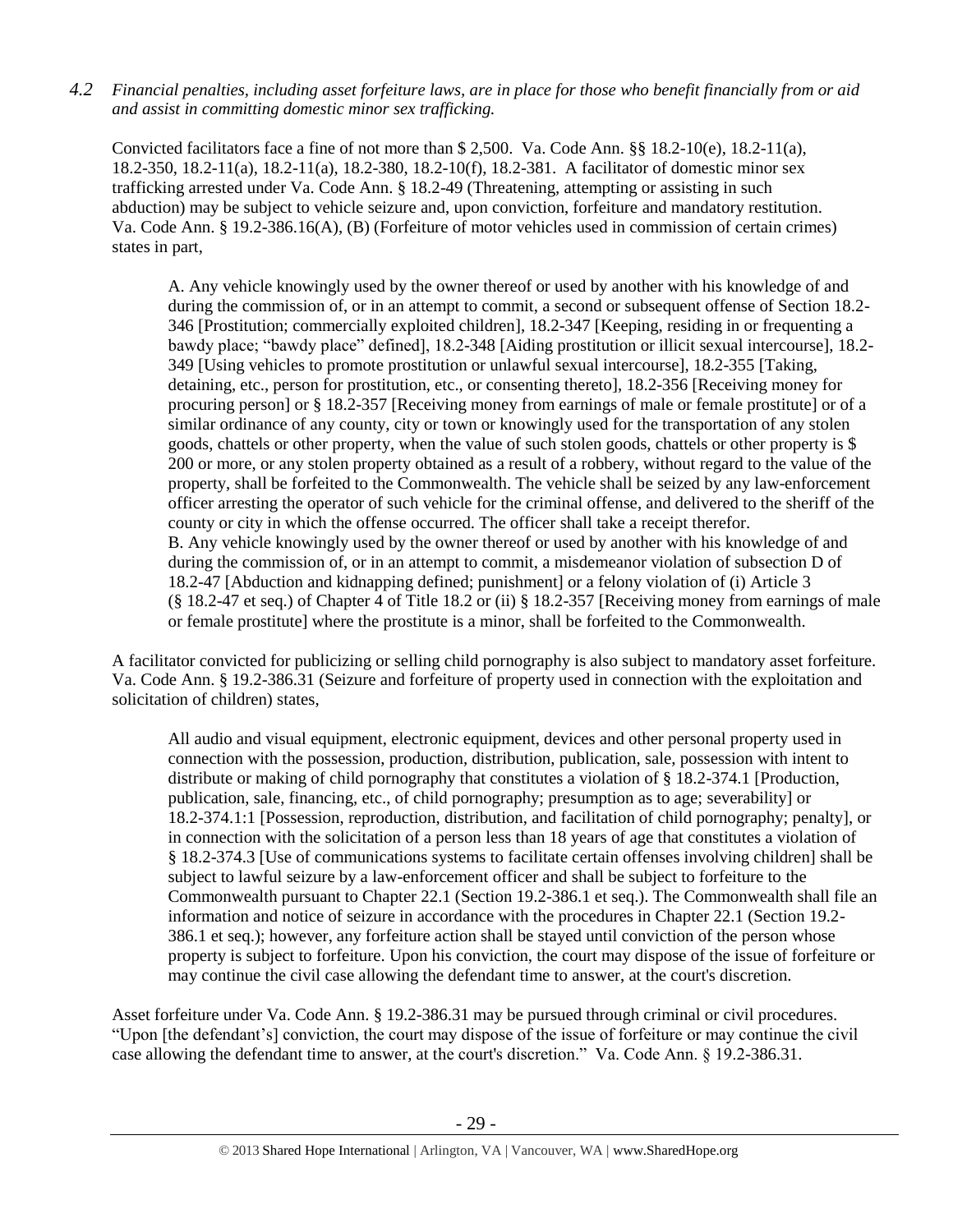Under Va. Code Ann. § 19.2-386.12 (Sale of forfeited property), forfeited property is sold and the money obtained from the sale is "paid over to the state treasury into a special fund of the Department of Criminal Justice Services. . . ." The Department of Criminal Justice Services then distributes the money to "federal, state and local agencies to promote law enforcement . . . ." Va. Code Ann. § 19.2-386.14(A1) (Sharing of forfeited assets).

Facilitators convicted of certain offenses also have to pay mandatory restitution under Va. Code Ann. § 19.2- 305.1(E1) (Restitution for property damage or loss; community service), which states,

A defendant convicted of an offense under § 18.2-374.1 [Production, publication, sale, financing, etc., of child pornography; presumption as to age; severability], 18.2-374.1:1 [Possession, reproduction, distribution, and facilitation of child pornography; penalty], or 18.2-374.3 [Use of communications systems to facilitate certain offenses involving children] shall be ordered to pay mandatory restitution to the victim of the offense in an amount as determined by the court. For purposes of this subsection, 'victim' means a person who is depicted in a still or videographic image involved in an offense under § 18.2-374.1 [Production, publication, sale, financing, etc., of child pornography; presumption as to age; severability], 18.2-374.1:1 [Possession, reproduction, distribution, and facilitation of child pornography; penalty], or 18.2-374.3 [Use of communications systems to facilitate certain offenses involving children].

Under Va. Code Ann. § 40.1-11.3,<sup>44</sup> facilitators may also be subject to financial penalties for failure to post notice of the Human Trafficking Hotline number. This provision applies to topless entertainment businesses as well as truck stops.

- 4.2.1 Recommendation: Amend Va. Code Ann. § 18.2-49 (Threatening, attempting or assisting in such abduction), § 18.2-348 (Aiding prostitution or illicit sexual intercourse), § 18.2-347 (Keeping, residing in or frequenting a bawdy place; "bawdy place" defined), § 18.2-349 (Using vehicles to promote prostitution or unlawful sexual intercourse), § 18.2-375 (Obscene exhibitions and performances) to raise the fines for these offenses to a deterrent level.
- *4.3 Promoting and selling child sex tourism is illegal*.

 $\overline{a}$ 

There is no law in Virginia making child sex tourism a crime.

4.3.1 Recommendation: Enact a law prohibiting selling or offering to sell travel services that include or facilitate travel for the purpose of engaging in commercial sexual exploitation of a minor or prostitution of a minor, if occurring in Virginia.

<sup>&</sup>lt;sup>44</sup> The text of Va. Code Ann. § 40.1-11.3 included here and elsewhere in this report includes amendments made by the passage of House Bill 2061, 2013 Leg. Reg. Sess. (Va. 2013) (effective March 13, 2013).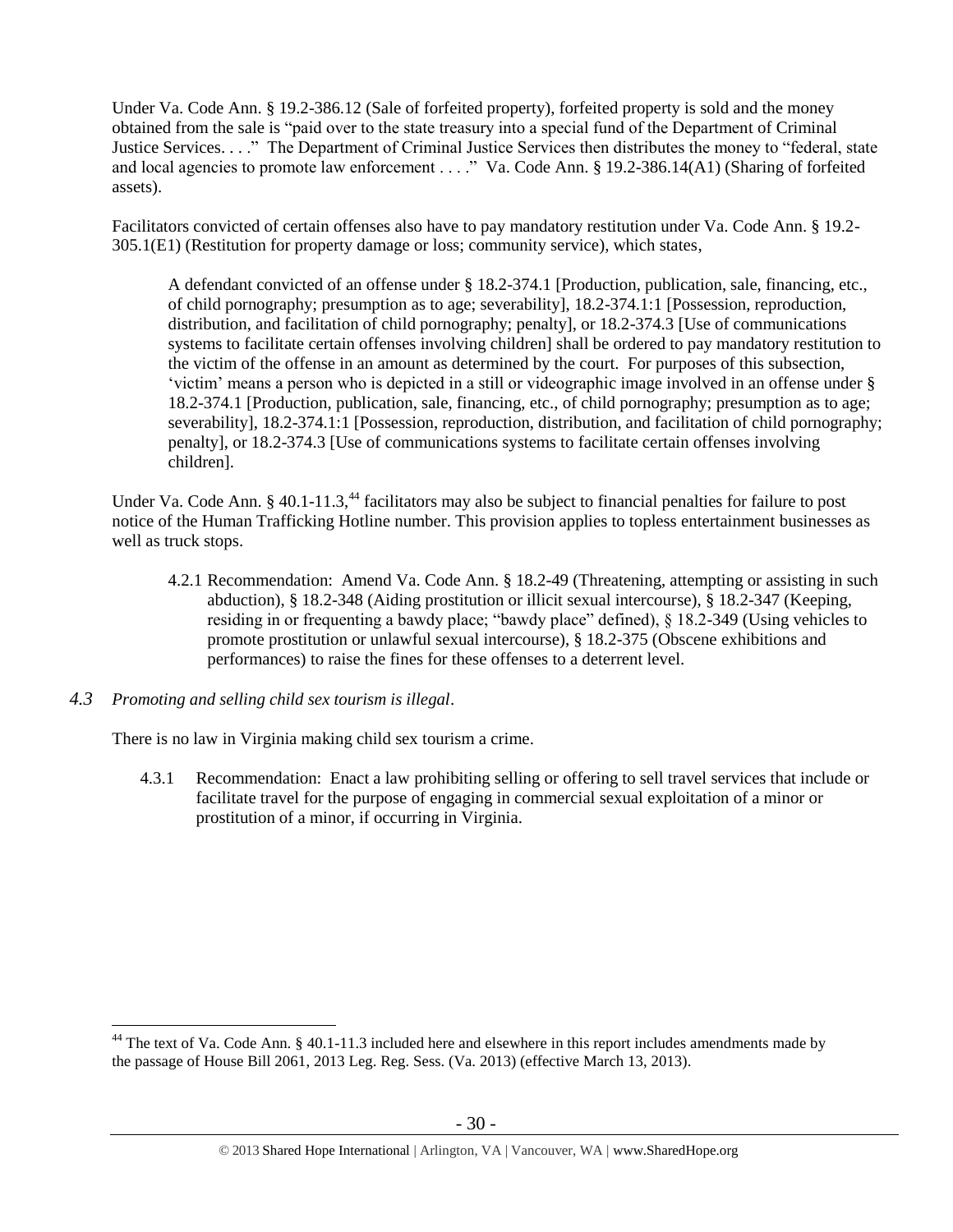# *4.4 Promoting and selling child pornography is illegal*.

Va. Code Ann. § 18.2-374.1 (Production, publication, sale, financing, etc., of child pornography; presumption as to age; severability)<sup>45</sup> states in subsection B,

A person shall be guilty of production of child pornography who: . . . ; or 2. Produces or makes or attempts or prepares to produce or make child pornography; or 3. Who knowingly takes part in or participates in the filming, photographing, or other production of child pornography by any means; or 4. Knowingly finances or attempts or prepares to finance child pornography." Va. Code Ann. § 18.2- 374.1(D) makes clear that "[f]or the purposes of this section it may be inferred by text, title or appearance that a person who is depicted as or presents the appearance of being less than 18 years of age in sexually explicit visual material is less than 18 years of age.

A violation of Va. Code Ann. § 18.2-374.1(B) is punishable by imprisonment for 5–30 years when the subject of the child pornography is a child under 15, with a mandatory minimum of 5 years if the person is at least seven years older than the subject of the child pornography. Va. Code Ann. § 18.2-374.1(C1). A subsequent violation where the offender is at least 7 years older than the child is punishable by imprisonment for 15–40 years, "15 years of which shall be a mandatory minimum term of imprisonment." Va. Code Ann. § 18.2- 374.1(C1). When the subject of the child pornography is at least 15 but less than 18, the sentence is  $1-20$  years, except if the offender is at least 7 years older than the child then the sentence is 3–30 years, with a 3 year mandatory minimum term of imprisonment. Va. Code Ann. § 18.2-374.1(C2). Subsequent violations by an offender at least 7 years older than the subject carry a sentence of 10-30 years, "10 years of which shall be a mandatory minimum term of imprisonment." Va. Code Ann. § 18.2-374.1(C2).

Also, importantly for facilitator liability, Va. Code Ann. § 18.2-374.1:1(D) (Possession, reproduction, distribution, and facilitation of child pornography; penalty) states, "Any person who intentionally operates an Internet website for the purpose of facilitating the payment for access to child pornography is guilty of a Class 4 felony." This offense is punishable by imprisonment for 2–10 years and a potential fine of up to \$100,000. Va. Code Ann.  $\S$  18.2-10(d), (g). If the offender is a not a natural person, only a fine will be assessed for this felony. Va. Code Ann. § 18.2-10(g). Under Va. Code Ann. § 18.2-374.1:1(C), "Any person who (i) reproduces by any means, including by computer, sells, gives away, distributes, electronically transmits, displays with lascivious intent, purchases, or possesses with intent to sell, give away, distribute, transmit, or display child pornography with lascivious intent or (ii) commands, entreats, or otherwise attempts to persuade another person to send, submit, transfer or provide to him any child pornography in order to gain entry into a group, association, or assembly of persons engaged in trading or sharing child pornography shall be punished by not less than five years nor more than 20 years in a state correctional facility." Subsequent violations are punishable by imprisonment for 5–20 years with a mandatory 5 year minimum.

<sup>45</sup> *See supra* note [35](#page-19-0) for definition of "child pornography."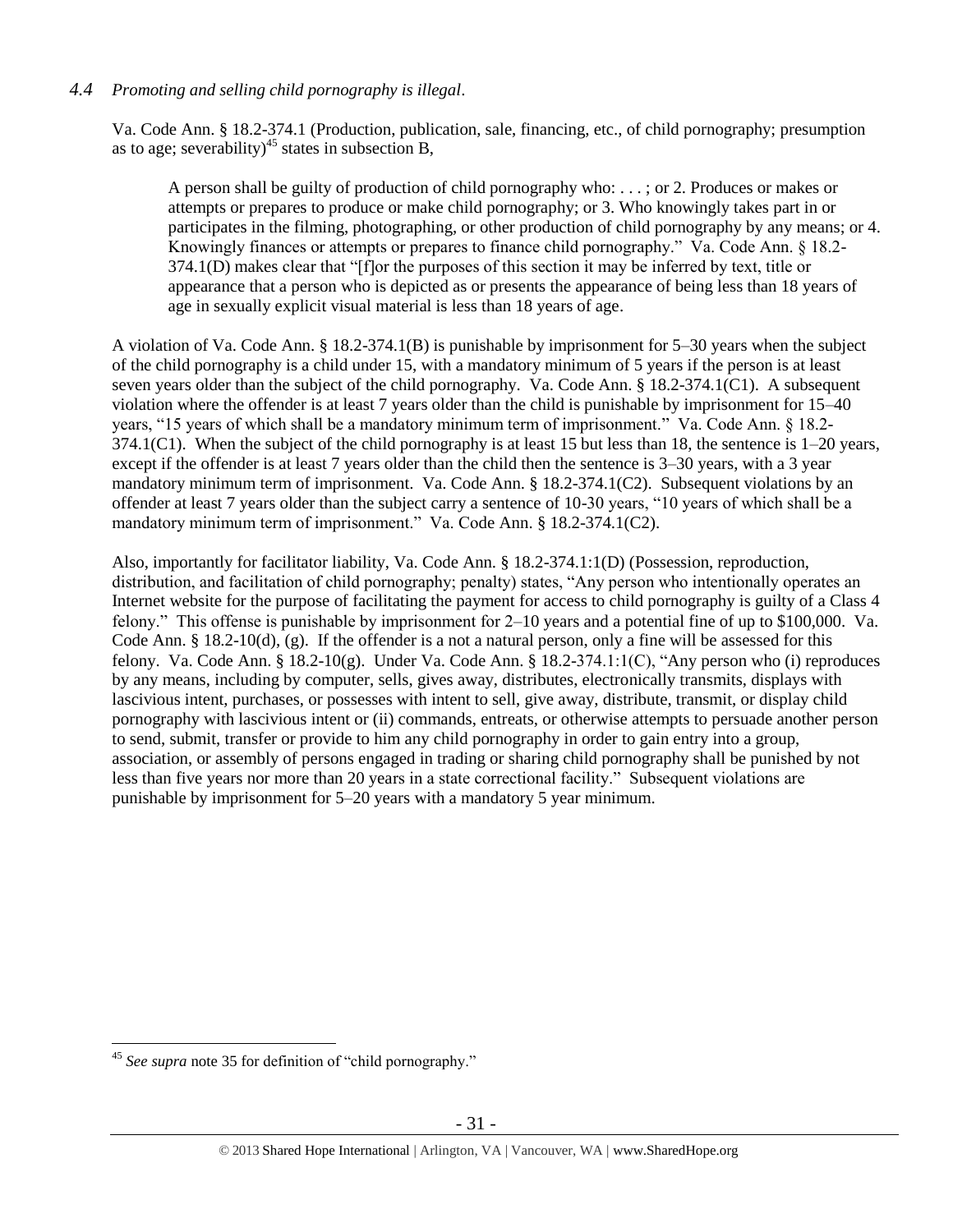## **FRAMEWORK ISSUE 5: PROTECTIVE PROVISIONS FOR THE CHILD VICTIMS**

## *Legal Components:*

- *5.1 A victim of domestic minor sex trafficking or CSEC is defined as a victim for purposes of qualifying for crime victims' compensation and other victim benefits.*
- *5.2 The state sex trafficking statute expressly prohibits a defendant from raising consent of the minor to the commercial sex acts as a defense.*
- *5.3 Prostitution laws apply only to adults, making minors under 18 specifically immune from this offense.*
- *5.4 Child victims of sex trafficking or commercial sexual exploitation are provided with a child protection response, including specialized shelter and services, and are not detained in juvenile detention facilities.*
- *5.5 Commercial sexual exploitation or sex trafficking is identified as a type of abuse and neglect within child protection statutes.*
- *5.6 The definition of "caregiver" (or similar term) in the child welfare statutes is broad enough to include a trafficker who has custody or control of a child in order to bring a trafficked child into the protection of child protective services.*
- *5.7 Crime victims' compensation is specifically available to a child victim of sex trafficking or commercial sexual exploitation of children (CSEC) without regard to ineligibility factors.*
- *5.8 Victim-friendly procedures and protections are provided in the trial process for minors under 18.*
- *5.9 Expungement or sealing of juvenile delinquency records resulting from arrests or adjudications for prostitutionrelated offenses committed as a result of, or in the course of, the commercial sexual exploitation of a minor is available within a reasonable time after turning 18.*
- *5.10 Victim restitution and civil remedies for victims of domestic minor sex trafficking or commercial sexual exploitation of children (CSEC) are authorized by law.*
- *5.11 Statutes of limitations for civil and criminal actions for child sex trafficking or commercial sexual exploitation of children (CSEC) offenses are eliminated or lengthened sufficiently to allow prosecutors and victims a realistic opportunity to pursue criminal action and legal remedies.*

*\_\_\_\_\_\_\_\_\_\_\_\_\_\_\_\_\_\_\_\_\_\_\_\_\_\_\_\_\_\_\_\_\_\_\_\_\_\_\_\_\_\_\_\_\_\_\_\_\_\_\_\_\_\_\_\_\_\_\_\_\_\_\_\_\_\_\_\_\_\_\_\_\_\_\_\_\_\_\_\_\_\_\_\_\_\_\_\_\_\_\_\_\_\_*

# *Legal Analysis:*

*5.1 A victim of domestic minor sex trafficking or CSEC is defined as a victim for purposes of qualifying for crime victims' compensation and other victim benefits.*

The Virginia Victims' Compensation provisions define a "victim" in Va. Code Ann. § 19.2-368.2 as "a person who suffers personal physical injury or death as a direct result of a crime including a person who is injured or killed as a result of foreign terrorism or who suffers personal emotional injury as a direct result of being the subject of a violent felony offense as defined in subsection C of § 17.1-805,<sup>46</sup> or stalking as described in

 $\overline{a}$ <sup>46</sup> Va. Code Ann. § 17.1-805(C) list of "violent felony offenses" includes the following trafficking-related provisions: "any Class 5 felony violation of § 18.2-47 [Abduction and kidnapping defined; punishment]; any felony violation of § 18.2-48 [Abduction with intent to extort money or for immoral purpose], 18.2-48.1[Abduction by prisoners; penalty] or 18.2-49 [Threatening, attempting or assisting in such abduction]; . . . any violation of subdivision (2) or (3) of § 18.2-355 [Taking, detaining, etc., person for prostitution, etc., or consenting thereto]; ... any violation of § 18.2-368 [Placing or leaving wife for prostitution], 18.2-370 [Taking indecent liberties with children; penalties] or 18.2-370.1 [Taking indecent liberties with child by person in custodial or supervisory relationship; penalties]; any violation of subsection A of § 18.2-371.1 [Abuse and neglect of children; penalty; abandoned infant]; . . . any violation of § 18.2-374.1 [Production, publication, sale, financing, etc., of child pornography; presumption as to age; severability]; any felony violation of § 18.2-374.1:1 [Possession, reproduction, distribution, and facilitation of child pornography; penalty]; any violation of § 18.2-374.3 [Use of communications systems to facilitate certain offenses involving children]; ... or any conspiracy or attempt to commit any offense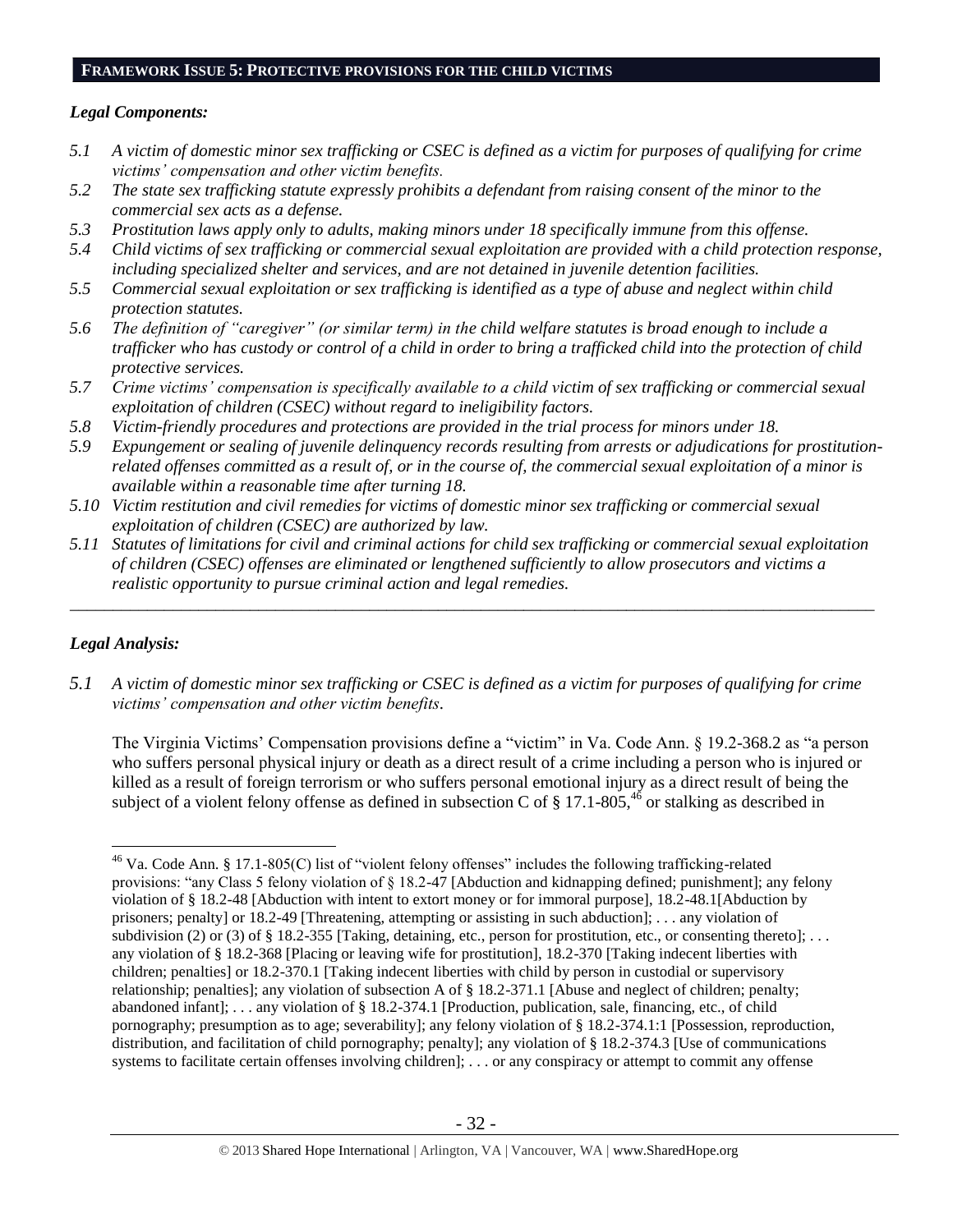§ 18.2-60.3, or attempted robbery or abduction." "Crime" is defined in Va. Code Ann. § 19.2-368.2 as "an act committed by any person in the Commonwealth of Virginia which would constitute a crime as defined by the Code of Virginia or at common law."

# *5.2 The state sex trafficking statute expressly prohibits a defendant from raising consent of the minor to the commercial sex acts as a defense.*

The Virginia Code does not specifically prohibit a defendant from raising a defense that the subject minor consented to the commercial sex act. However, in the case of a minor accused of committing the sexual offense of carnal knowledge of a child 13–15 years of age pursuant to Va. Code Ann. § 18.2-63(B) proof of victim's consent in a case where the victim is 3 or more years younger than the accused offender reduces the crime classification to a Class 6 felony. If the consenting victim is less than 3 years younger than the accused offender the crime is classified as a Class 4 misdemeanor. Va. Code Ann. § 18.2-63(B).

5.2.1 Recommendation: Enact a provision specifically prohibiting a defense to any commercial sexual offense against a minor under 18 based on consent of the child to the sex act.

## *5.3 Prostitution laws apply only to adults, making minors under 18 specifically immune from this offense.*

Va. Code Ann. § 18.2-346(A)<sup>47</sup> (Prostitution; commercial sexual conduct; commercial exploitation of a minor; penalties) is not limited in application to adults. It states in subsection (A), "Any person who, for money or its equivalent, (i) commits adultery, fornication, or any act in violation of § 18.2-361, or (ii) offers to commit adultery, fornication, or any act in violation of § 18.2-361 and thereafter does any substantial act in furtherance thereof is guilty of prostitution, which is punishable as a Class 1 misdemeanor."

- 5.3.1 Recommendation: Amend Va. Code Ann. § 18.2-346(A) (Prostitution; commercial sexual conduct; commercial exploitation of a minor; penalties) to make the law inapplicable to minors under 18.
- *5.4 Child victims of sex trafficking or commercial sexual exploitation are provided with a child protection response, including specialized shelter and services, and are not detained in juvenile detention facilities.*

# **Child Initially Identified as Abused/Neglected**

Pursuant to Va. Code Ann. § 63.2-100 (Definitions),<sup>48</sup> a sexually exploited child is likely to be identified as abused or neglected. If a child is identified as abused or neglected under Va. Code Ann. § 63.2-100, the definition of "parent" under Va. Code Ann. § 16.1-278.1 § 5.6] is sufficiently broad to involve Child Protective Services in investigations where the child is in the custody or control of a non-family trafficker.

specified in this subsection, and any substantially similar offense under the laws of any state, the District of Columbia, the United States or its territories."

<sup>47</sup> *See supra*, note [4.](#page-1-1)

<sup>&</sup>lt;sup>48</sup> *See infra* section 5.5 for a full analysis of the definition of "abuse" as it related to identification of sexually exploited children.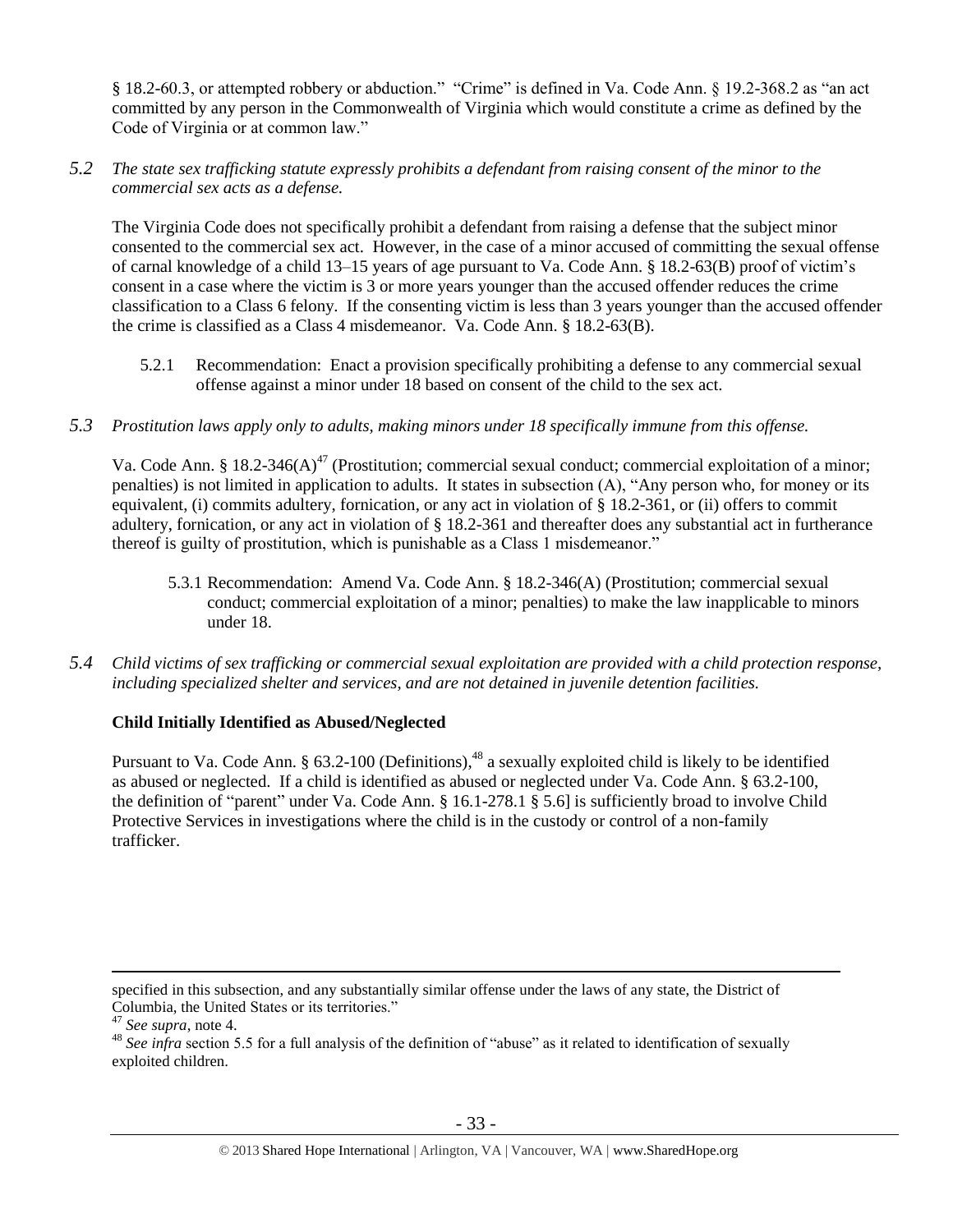## **I. Initial Custody**

 $\overline{a}$ 

There is no complete or specific mechanism for directing a commercially sexually exploited child to a child protection response process. Certain procedures permit immediate intervention through either child protective services (CPS) or the juvenile courts.

## **a. Authority for Initial Custody**

A child may be taken into custody by law enforcement or medical personnel. Pursuant to Va. Code Ann. § 63.2-1517(A) (Authority to take child into custody), in Chapter 15 (Child abuse and neglect) of Title 63.2:

A. A physician or child-protective services worker of a local department or law-enforcement official investigating a report or complaint of abuse and neglect may take a child into custody for up to 72 hours without prior approval of parents or guardians provided:

1. The circumstances of the child are such that continuing in his place of residence or in the care or custody of the parent, guardian, custodian or other person responsible for the child's care, presents an imminent danger to the child's life or health to the extent that severe or irremediable injury would be likely to result or if evidence of abuse is perishable or subject to deterioration before a hearing can be held;

2. A court order is not immediately obtainable;

3. The court has set up procedures for placing such children;

4. Following taking the child into custody, the parents or guardians are notified as soon as practicable. Every effort shall be made to provide such notice in person;

5. A report is made to the local department; and

6. The court is notified and the person or agency taking custody of such child obtains, as soon as possible, but in no event later than 72 hours, an emergency removal order pursuant to § 16.1- 251; however, if a preliminary removal order is issued after a hearing held in accordance with § 16.1-252 within 72 hours of the removal of the child, an emergency removal order shall not be necessary. Any person or agency petitioning for an emergency removal order after four hours have elapsed following taking custody of the child shall state the reasons therefor pursuant to § 16.1-251.

Va. Code Ann. § 16.1-251 (Emergency removal order) permits a child to be brought into "immediate custody and placed in shelter care pursuant to an emergency removal order in cases in which the child is alleged to have been abused or neglected." The evidence required to support such an order must establish that "an imminent threat to life or health to the extent that severe or irremediable injury would be likely to result if the child were returned to or left in the custody of his parents, guardian, legal custodian or other person standing in loco parentis pending a final hearing on the petition." Va. Code Ann. § 16.1-251(A)(1). Also, evidence that "[r]easonable efforts have been made to prevent removal of the child from his home and there are no alternatives less drastic than removal of the child from his home which could reasonably protect the child's life or health pending a final hearing on the petition" is required to support an order.<sup>49</sup> Va. Code Ann. § 16.1- $251(A)(2)$ .

 $49$  "The alternatives less drastic than removal may include but not be limited to the provision of medical, educational, psychiatric, psychological, homemaking or other similar services to the child or family or the issuance of a preliminary protective order pursuant to § 16.1-253." Va. Code Ann. § 16.1-251(A)(2).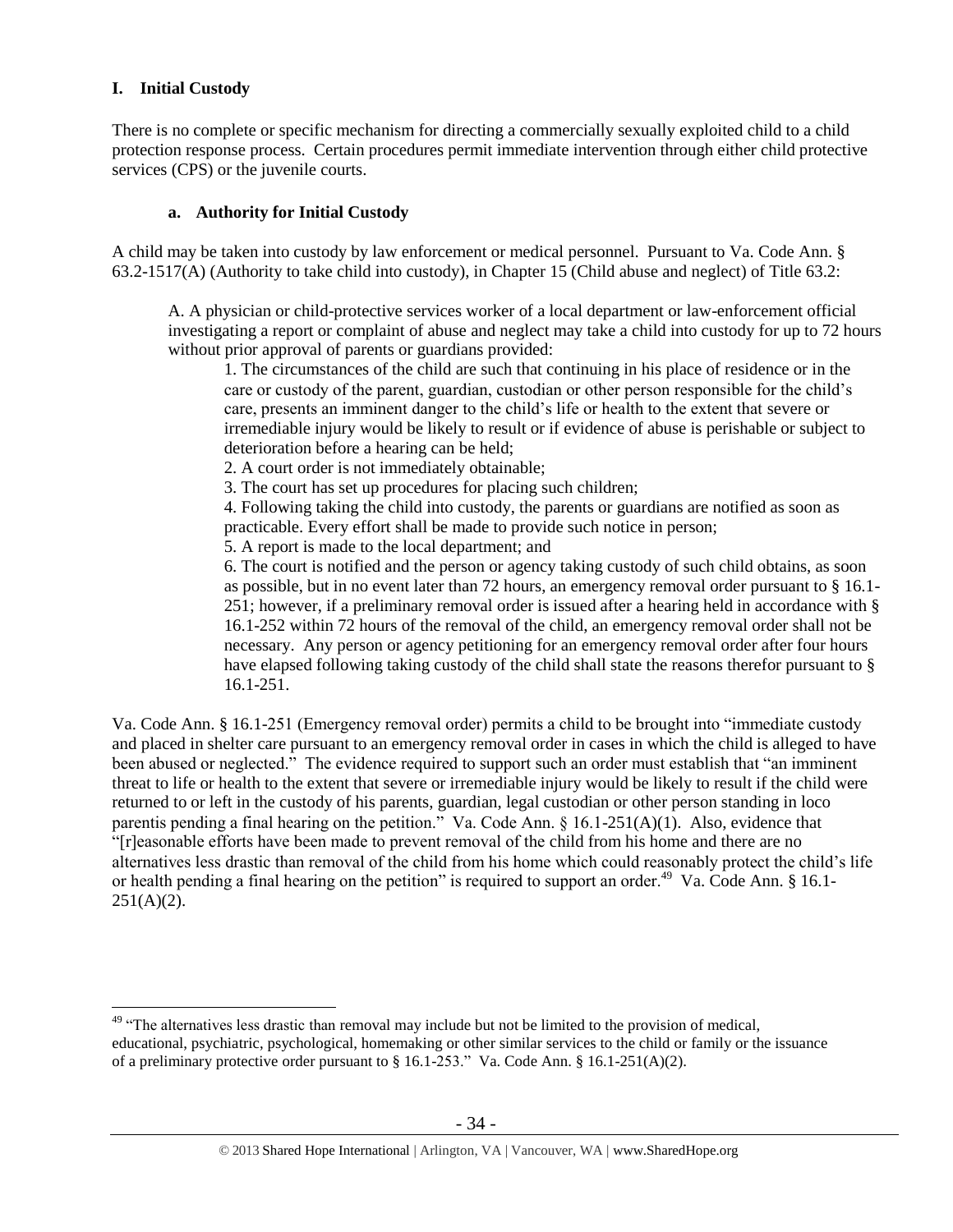# **b. Placement: Where are the victims placed upon initial custody (immediate placement)?**

Pursuant to Va. Code Ann. § 16.1-251(A) (Emergency removal order) a child may be taken into immediate custody and placed in shelter care pursuant to an emergency removal order in cases in which the child is alleged to have been abused or neglected.

A court may place a child in the care and custody of (i) a public agency in accordance with § 16.1-251 or 16.1- 252, and (ii) a public or licensed private child-placing agency in accordance with § 16.1-278.2, 16.1-278.4, 16.1-278.5, 16.1-278.6, or 16.1-278.8. Va. Code Ann. § 63.2-906 (Foster care plans; permissible plan goals; court review of foster children).

# **II. Process following initial custody:**

# **a. Where is the child referred after initial custody?**

Pursuant to Va. Code Ann. § 16.1-277.02 (Petition for relief of care and custody),

Requests for petitions for relief of the care and custody of a child shall be referred initially to the local department of social services for investigation and the provision of services, if appropriate, in accordance with the provisions of § 63.2-319 or Chapter 15 (§ 63.2-1500 et seq.) of Title 63.2. Upon the filing of a petition for relief of a child's care and custody pursuant to subdivision A 4 of § 16.1-241, the court shall appoint a guardian ad litem to represent the child in accordance with the provisions of § 16.1-266, and shall schedule the matter for a hearing on the petition.

# **b. When/how does the court assume jurisdiction?**

Pursuant to Va. Code Ann. § 16.1-277.02 (Petition for relief of care and custody) (Effective until July 1, 2014),

At the conclusion of the hearing on the petition, the court shall make a finding, based upon a preponderance of the evidence, whether there is good cause shown for the petitioner's desire to be relieved of the child's care and custody, unless the petition seeks permanent relief of custody and termination of parental rights. If the petition seeks permanent relief of custody and termination of parental rights, the court shall make a finding, based upon clear and convincing evidence, whether termination of parental rights is in the best interest of the child. If the court makes either of these findings, the court may enter: 1. A preliminary protective order pursuant to § 16.1-253;

2. An order that requires the local board of social services to provide services to the family as required by law;

3. An order that is consistent with any of the dispositional alternatives pursuant to § 16.1-278.3; or

4. Any combination of these orders.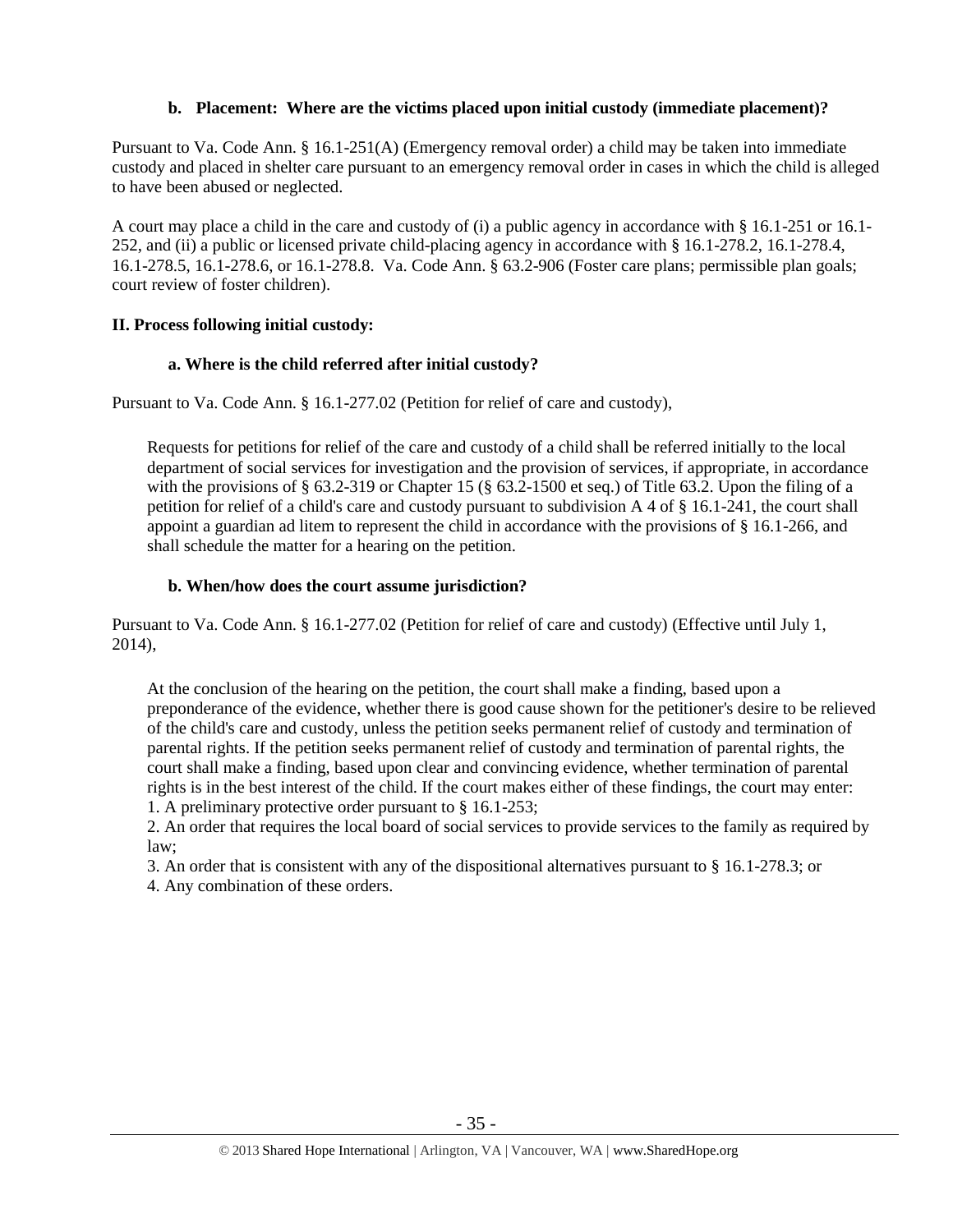# **III. Placement process pending adjudication/investigation:**

# **a. Placement hearing, i.e., shelter or detention hearing**

Once an order is granted for emergency removal and a child is taken into custody, "a hearing shall be held in accordance with § 16.1-252 as soon as practicable, but in no event later than five business days after the removal of the child." Va. Code Ann. § 16.1-251(B).

# **b. Placement Options**

"Placement" means any temporary or permanent placement of a child who is in the custody of the state in any foster home, group home or other facility or residence. Va. Code Ann. § 49-1-3 **(**Definitions relating to abuse and neglect).

A child who does not meet the conditions outlined in Va. Code Ann. § 16.1-248.1(A) for placement in a secure facility, must be released to "a parent, guardian or other person willing and able to provide supervision and care under such conditions as the judge, intake officer or magistrate may impose." Va. Code Ann. § 16.1-248.1(B).

# **IV. Adjudication or referral to alternate process:**

# **a. Adjudicatory/dispositional hearing.**

The evidence required for a "preliminary order to issue or for an existing order to be continued" is nearly identical to the requirements for an emergency removal order. Va. Code Ann. §§ 16.1-252(E), 16.1-251(A). "If the preliminary removal order includes a finding of abuse or neglect and the child is removed from his home or a preliminary protective order is issued," a dispositional hearing is to be held within 75 days. Va. Code Ann. §  $16.1 - 252$ (H).

# **V. Outcomes (Final permanent placement)**

At the dispositional hearing, "[i]f a child is found to be (a) abused or neglected; (b) at risk of being abused or neglected by a parent or custodian who has been adjudicated as having abused or neglected another child in his care; or (c) abandoned by his parent or other custodian, or without parental care and guardianship because of his parent's absence or physical or mental incapacity," the court may order, among other things, that the child "remain with his parent, subject to such conditions and limitations as the court may order with respect to such child and his parent or other adult occupant of the same dwelling," or, if there is "no less drastic alternative," that legal custody be transferred to, among others, a relative or a child welfare agency. Va. Code Ann. § 16.1-  $278.2(A)(2)$ , (5).

# **Child in need of protection and services, and or in need of supervision**

Neither the definition of "Child In Need of Services" nor "Child In Need of Supervision" in Va. Code Ann.§ 16.1-228 specifically includes a commercially sexually exploited child. However, under the definition of "Child in Need of Supervision," a victim of sex trafficking of a minor could be found to be "[a] child who, without reasonable cause and without the consent of his parent, lawful custodian or placement authority, remains away from or deserts or abandons his family or lawful custodian on more than one occasion or escapes or remains away without proper authority from a residential care facility in which he has been placed by the court, and (i) such conduct presents a clear and substantial danger to the child's life or health, (ii) the child or his family is in need of treatment, rehabilitation or services not presently being received, and (iii) the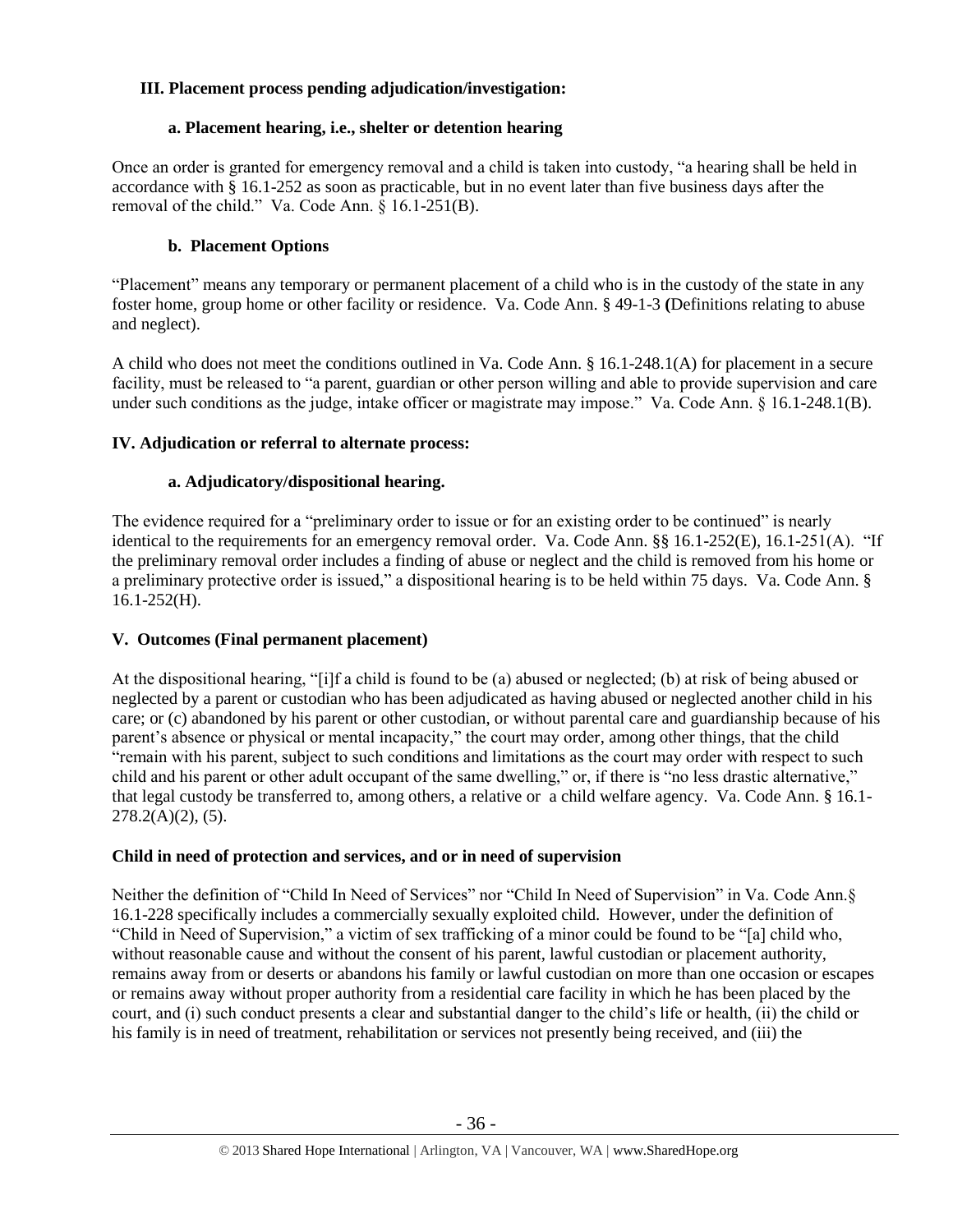intervention of the court is essential to provide the treatment, rehabilitation or services needed by the child or his family." Va. Code Ann. § 16.1-228.

# **I. Initial Custody:**

# **a. Authority for initial custody**

Under the juvenile justice procedures, Va. Code Ann. § 16.1-246 (When and how child may be taken into immediate custody) outlines the conditions for taking a child into immediate custody. Subsection (B) permits a child to be taken into immediate custody "[w]hen a child is alleged to be in need of services or supervision and (i) there is a clear and substantial danger to the child's life or health or (ii) the assumption of custody is necessary to ensure the child's appearance before the court." Subsection (C) allows a child to be taken into immediate custody "[w]hen, in the presence of the officer who makes the arrest, a child has committed an act designated a crime under the law of this Commonwealth, or an ordinance of any city, county, town or service district, or under federal law and the officer believes that such is necessary for the protection of the public interest."

Under Va. Code Ann. § 16.1-246(G), a child can be taken into immediate custody "[w]hen a law-enforcement officer has probable cause to believe that a child (i) has run away from home or (ii) is without adult supervision at such hours of the night and under such circumstances that the law-enforcement officer reasonably concludes that there is a clear and substantial danger to the child's welfare."

# **b. Placement: Where are the victims placed upon initial custody (immediate placement)?**

Pursuant to Va. Code Ann. § 16.1-246 subsections (B) and (C), after a child is taken into custody, then Va. Code Ann. § 16.1-247 provides:

B. A person taking a child into custody pursuant to the provisions of subsection B, C, or D of § 16.1- 246, during such hours as the court is open, shall, with all practicable speed, and in accordance with the provisions of this law and the orders of court pursuant thereto:

1. Release the child to such child's parents, guardian, custodian or other suitable person able and willing to provide supervision and care for such child and issue oral counsel and warning as may be appropriate; or

2. Release the child to such child's parents, guardian, legal custodian or other person standing in loco parentis upon their promise to bring the child before the court when requested; or 3. If not released, bring the child to the judge or intake officer of the court and, in the most

expeditious manner practicable, give notice of the action taken, together with a statement of the reasons for taking the child into custody, in writing to the judge or intake officer, and the judge, intake officer or arresting officer shall give notice of the action taken orally or in writing to the child's parent, guardian, legal custodian or other person standing in loco parentis.

. . . .

E. A person taking a child into custody pursuant to the provisions of subsection B, C, or D of § 16.1- 246 during such hours as the court is not open, shall:

1. Release the child pursuant to the provisions of subdivision B 1 or B 2 of this section; or

2. Release the child on bail or recognizance pursuant to Chapter 9 (§ 19.2-119 et seq.) of Title 19.2; or

3. Place the child taken into custody pursuant to subsection B of § 16.1-246 in shelter care after the issuance of a detention order pursuant to § 16.1-255; or

4. Place the child taken into custody pursuant to subsection C or D of § 16.1-246 in shelter care or in a detention home after the issuance of a warrant by a magistrate; or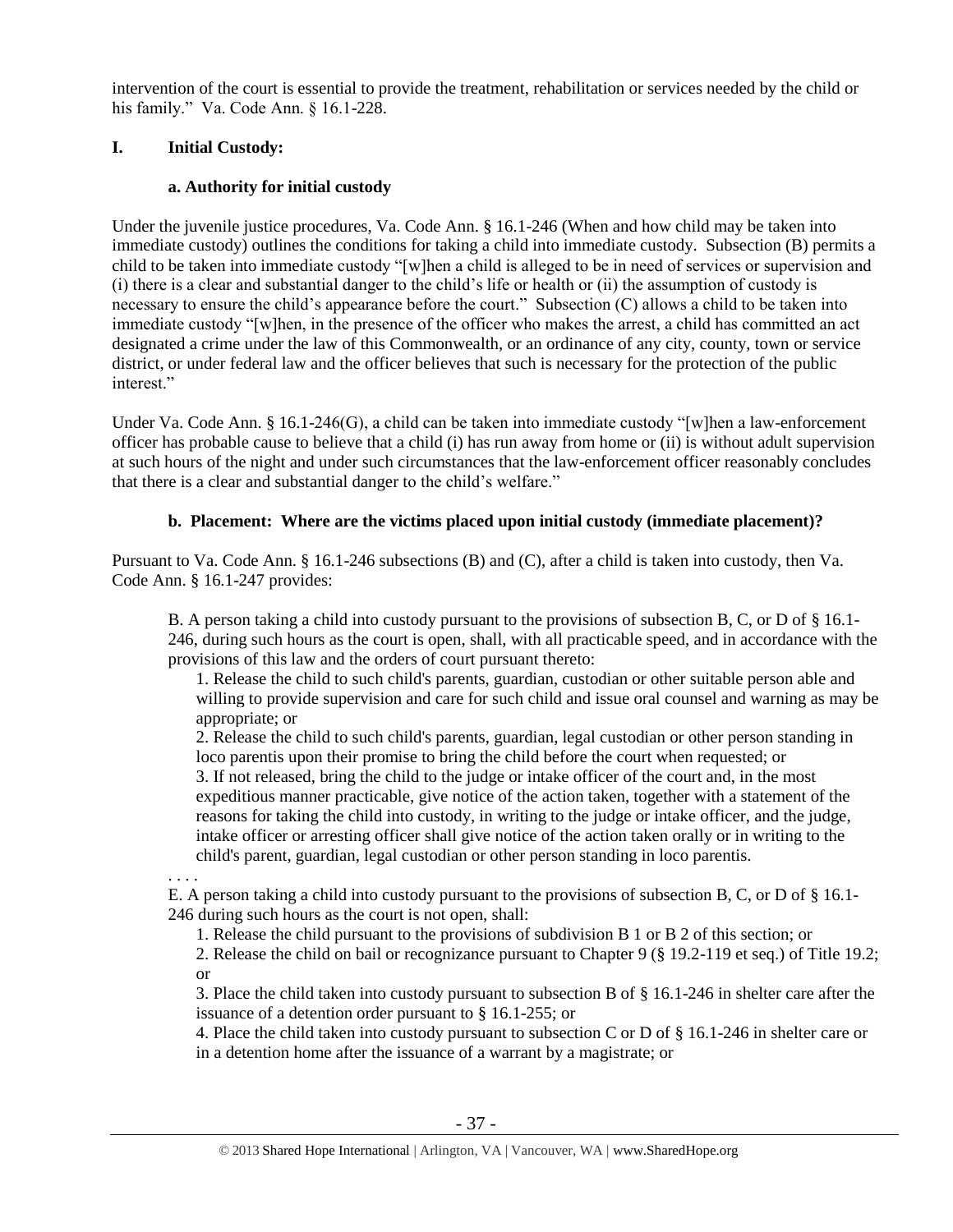5. Place the child in a jail subject to the provisions of § 16.1-249 after the issuance of a warrant by a magistrate or after the issuance of a detention order pursuant to § 16.1-255; or

6. In addition to any other provisions of this subsection, detain the child for a reasonably necessary period of time in order to administer a breath or blood test to determine the alcohol content of his blood, if such child was taken into custody pursuant to § 18.2-266.

## **II. Process following initial custody**

## **a. Where is a child referred after initial custody?**

Once a child is taken into custody under Va. Code Ann. § 16.1-246(G), Va. Code Ann. § 16.1-247 provides,

I. A law-enforcement officer taking a child into custody pursuant to the provisions of subsection G of § 16.1-246 shall notify the intake officer of the juvenile court of the action taken. The intake officer shall determine if the child's conduct or situation is within the jurisdiction of the court and if a petition should be filed on behalf of the child. If the intake officer determines that a petition should not be filed, the law-enforcement officer shall as soon as practicable:

1. Return the child to his home;

2. Release the child to such child's parents, guardian, legal custodian or other person standing in loco parentis;

3. Place the child in shelter care for a period not longer than 24 hours after the issuance of a detention order pursuant to § 16.1-255; or

4. Release the child.

During the period of detention authorized by this subsection no child shall be confined in any detention home, jail or other facility for the detention of adults.

J. If a child is taken into custody pursuant to the provisions of subsection . . . G of § 16.1-246 by a lawenforcement officer during such hours as the court is not in session and the child is not released or transferred to a facility or institution in accordance with subsection . . . I of this section, the child shall be held in custody only so long as is reasonably necessary to complete identification, investigation and processing. The child shall be held under visual supervision in a nonlocked, multipurpose area which is not designated for residential use. The child shall not be handcuffed or otherwise secured to a stationary object.

# **III. Placement process pending adjudication/investigation:**

#### **a. Placement hearing i.e., shelter or detention hearing**

A juvenile can be detained before adjudication in secure or shelter facilities upon court order under certain conditions. The detention hearing must be held "on the next day on which the court sits within the county or city wherein the charge against the child is pending." Va. Code Ann. § 16.1-250(A). However, "In the event the court does not sit within the county or city on the following day, such child shall appear before a judge within a reasonable time, not to exceed 72 hours, after he has been taken into custody." Va. Code Ann. § 16.1- 250(A). Va. Code Ann. § 16.1-248.1(A) (Criteria for detention or shelter care) provides the criteria for issuing a detention order.

A. A juvenile taken into custody whose case is considered by a judge, intake officer or magistrate pursuant to § 16.1-247 shall immediately be released, upon the ascertainment of the necessary facts, to the care, custody and control of such juvenile's parent, guardian, custodian or other suitable person able and willing to provide supervision and care for such juvenile, either on bail or recognizance pursuant to Chapter 9 (§ 19.2-119 et seq.) of Title 19.2 or under such conditions as may be imposed or otherwise.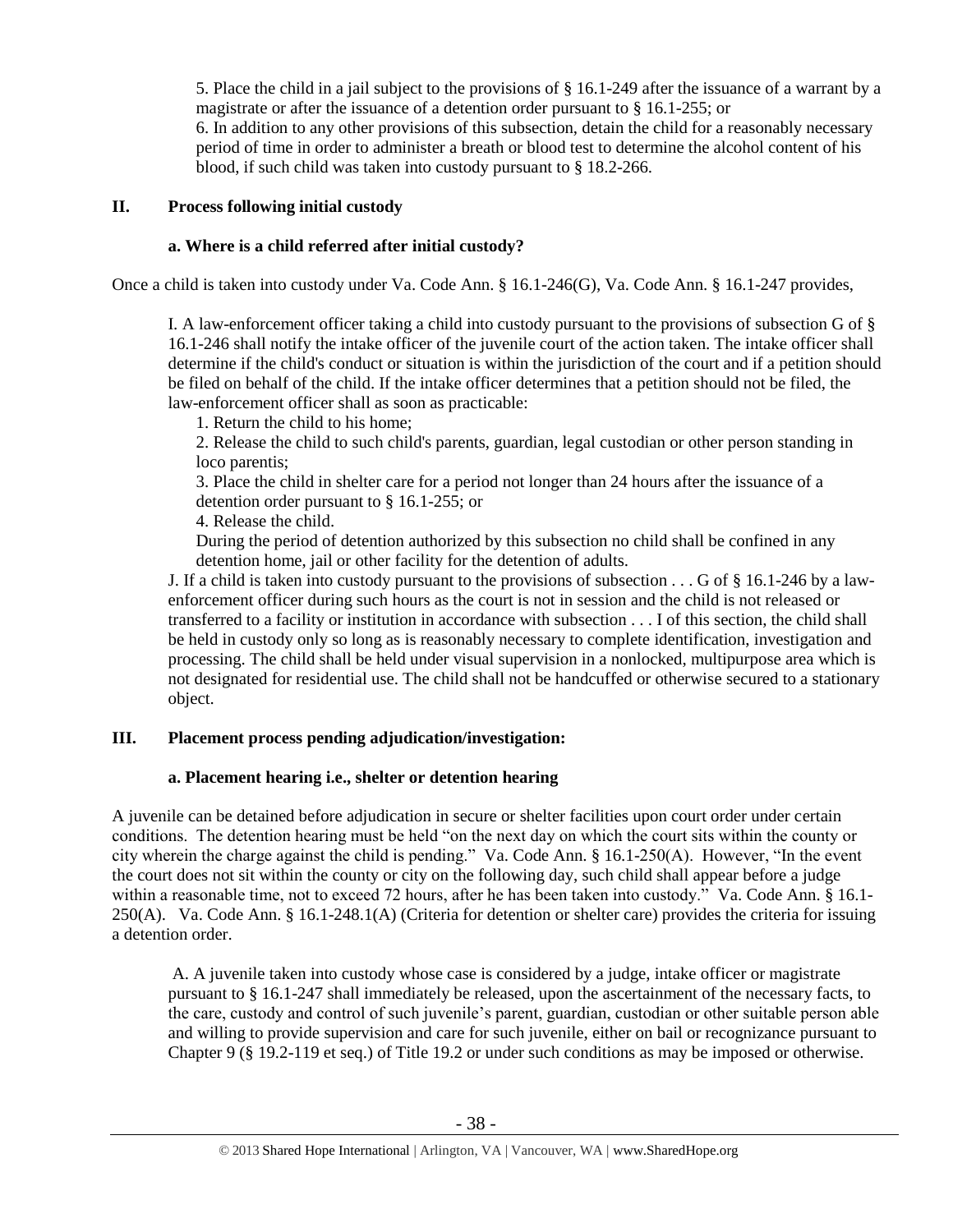However, at any time prior to an order of final disposition, a juvenile may be detained in a secure facility, pursuant to a detention order or warrant, only upon a finding by the judge, intake officer, or magistrate, that there is probable cause to believe that the juvenile committed the act alleged, and that at least one of the following conditions is met:

1. The juvenile is alleged to have (a) violated the terms of his probation or parole when the charge for which he was placed on probation or parole would have been a felony or Class 1 misdemeanor if committed by an adult; (b) committed an act that would be a felony or Class 1 misdemeanor if committed by an adult; . . . and there is clear and convincing evidence that:

a. Considering the seriousness of the current offense or offenses and other pending charges, the seriousness of prior adjudicated offenses, the legal status of the juvenile and any aggravating and mitigating circumstances, the liberty of the juvenile, constitutes a clear and substantial threat to the person or property of others;

b. The liberty of the juvenile would present a clear and substantial threat of serious harm to such juvenile's life or health; or

c. The juvenile has threatened to abscond from the court's jurisdiction during the pendency of the instant proceedings or has a record of willful failure to appear at a court hearing within the immediately preceding 12 months.

2. The juvenile has absconded from a detention home or facility where he has been directed to remain by the lawful order of a judge or intake officer.

3. The juvenile is a fugitive from a jurisdiction outside the Commonwealth and subject to a verified petition or warrant, in which case such juvenile may be detained for a period not to exceed that provided for in § 16.1-323 while arrangements are made to return the juvenile to the lawful custody of a parent, guardian or other authority in another state.

4. The juvenile has failed to appear in court after having been duly served with a summons in any case in which it is alleged that the juvenile has committed a delinquent act or that the child is in need of services or is in need of supervision; however, a child alleged to be in need of services or in need of supervision may be detained for good cause pursuant to this subsection only until the next day upon which the court sits within the county or city in which the charge against the child is pending, and under no circumstances longer than 72 hours from the time he was taken into custody.

. . . 5. The juvenile failed to adhere to the conditions imposed upon him by the court, intake officer or magistrate following his release upon a Class 1 misdemeanor charge or a felony charge.

. . . .

#### **b. Placement options**

A child who does not meet the conditions outlined in Va. Code Ann. § 16.1-248.1(A) for placement in a secure facility, must be released to "a parent, guardian or other person willing and able to provide supervision and care under such conditions as the judge, intake officer or magistrate may impose." Va. Code Ann. § 16.1-248.1(B). Except, Va. Code Ann. § 16.1-248.1(B) allows a child to be placed in shelter care if

1. The juvenile is eligible for placement in a secure facility;

2. The juvenile has failed to adhere to the directions of the court, intake officer or magistrate while on conditional release;

3. The juvenile's parent, guardian or other person able to provide supervision cannot be reached within a reasonable time;

4. The juvenile does not consent to return home;

5. Neither the juvenile's parent or guardian nor any other person able to provide proper supervision can arrive to assume custody within a reasonable time; or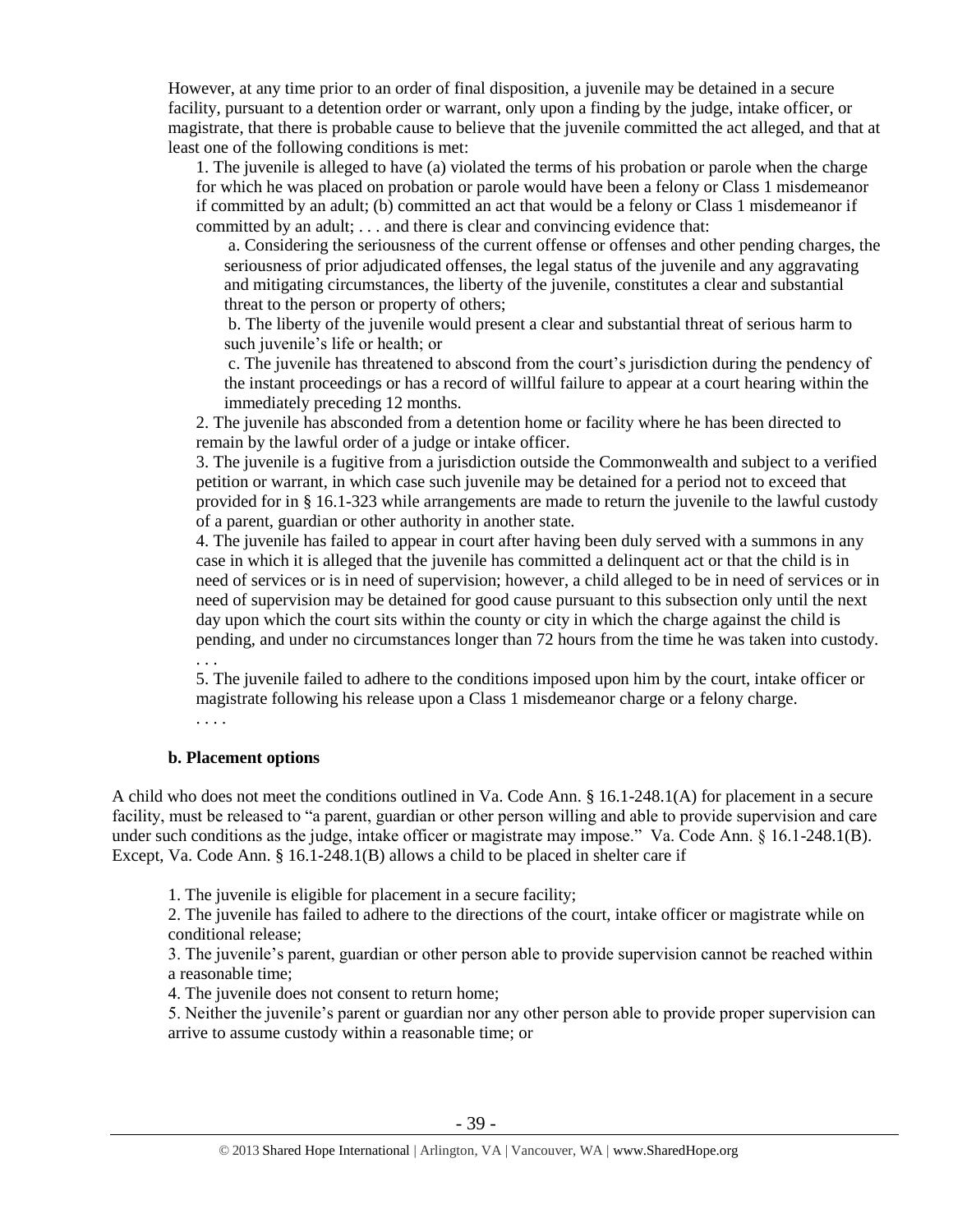6. The juvenile's parent or guardian refuses to permit the juvenile to return home and no relative or other person willing and able to provide proper supervision and care can be located within a reasonable time.

If it is determined that a child should remain in detention or shelter care under Va. Code Ann. § 16.1-248.1, then Va. Code Ann. § 16.1-249(A) (Places of confinement for juveniles) provides the permissible placements as follows,

1. An approved foster home or a home otherwise authorized by law to provide such care;

2. A facility operated by a licensed child welfare agency;

3. If a juvenile is alleged to be delinquent, in a detention home or group home approved by the Department;

4. Any other suitable place designated by the court and approved by the Department;

5. To the extent permitted by federal law, a separate juvenile detention facility located upon the site of an adult regional jail facility established by any county, city or any combination thereof constructed after 1994, approved by the Department of Juvenile Justice and certified by the Board of Juvenile Justice for the holding and detention of juveniles.

# **IV. Adjudication or referral to alternate process:**

 $\overline{a}$ 

# **a. Adjudicatory/dispositional hearing**

Va. Code Ann. § 16.1-277.1 (Time limitation) outlines how long children can remain in detention prior to adjudication and disposition.

A. When a child is held continuously in secure detention, he shall be released from confinement if there is no adjudicatory or transfer hearing conducted by the court for the matters upon which he was detained within twenty-one days from the date he was first detained.

B. If a child is not held in secure detention or is released from same after having been confined, an adjudicatory or transfer hearing on the matters charged in the petition or petitions issued against him shall be conducted within 120 days from the date the petition or petitions are filed. C. When a child is held in secure detention after the completion of his adjudicatory hearing or is detained when the juvenile court has retained jurisdiction as a result of a transfer hearing, he shall be released from such detention if the disposition hearing is not completed within thirty days from the date of the adjudicatory or transfer hearing.

The Department of Social Services (DSS) has been directed to develop a plan to provide services to human trafficking victims through House Bill 2190,<sup>50</sup> which Governor McDonnell approved on March 18, 2011. 2011 Va. Acts 258. The law states,

Such plan shall include provisions for (i) identifying victims of human trafficking in the Commonwealth; (ii) assisting victims of human trafficking with applying for federal and state benefits and services to which they may be entitled; (iii) coordinating the delivery of health, mental health, housing, education, job training, victims' compensation, legal, and other services for victims of human trafficking; (iv) preparing and disseminating educational and training programs and materials to increase awareness of human trafficking and services available to victims of human trafficking among local departments of social services, public and private agencies and service providers, and the public;

<sup>&</sup>lt;sup>50</sup> House Bill 2190 is appended to Va Code Ann. § 63.2-200 (Department of Social Services created), as published by Lexis.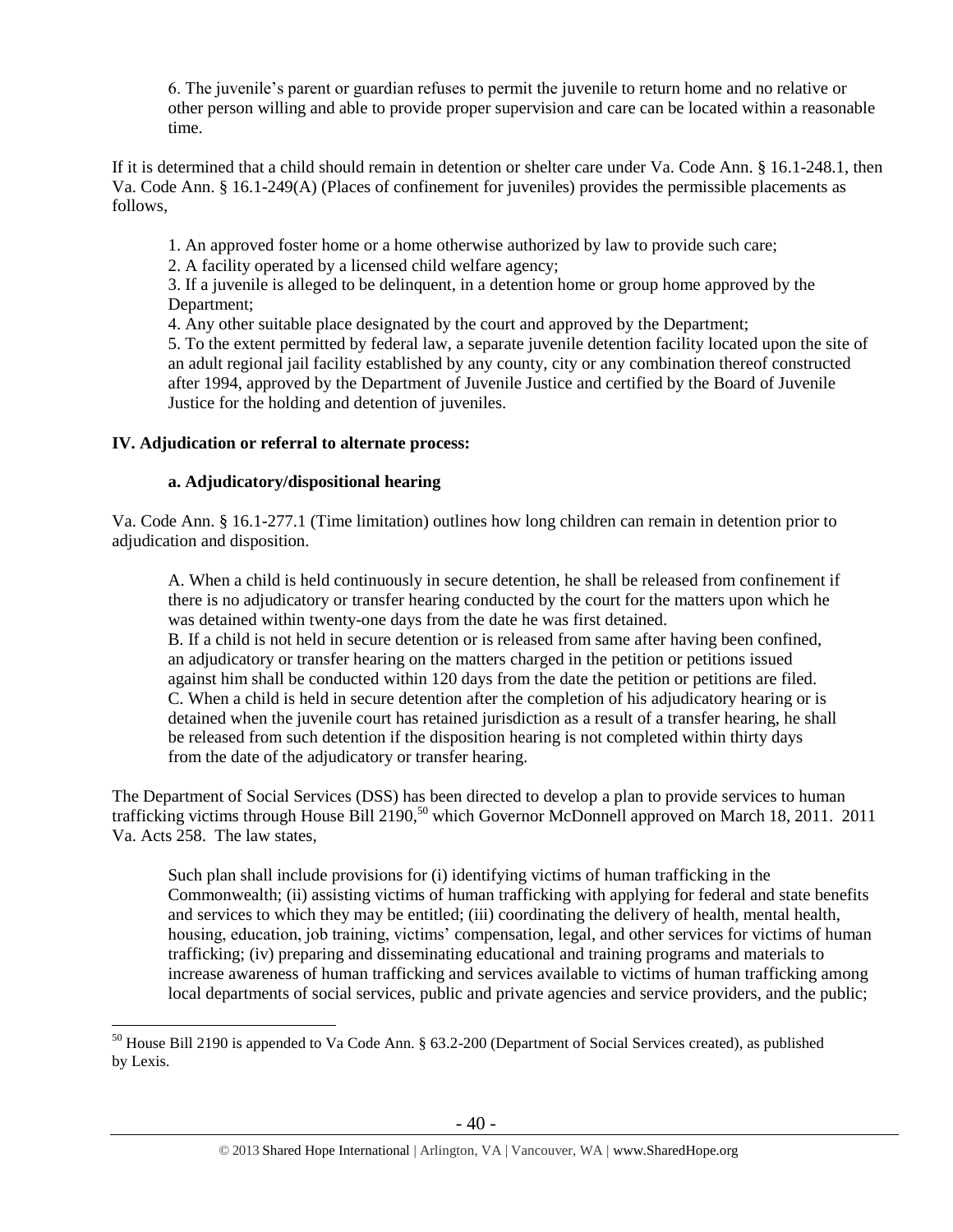(v) developing and maintaining community-based services for victims of human trafficking; and (vi) assisting victims of human trafficking with family reunification or return to their place of origin if the person so desires. In developing its plan, the Department shall work together with such other state and federal agencies, public and private entities, and other stakeholders as the Department shall deem appropriate.

## **V. Outcomes (Final permanent placement)**

. . .

#### **a. Disposition**

## **i. Children in need of services or status offenders**

Pursuant to Va. Code Ann. § 16.1-278.4 the possible dispositions for children in need of services or status offenders:

If a child is found to be in need of services or a status offender, the juvenile court or the circuit court may make any of the following orders of disposition for the supervision, care and rehabilitation of the child:

1. Enter an order pursuant to the provisions of § 16.1-278 (ordering government agencies to provide services provided by law).

2. Permit the child to remain with his parent subject to such conditions and limitations as the court may order with respect to such child and his parent.

3. Order the parent with whom the child is living to participate in such programs, cooperate in such treatment or be subject to such conditions and limitations as the court may order and as are designed for the rehabilitation of the child and his parent.

4. Beginning July 1, 1992, in the case of any child fourteen years of age or older, where the court finds that the child is not able to benefit appreciably from further schooling, the court may excuse the child from further compliance with any legal requirement of compulsory school attendance as provided under § 22.1-254 or authorize the child, notwithstanding the provisions of any other law, to be employed in any occupation which is not legally declared hazardous for children under the age of eighteen.

5. Permit the local board of social services or a public agency designated by the community policy and management team to place the child, subject to the provisions of § 16.1-281, in suitable family homes, child caring-institutions, residential facilities, or independent living arrangements with legal custody remaining with the parents or guardians. . . .

6. Transfer legal custody to any of the following:

a. A relative or other individual who, after study, is found by the court to be qualified to receive and care for the child;

b. A child welfare agency, private organization or facility that is licensed or otherwise authorized by law to receive and provide care for such child. . . .; or

c. The local board of social services of the county or city in which the court has jurisdiction or, at the discretion of the court, to the local board of the county or city in which the child has residence if other than the county or city in which the court has jurisdiction.

7. Require the child to participate in a public service project under such conditions as the court prescribes.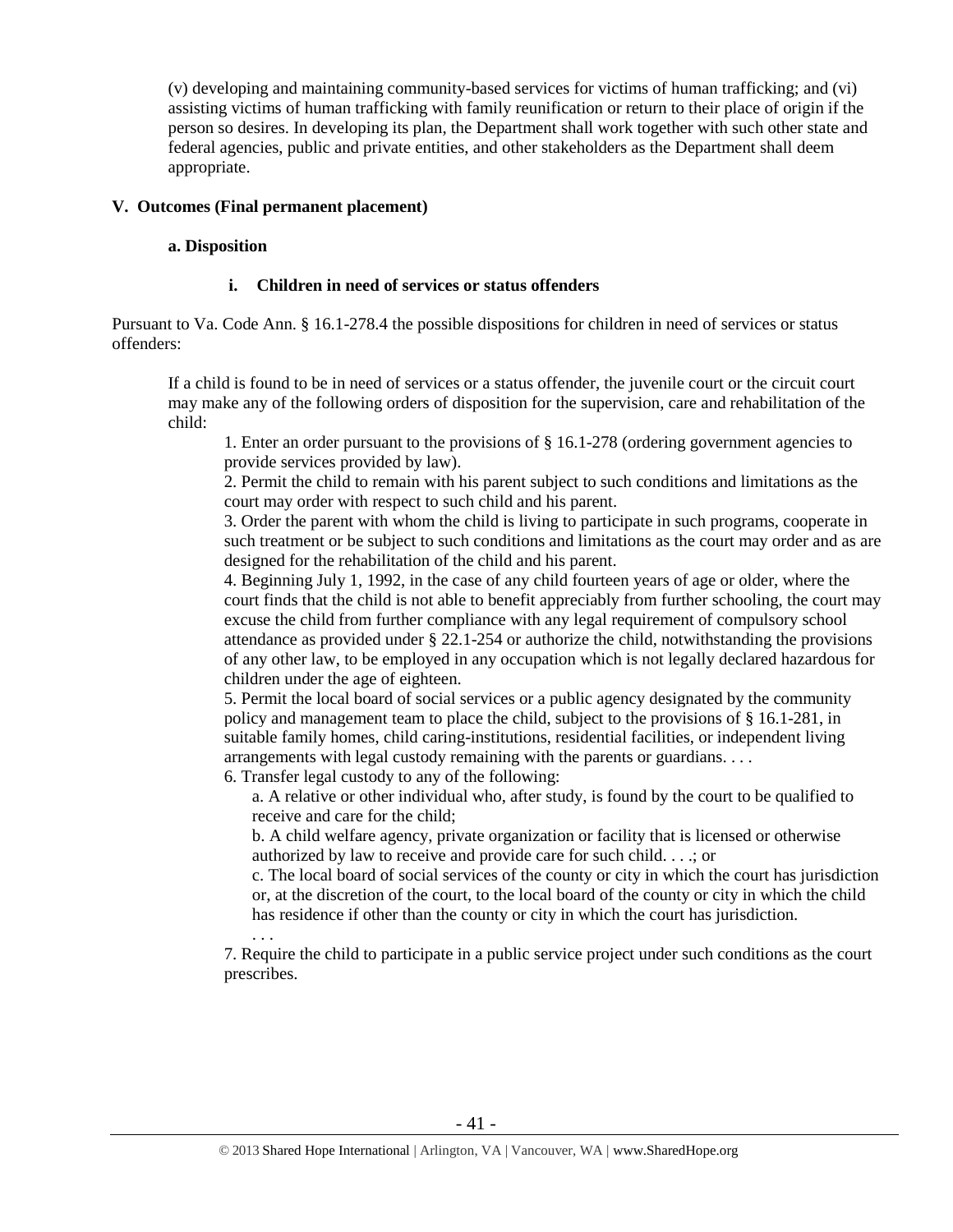## **ii. Children in need of supervision**

Va. Code Ann. § 16.1-278.5 addresses the possible dispositions for children in need of supervision. Before disposition, "the appropriate public agency" must "evaluate the child's service needs using an interdisciplinary team approach." Va. Code Ann. § 16.1-278.5(A). After receiving the agency's report, a court may make any of the following dispositions:

B. The court may make any of the following orders of disposition for the supervision, care and rehabilitation of the child:

1. Enter any order of disposition authorized by § 16.1-278.4 for a child found to be in need of services;

2. Place the child on probation under such conditions and limitations as the court may prescribe including suspension of the child's driver's license upon terms and conditions which may include the issuance of a restricted license for those purposes set forth in subsection E of § 18.2-271.1; 3. Order the child and/or his parent to participate in such programs, cooperate in such treatment or be subject to such conditions and limitations as the court may order and as are designed for the rehabilitation of the child;

4. Require the child to participate in a public service project under such conditions as the court may prescribe;

. . . .

 $\overline{a}$ 

5.4.1 Recommendation: Establish a mandatory response law directing any minor involved in prostitution or who is a victim of abduction for prostitution or the manufacture of pornography away from the criminal justice system and into a protective system.

## *5.5 Commercial sexual exploitation or sex trafficking is identified as a type of abuse and neglect within child protection statutes.*

Under Va. Code Ann. § 63.2-100, the definition of "abused or neglected child" includes a child under the age of 18 "[w]hose parents or other person responsible for his care commits or allows to be committed any act of sexual exploitation or any<sup>51</sup> sexual act upon a child in violation of the law" and a child under the age of 18 "[w]hose parents or other person responsible for his care creates a substantial risk of physical or mental injury by knowingly leaving the child alone in the same dwelling, including an apartment . . . , with a person to whom the child is not related by blood or marriage and who the parent or other person responsible for his care knows has been convicted of an offense against a minor for which registration is required as a violent sexual offender pursuant to § 9.1-902."

5.5.1 Recommendation: Add "a child subjected to commercial sexual exploitation" to the Va. Code Ann. § 16.1-228 and § 63.2-100 definitions of "abused or neglected child" and refer to Va. Code Ann. § 18.2-346 (Prostitution; commercial sexual conduct; commercial exploitation of a minor; penalties).

 $51$  The definition in Va. Code Ann. § 16.1-228, while substantially similar in quoted part to the definition in Va. Code Ann. § 63.2-100 does not include the phrase "act of sexual exploitation."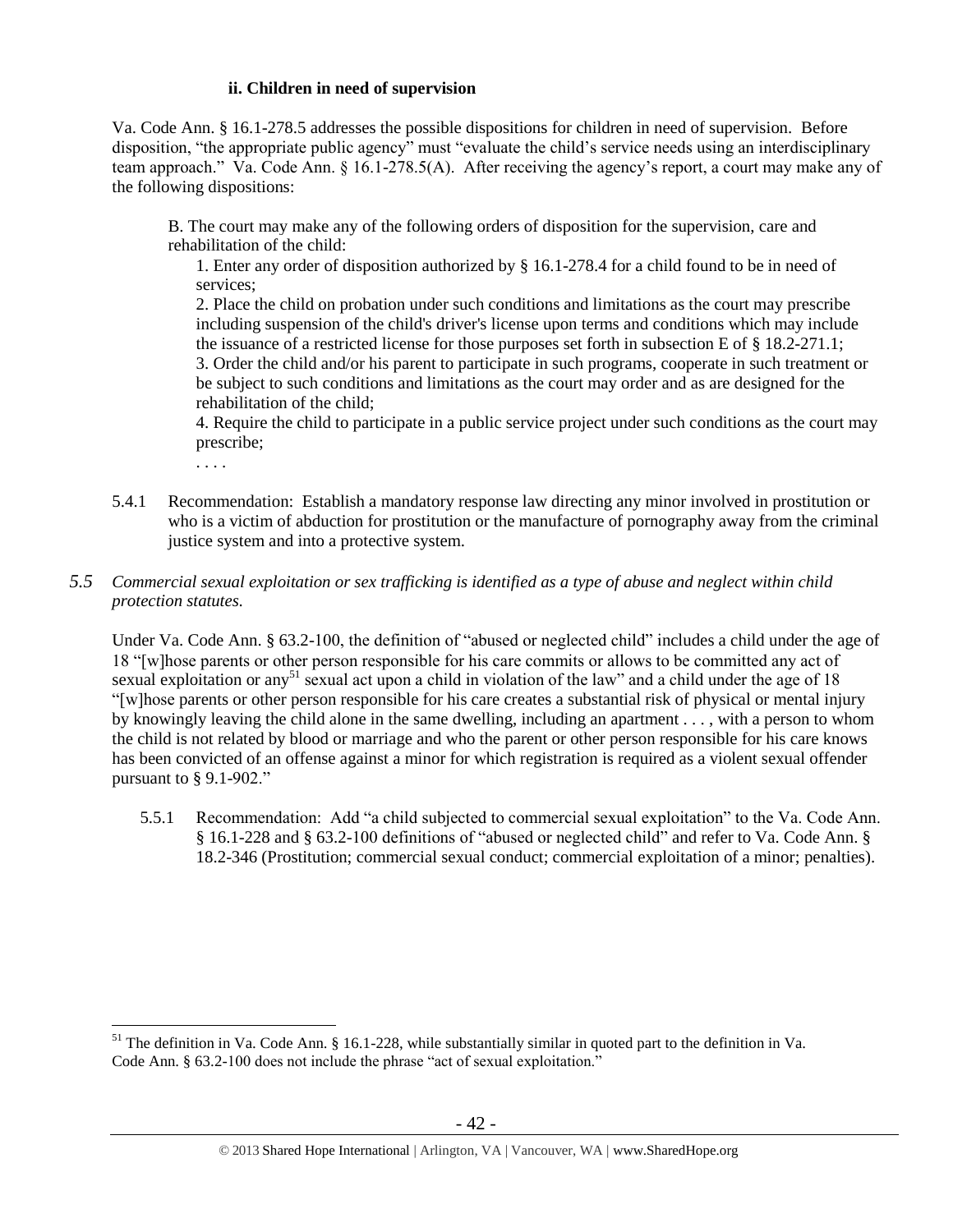*5.6 The definition of "caregiver" (or similar term) in the child welfare statutes is broad enough to include a trafficker who has custody or control of a child in order to bring a trafficked child into the protection of child protective services.*

Va. Code Ann. § 16.1-278.1 defines "parent" for purposes of Article 9 (Disposition), which contains provisions on abused and neglected children, "Children in Need of Services," and "Children in Need of Supervision," to include "parent, guardian, legal custodian, or other person standing in loco parentis." Also, Va. Code Ann. § 16.1-228 (Juvenile and Domestic Relations District Courts―Definitions) and § 63.2-100 (Welfare (Social Services)―Definitions) refer to "parents or other person responsible for his care" of the child in the definition for "abused or neglected child." These definitions may not be sufficient to include a trafficker as subject to investigation and action for abuse and neglect.

- 5.6.1 Recommendation: Amend Va. Code Ann. § 16.1-278.1 (Definitions), § 16.1-228 (Juvenile and Domestic Relations District Courts―Definitions) and § 63.2-100 (Welfare (Social Services) ―Definitions) to ensure that "parent" includes persons who are in control or possession of a child, which would include a trafficker.
- *5.7 Crime victims' compensation is specifically available to a child victim of sex trafficking or commercial sexual exploitation of children (CSEC) without regard to ineligibility factors.*

The Virginia Workers' Compensation program contains ineligibility criteria that could negatively affect domestic minor sex trafficking victims' ability to receive compensation. Va. Code Ann. § 19.2-368.4 (Persons eligible for awards) states in subsection (B) that "[a] person who is criminally responsible for the crime upon which a claim is based, or an accomplice or accessory of such person, shall not be eligible to receive an award with respect to such claim." Va. Code Ann. § 19.2-368.6 (Assignment of claims; investigation; hearing; confidentiality of records; decisions) provides in subsection (D) that "[t]here shall be a rebuttable presumption that the claimant did not contribute to and was not responsible for the infliction of his injury," reducing the risk that a minor victim of prostitution may be found to have contributed to the injuries sustained through her activities in prostitution. Also, a child victim of sex trafficking, who may be afraid or angry with law enforcement, may have an award denied, reduced or withdrawn if "[t]he Commission . . . find[s] that any claimant or award recipient has not fully cooperated with all law-enforcement agencies." Va. Code Ann. § 19.2-368.10.

Va. Code Ann. § 19.2-368.10 (When awards to be made; reporting crime and cooperation with law enforcement) also restricts an award to a victim where the crime was reported to the authorities later than "120 hours after the occurrence of such crime, unless the Commission, for good cause shown, finds the delay to have been justified." An exception is outlined in Va. Code Ann. § 19.2-368.10, which states, "The provisions of this subdivision shall not apply to claims of sexual abuse that occurred while the victim was a minor." However, "sexual abuse" is defined in Va. Code Ann. § 19.2-368.2 as "sexual abuse as defined in subdivision 6 of  $§$  18.2-67.10<sup>52</sup> and acts constituting rape, sodomy, object sexual penetration or sexual battery as defined in Article 7 (§ 18.2-61 et seq.) of Chapter 4 of Title 18.2."

Va. Code Ann. § 19.2-368.5(B) gives deadlines for when a claim may be filed by a victim by stating, "A claim shall be filed by the claimant not later than one year after the occurrence of the crime upon which such claim is based, or not later than one year after the death of the victim. However, (i) in cases involving claims made on behalf of a minor or a person who is incapacitated, the provisions of subsection A of § 8.01-229 shall apply to toll the one-year period; (ii) in cases involving claims made by a victim against profits of crime held in escrow pursuant to Chapter 21.2 (§ 19.2-368.19 et seq.) of this title, the claim shall be filed within five years of the date

 $\overline{a}$ <sup>52</sup> *See supra* note [11](#page-3-0) for the definition of "sexual abuse."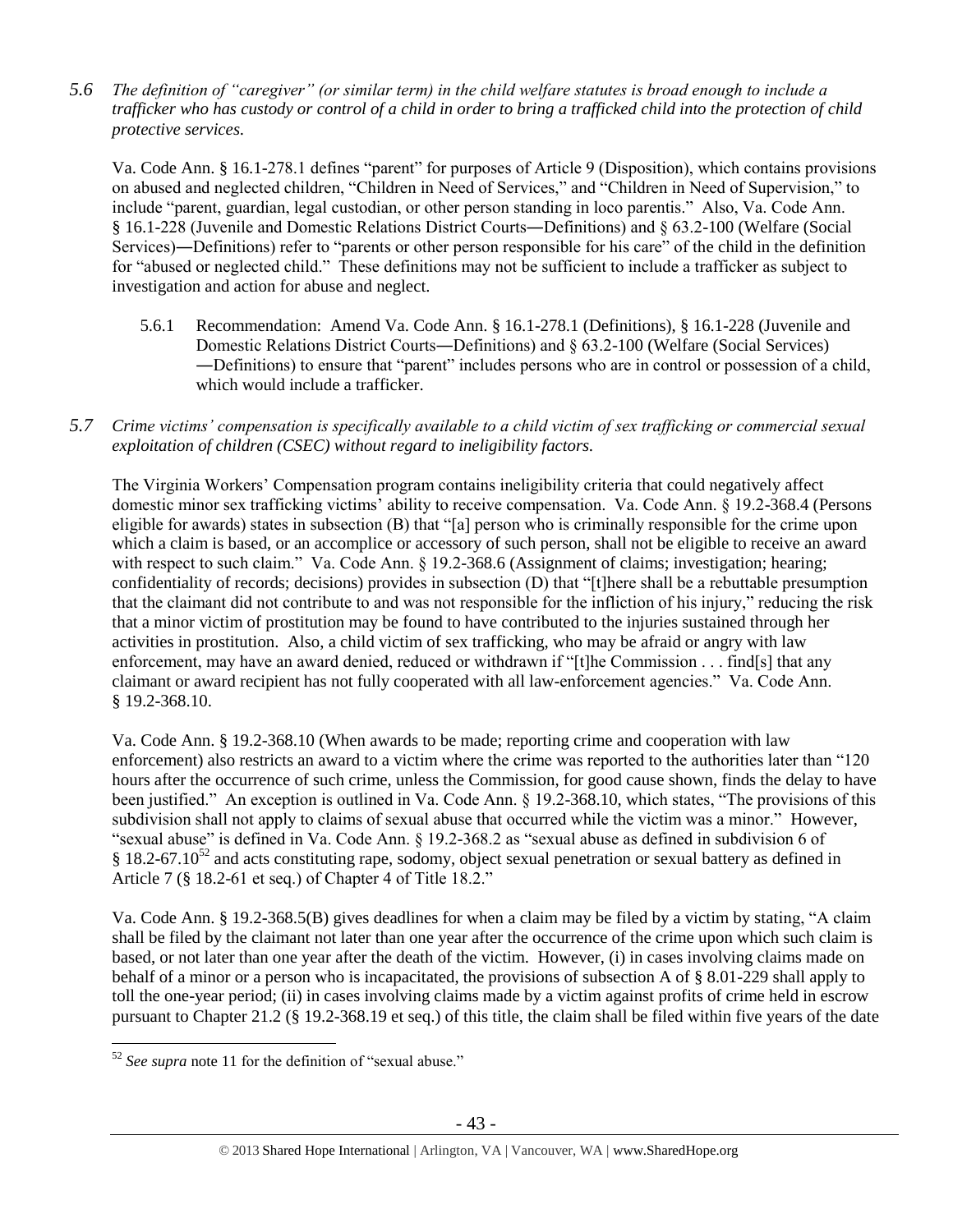of the special order of escrow; and (iii) in cases involving claims of sexual abuse of a minor, the claim shall be filed within 10 years after the minor's eighteenth birthday. For good cause shown, the Commission may extend the time for filing." Va. Code Ann. § 19.2-368.8(A) also provides for reconsideration of claims of sexual abuse by stating, "The Commission, on its own motion, or upon request of the claimant, may reinvestigate or reopen a decision making or denying an award. Except for claims of sexual abuse that occurred while the victim was a minor, the Commission shall not reopen or reinvestigate a case after the expiration of two years from the date of submission of the original claim. Any claim involving the sexual abuse of a minor that has been denied before July 1, 2001, because it was not timely filed may, upon application filed with the Commission, be reconsidered provided the application for reconsideration is filed within ten years after the minor's eighteenth birthday."

Va. Code Ann. § 19.2-368.11:1 sets forth the limits for the amount of the award, allowing for claims including but not limited to unreimbursed medical costs, loss of earnings, and funeral expenses, after being reduced by any amounts received or to be received from another source or an emergency award, with a total cap not to exceed \$25,000. Va. Code Ann. § 19.2-368.11:1.

5.7.1 Recommendation: Amend Va. Code Ann. § 19.2-368.4 and § 19.2-368.10 to stipulate an exception to listed ineligibility factors for minor victims of commercial sexual exploitation.

# *5.8 Victim-friendly procedures and protections are provided in the trial process for minors under 18.*

Virginia law provides several victim-friendly provisions. Va. Code Ann. § 18.2-67.9 provides a method the court to order for the use of two-way closed circuit television testimony for certain alleged victims of abduction under Va. Code Ann. § 18.2-47 et seq. and other listed crimes upon application by the defendant or prosecutor. Va. Code Ann. § 63.2-1521(A) (Testimony by child using two-way closed-circuit television) also provides for the use of two-way closed circuit television testimony "[i]n any civil proceeding involving alleged abuse or neglect of a child" under certain specified provisions. In both laws, the provisions apply to "[a]n alleged victim who was fourteen years of age or under on the date of the alleged offense and is sixteen or under at the time of the trial" and "[a]ny child witness who is fourteen years of age or under at the time of the trial." Va. Code Ann. § 63.2-1521(B). The statutes explain that the court has discretion to order the testimony via closed-circuit television if it finds that the child is "unavailable to testify in open court in the presence of the defendant, the jury, the judge, and the public, for any of the following reasons: 1. The child's persistent refusal to testify despite judicial requests to do so; 2. The child's substantial inability to communicate about the offense; or 3. The substantial likelihood, based upon expert opinion testimony, that the child will suffer severe emotional trauma from so testifying." Va. Code Ann. §§ 18.2-67.9(B), 63.2-1521(C).

Also, Va. Code Ann. § 63.2-1522(A), (B) allows for out-of-court statements, in certain abuse and neglect civil proceedings, "describing any act of a sexual nature performed with or on the child by another" not otherwise admissible made "by a child the age of twelve or under at the time the statement is offered into evidence" under the following conditions:

1. The child testifies at the proceeding, or testifies by means of a videotaped deposition or closed-circuit television, and at the time of such testimony is subject to cross examination concerning the out-of-court statement or the child is found by the court to be unavailable to testify on any of these grounds:

a. The child's death;

b. The child's absence from the jurisdiction, provided such absence is not for the purpose of preventing the availability of the child to testify;

- c. The child's total failure of memory;
- d. The child's physical or mental disability;
- e. The existence of a privilege involving the child;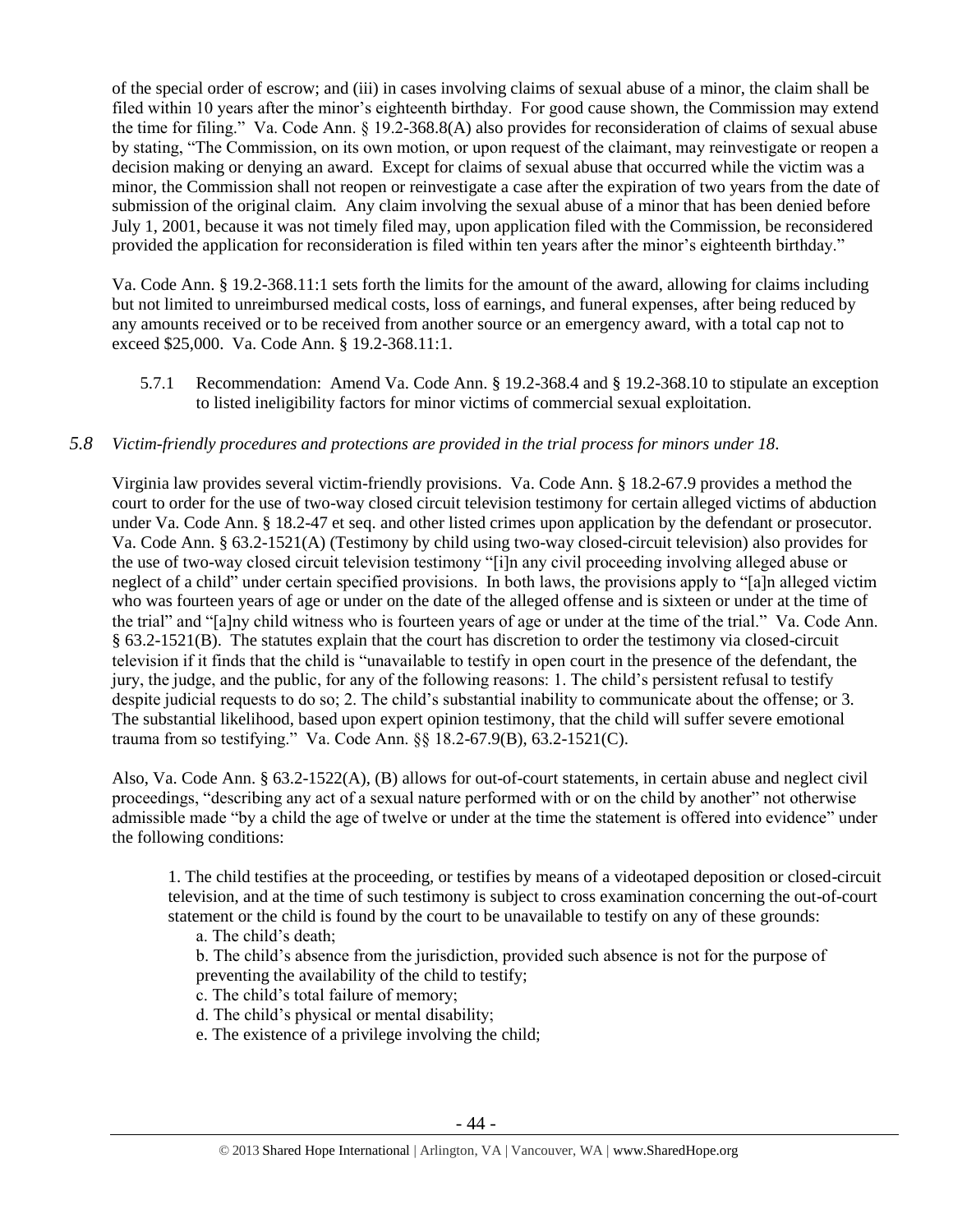f. The child's incompetency, including the child's inability to communicate about the offense because of fear or a similar reason; and

g. The substantial likelihood, based upon expert opinion testimony, that the child would suffer severe emotional trauma from testifying at the proceeding or by means of a videotaped deposition or closed-circuit television.

2. The child's out-of-court statement is shown to possess particularized guarantees of trustworthiness and reliability

Va. Code Ann. § 18.2-67.7 (Admission of evidence) provides protection to the testifying victim of a sexual offense (commonly called "rape shield law"). It states,

A. In prosecutions under this article [Criminal sexual assault], or under clause (iii) or (iv) [involving minors] of § 18.2-48 [Abduction with intent to extort money or for immoral purpose], 18.2-370 [Taking indecent liberties with children; penalties], 18.2-370.01 [Indecent liberties by children; penalty], or 18.2-370.1 [Taking indecent liberties with child by person in custodial or supervisory relationship; penalties], general reputation or opinion evidence of the complaining witness's unchaste character or prior sexual conduct shall not be admitted. Unless the complaining witness voluntarily agrees otherwise, evidence of specific instances of his or her prior sexual conduct shall be admitted only if it is relevant and is:

1. Evidence offered to provide an alternative explanation for physical evidence of the offense charged which is introduced by the prosecution, limited to evidence designed to explain the presence of semen, pregnancy, disease, or physical injury to the complaining witness's intimate parts; or

2. Evidence of sexual conduct between the complaining witness and the accused offered to support a contention that the alleged offense was not accomplished by force, threat or intimidation or through the use of the complaining witness's mental incapacity or physical helplessness, provided that the sexual conduct occurred within a period of time reasonably proximate to the offense charged under the circumstances of this case; or

3. Evidence offered to rebut evidence of the complaining witness's prior sexual conduct introduced by the prosecution.

Subsection (B) of Va. Code Ann. § 18.2-67.7 emphasizes that nothing "shall prohibit the accused from presenting evidence relevant to show that the complaining witness had a motive to fabricate the charge against the accused." A "written notice generally describing the evidence" must be given "prior to the introduction of any evidence, or the opening statement of either counsel, whichever first occurs" in order for the accused to present evidence of "past sexual conduct of the complaining witness with a person other than the accused." Va. Code Ann. § 18.2-67.7(B). Subsection (C) mandates that the evidence may not be admitted or referred to "until the court first determines the admissibility of that evidence at an evidentiary hearing to be held before the evidence is introduced." Additionally, pursuant to subsection (C), "If the court initially determines that the evidence is inadmissible, but new information is discovered during the course of the preliminary hearing or trial which may make such evidence admissible, the court shall determine in an evidentiary hearing whether such evidence is admissible."

Also, under Va. Code Ann. § 18.2-67.6, "The Commonwealth need not demonstrate that the complaining witness cried out or physically resisted the accused in order to convict the accused of an offense under this article [Criminal sexual assault], but the absence of such resistance may be considered when relevant to show that the act alleged was not against the will of the complaining witness."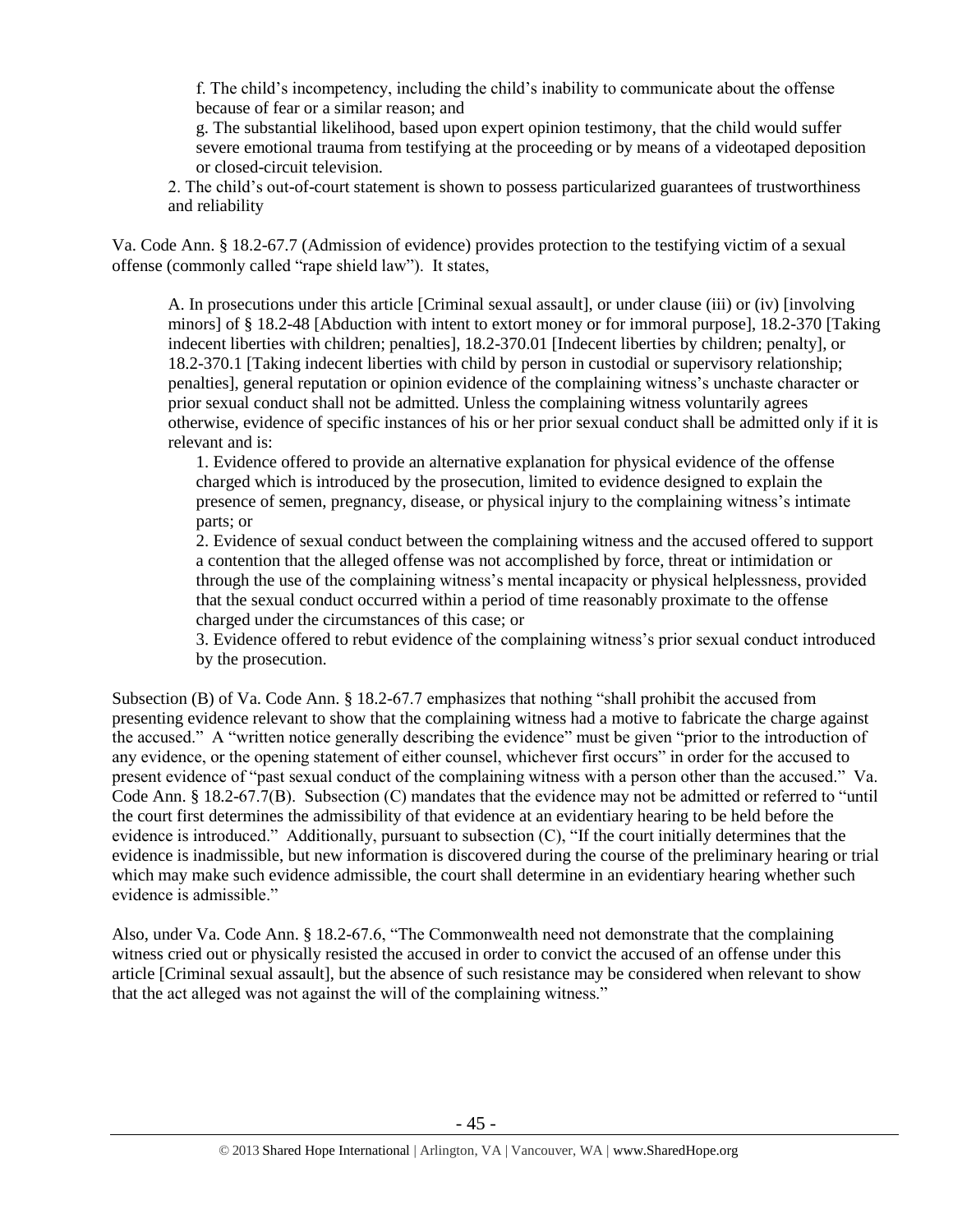*5.9 Expungement or sealing of juvenile delinquency records resulting from arrests or adjudications for prostitutionrelated offenses committed as a result of, or in the course of, the commercial sexual exploitation of a minor is available within a reasonable time after turning 18.*

Va. Code Ann. § 16.1-306(A) (Expungement of court records) directs the automatic annual destruction of records by the clerk of the Juvenile and Domestic Relations Court for any juvenile who has reached 19, if five years have passed from the date of the last hearing. However, the records are kept if the juvenile was found guilty of an offense that would have been a felony if committed by an adult. Va. Code Ann. § 16.1-306(A).<sup>53</sup>

5.9.1 Recommendation: Amend Va. Code Ann. § 16.1-306 (Expungement of court records) to allow for expungement in cases involving victims convicted of misdemeanor or felony prostitution to allow for automatic sealing of records of juveniles who have reached 18 years of age.

## *5.10 Victim restitution and civil remedies for victims of domestic minor sex trafficking or commercial sexual exploitation of children (CSEC) are authorized by law.*

Under Va. Code Ann. § 19.2-305.1(B), "[A]ny person who, on or after July 1, 1995, commits, and is convicted of, a crime in violation of any provision in Title 18.2 shall make at least partial restitution for any property damage or loss caused by the crime or for any medical expenses or expenses directly related to funeral or burial incurred by the victim or his estate as a result of the crime, may be compelled to perform community services and, if the court so orders, shall submit a plan for doing that which appears to be feasible to the court under the circumstances." Title 18.2 includes the CSEC crimes, including Va. Code Ann. § 18.2-48 (Abduction with intent to extort money or for immoral purpose) and Va. Code Ann. § 18.2-346 (Prostitution; commercial sexual conduct; commercial exploitation of a minor; penalties). Further, subsection (E1) provides for mandatory restitution to victims of pornography, stating,

A defendant convicted of an offense under § 18.2-374.1 [Production, publication, sale, financing, etc., of child pornography; presumption as to age; severability], 18.2-374.1:1 [Possession, reproduction, distribution, and facilitation of child pornography; penalty], or 18.2-374.3 [Use of communications systems to facilitate certain offenses involving children] shall be ordered to pay mandatory restitution to the victim of the offense in an amount as determined by the court. For purposes of this subsection, 'victim' means a person who is depicted in a still or videographic image involved in an offense under § 18.2-374.1, 18.2-374.1:1, or 18.2-374.3. The Commonwealth shall make reasonable efforts to notify victims of offenses under § 18.2-374.1, 18.2-374.1:1, or 18.2-374.3.

*5.11 Statutes of limitations for civil and criminal actions for child sex trafficking or commercial sexual exploitation of children (CSEC) offenses are eliminated or lengthened sufficiently to allow prosecutors and victims a realistic opportunity to pursue criminal action and legal remedies.*

Va. Code Ann. § 8.01-243(A) provides a statute of limitations for personal injury of two years, unless otherwise provided. Under subsection (B), "Every action for injury to property, including actions by a parent or guardian of an infant against a tort-feasor for expenses of curing or attempting to cure such infant from the result of a personal injury or loss of services of such infant, shall be brought within five years after the cause of action accrues." Va. Code Ann. § 8.01-243(B). Va. Code Ann. § 8.01-243(D) provides, "Every action for injury to the person, whatever the theory of recovery, resulting from sexual abuse occurring during the infancy or

 $53$  Additionally, "if the juvenile was found guilty of an offense for which the clerk is required by § 46.2-383 to furnish an abstract to the Department of Motor Vehicles, the records shall be destroyed when the juvenile has attained the age of 29." Va. Code Ann. § 16.1-306(A).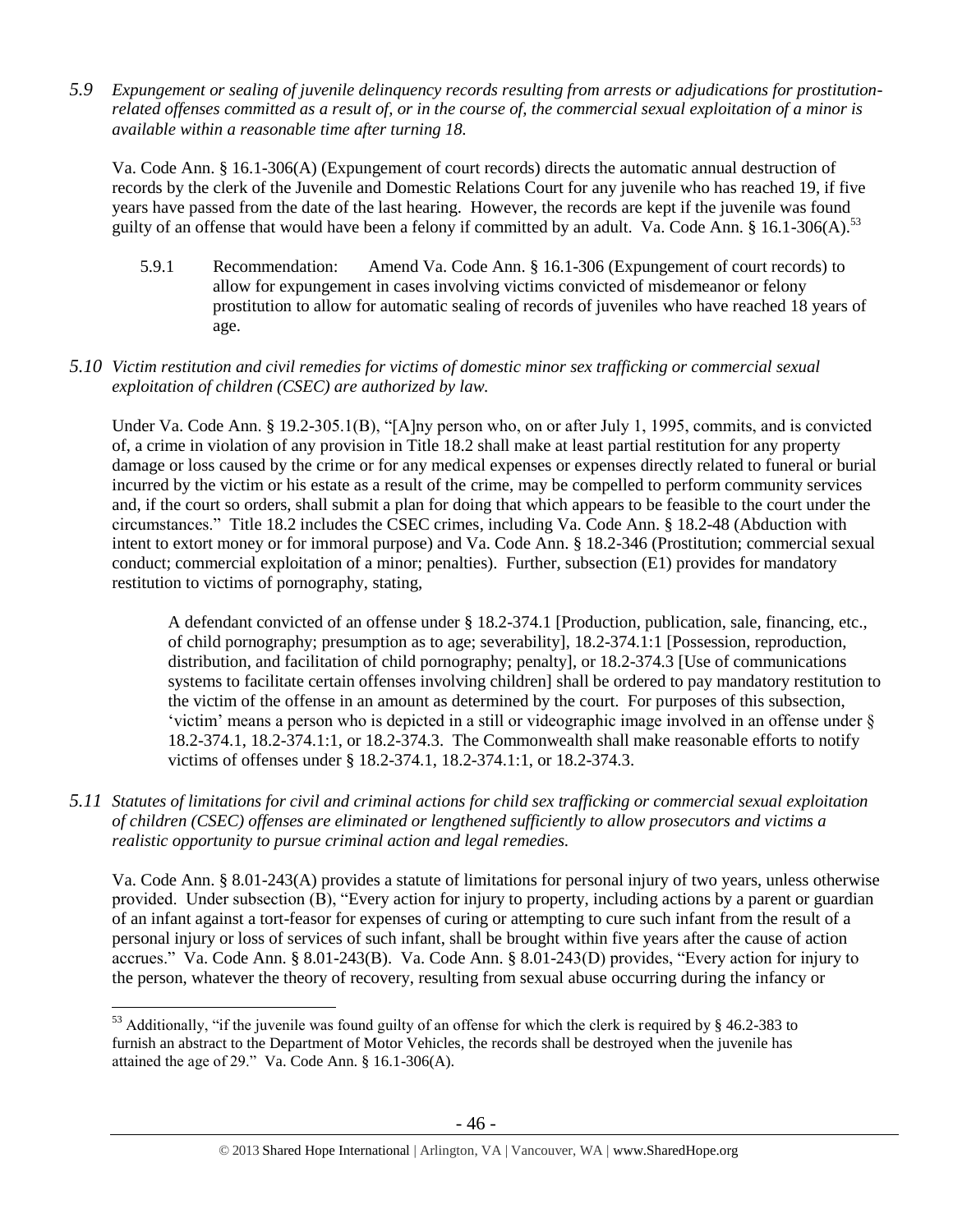incapacity of the person as set forth in subdivision 6 of § 8.01-249 shall be brought within 20 years after the cause of action accrues." Generally, under Va. Code Ann. § 8.01-230, the limitation period begins when the right of action accrues, which is "the date the injury is sustained in the case of injury to the person . . . and not when the resulting damage is discovered, except where the relief sought is solely equitable or where otherwise provided under . . . §§ 8.01-249, 8.01-250 or other statute." Va. Code Ann. § 8.01-249(6) provides some statutory relief for victims of sexual abuse, stating,

In actions for injury to the person, whatever the theory of recovery, resulting from sexual abuse occurring during the infancy or incapacity of the person, upon removal of the disability of infancy or incapacity as provided in § 8.01-229 or, if the fact of the injury and its causal connection to the sexual abuse is not then known, when the fact of the injury and its causal connection to the sexual abuse is first communicated to the person by a licensed physician, psychologist, or clinical psychologist. As used in this subdivision, "sexual abuse" means sexual abuse as defined in subdivision 6 of  $\S$  18.2-67.10<sup>54</sup> and acts constituting rape, sodomy, object sexual penetration or sexual battery as defined in Article 7 (§ 18.2-61 et seq.) of Chapter 4 of Title 18.2;

With regard to criminal actions against traffickers, there is no general statute of limitations for felonies indicated in the Virginia Code.<sup>55</sup> Va. Code Ann. § 19.2-8 (Limitation of prosecutions) states, "A prosecution for a misdemeanor, or any pecuniary fine, forfeiture, penalty or amercement, shall be commenced within one year next after there was cause therefor . . . ."

<sup>54</sup> *See supra* note [11](#page-3-0) for definition of "sexual abuse."

<sup>55</sup> *Statute of Limitations Fact Sheet*, NATIONAL CENTER FOR VICTIMS OF CRIME, http://corsal.org/06SOLNCVC% 20Statute\_of\_Limitations\_Fact\_Sheet32%5B1%5D.pdf (last visited June 30, 2011).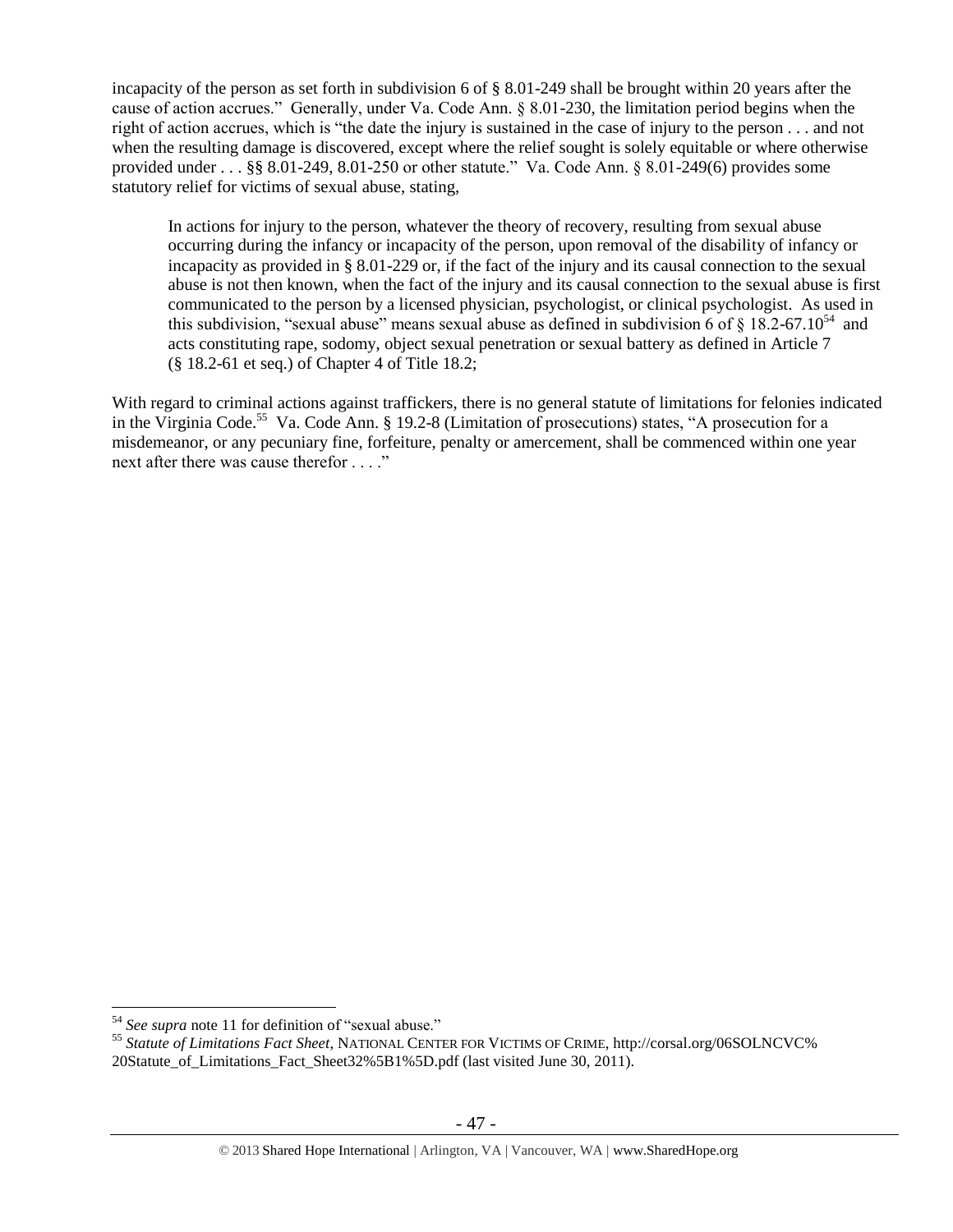#### **FRAMEWORK ISSUE 6: CRIMINAL JUSTICE TOOLS FOR INVESTIGATION AND PROSECUTIONS**

## *Legal Components:*

- *6.1 Training on human trafficking and domestic minor sex trafficking for law enforcement is statutorily mandated or authorized.*
- *6.2 Single party consent to audiotaping is permitted in law enforcement investigations.*
- *6.3 Wiretapping is an available tool to investigate domestic minor sex trafficking.*
- *6.4 Using a law enforcement decoy posing as a minor to investigate buying or selling of commercial sex acts is not a defense to soliciting, purchasing, or selling sex with a minor.*
- *6.5 Using the Internet to investigate buyers and traffickers is a permissible investigative technique.*
- *6.6 Law enforcement and child welfare agencies are mandated to promptly report missing and recovered children. \_\_\_\_\_\_\_\_\_\_\_\_\_\_\_\_\_\_\_\_\_\_\_\_\_\_\_\_\_\_\_\_\_\_\_\_\_\_\_\_\_\_\_\_\_\_\_\_\_\_\_\_\_\_\_\_\_\_\_\_\_\_\_\_\_\_\_\_\_\_\_\_\_\_\_\_\_\_\_\_\_\_\_\_\_\_\_\_\_\_\_\_\_\_*

# *Legal Analysis:*

 $\overline{a}$ 

*6.1 Training on human trafficking and domestic minor sex trafficking for law enforcement is statutorily mandated or authorized.*

Under Va. Code Ann. § 9.1-102(55), the Department of Criminal Justice Services, under the direction of the Criminal Justice Services Board and in conjunction with the Office of the Attorney General, has "the power and duty" to "advise law-enforcement agencies and attorneys for the Commonwealth regarding the identification, investigation, and prosecution of human trafficking offenses using the common law and existing criminal statutes in the Code of Virginia." Additionally, under subsection (37), the department has the power to "[e]stablish training standards and publish a model policy for law-enforcement personnel in the handling of family abuse, domestic violence, sexual assault and stalking cases, including standards for determining the predominant physical aggressor in accordance with Section 19.2-81.3." Additionally, "The Department shall provide technical support and assistance to law-enforcement agencies in carrying out the requirements set forth in § 9.1-1301 [Sexual assault policies for law-enforcement agencies in the Commonwealth] and shall by December 1, 2009, submit a report on the status of implementation of these requirements to the chairmen of the House and Senate Courts of Justice Committees." Va. Code Ann. § 9.1-102(37).

Under Va. Code Ann. § 9.1-1301, "The Virginia Department of State Police and the police and sheriff's departments of every political subdivision in the Commonwealth and every campus police department shall establish written policies and procedures regarding a law-enforcement officer's response to an alleged criminal sexual assault in violation of Article 7 (§ 18.2-61 et seq.) of Chapter 4 of Title 18.2. Such policies shall, at a minimum, provide guidance as to the department's policy on (i) training; (ii) compliance with §§ 19.2-9.1 and 19.2-165.1; (iii) transportation of alleged sexual assault victims; and (iv) the provision of information on legal and community resources available to alleged victims of sexual assault."

While the Virginia Office of the Attorney General (OAG), in cooperation with the Virginia Department of Criminal Justice Services (DCJS) provides a regional multidisciplinary training to law enforcement officers, prosecutors and victim-witness coordinators in Virginia, this training is not mandatory for law enforcement.<sup>5</sup>

<sup>56</sup> *See* http://www.dcjs.virginia.gov/trainingevents/cple/HTtraining/ (last visited August 15, 2013).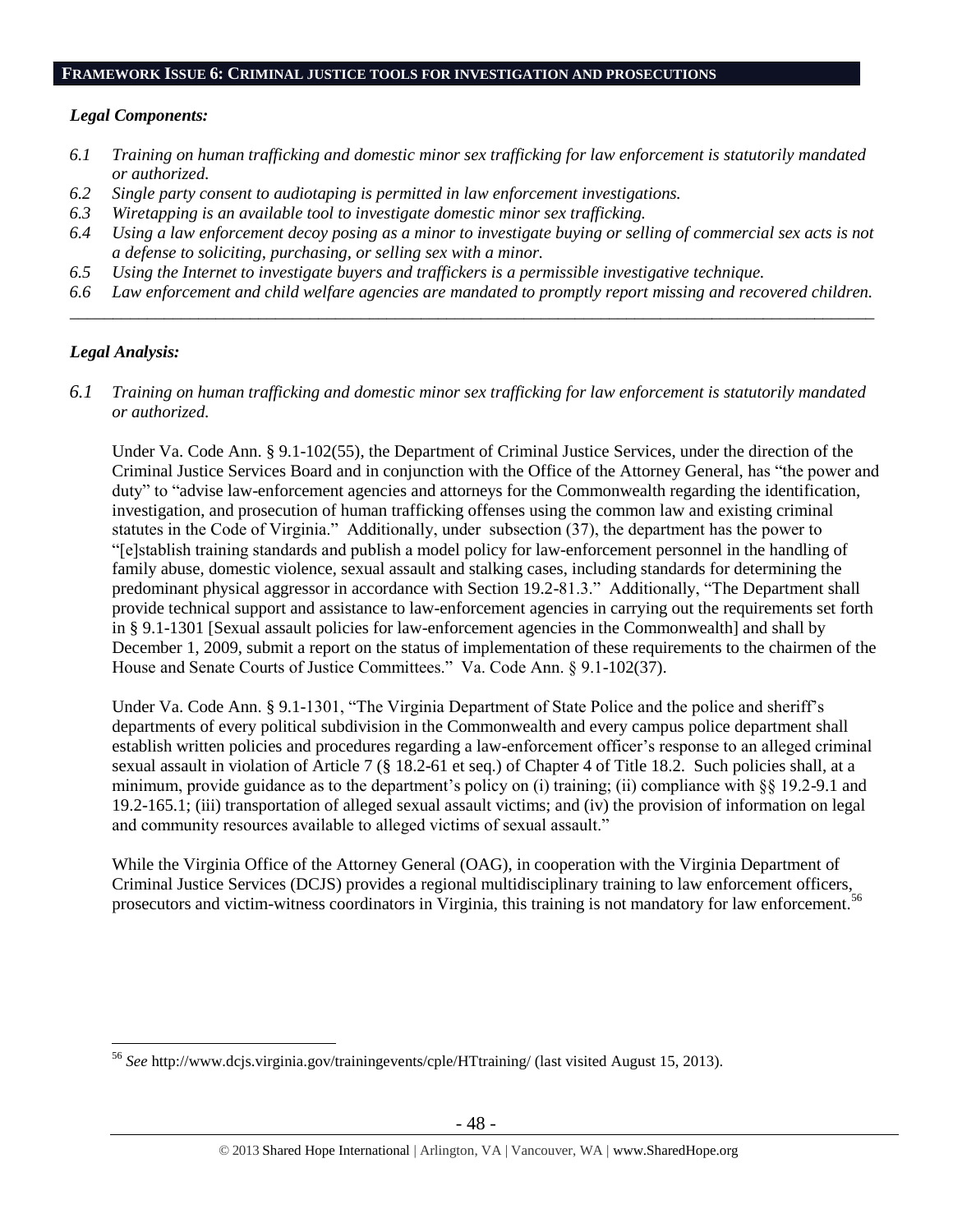# *6.2 Single party consent to audiotaping is permitted in law enforcement investigations.*

Va. Code Ann. § 19.2-62(B)(2) authorizes interception of a wire, electronic, or oral communication if one party gives consent. That section states, "It shall not be a criminal offense under this chapter for a person to intercept a wire, electronic or oral communication, where such person is a party to the communication or one of the parties to the communication has given prior consent to such interception."

# *6.3 Wiretapping is an available tool to investigate domestic minor sex trafficking.*

Va. Code Ann. § 19.2-66(A) states in part, "The Attorney General or Chief Deputy Attorney General, if the Attorney General so designates in writing, in any case where the Attorney General is authorized by law to prosecute or pursuant to a request in his official capacity of an attorney for the Commonwealth in any city or county, may apply to a judge of competent jurisdiction for an order authorizing the interception of wire, electronic or oral communications by the Department of State Police, when such interception may reasonably be expected to provide evidence" of certain felony offenses. The relevant felony offenses listed include "any felonies that are not Class 6 felonies in Article 7 (§ 18.2-61 et seq. [Criminal sexual assault]) of Chapter 4 of Title 18.2." This allows authorization of wiretapping in trafficking and CSEC investigations involving Va. Code Ann. § 18.2-48 (Abduction with intent to extort money or for immoral purpose), § 18.2-370(B) (Taking indecent liberties with children), and § 18.2-356 (Receiving money for procuring person).

Va. Code § 19.2-68(G) (Application for and issuance of order authorizing interception; contents of order; recording and retention of intercepted communications, applications and orders; notice to parties; introduction in evidence of information obtained) outlines the admissibility into evidence of intercepted communications. That section requires at least 10 days' notice, which may be judicially waived in some circumstances. Subsection H sets forth the grounds for moving to suppress such evidence.

*6.4 Using a law enforcement decoy posing as a minor to investigate buying or selling of commercial sex acts is not a defense to soliciting, purchasing, or selling sex with a minor.*

There is no specific statutory authority for law enforcement to use a decoy in investigating domestic minor sex trafficking, but the provisions in Va. Code Ann. § 18.2-374.3<sup>57</sup>(C)–(E) use the phrase "child he knows or has reason to believe is younger than 15 years of age," when referring to the offender, indicating that decoys can be used.

- 6.4.1 Recommendation: Enact a law expressly permitting the use of a decoy to investigate domestic minor sex trafficking related crimes.
- *6.5 Using the Internet to investigate buyers and traffickers is a permissible investigative technique.*

Va. Code Ann. § 18.2-374.3(E) (Use of communications systems to facilitate certain offenses involving children) uses the phrase "person he knows or has reason to believe is younger than 15 years of age," when referring to the offender, indicating that law enforcement can use the Internet to pose as minors to investigate the crime.

 $\overline{a}$ <sup>57</sup> *See supra* note [22.](#page-10-3)